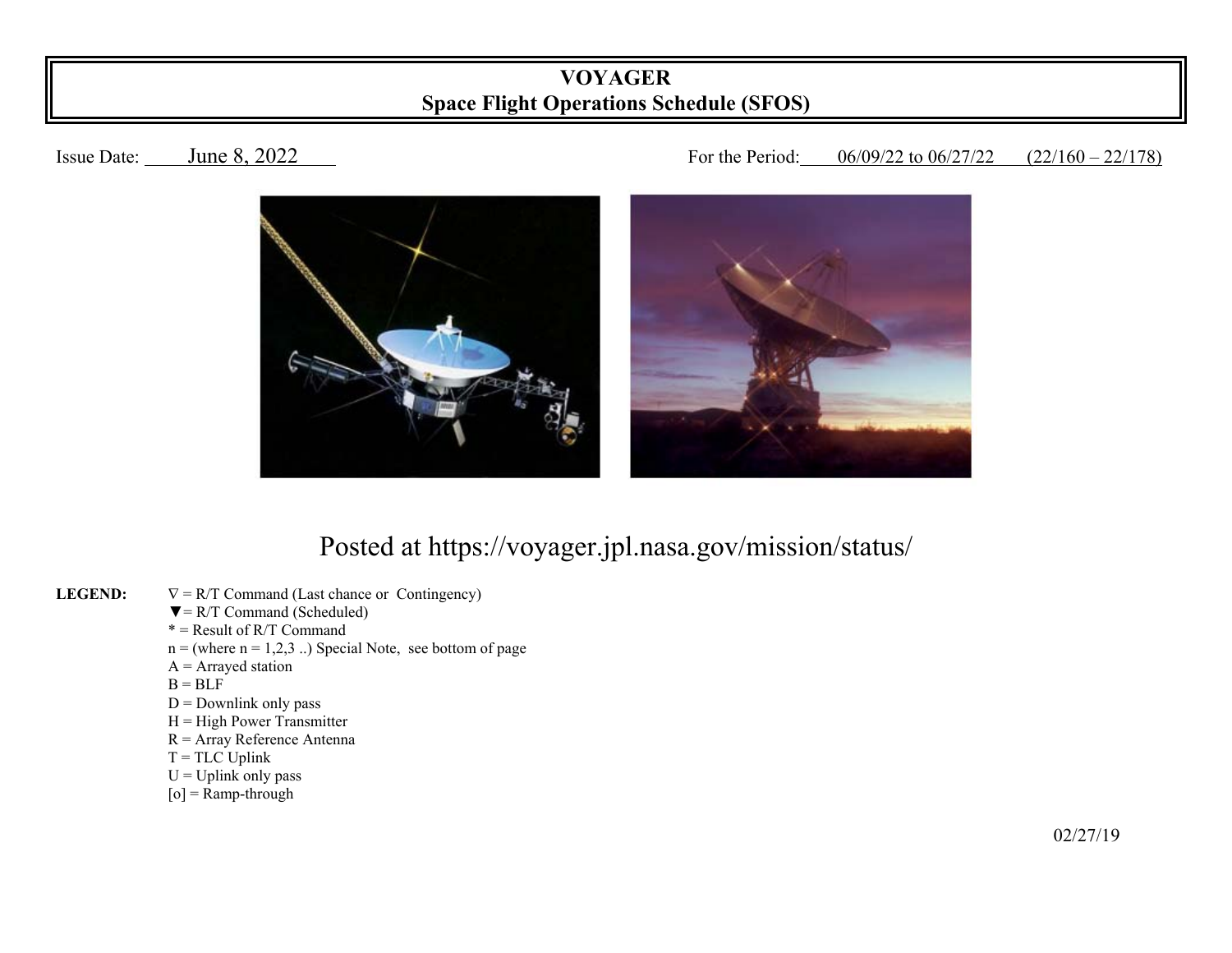| ISSUE DATE: 06/08/22 11:47                                                            |          |                |                                                 |                |       |                |                  |                       |                                                                                                       |               |                                                                |                                 |                |                |                                 |                |                                                                        |    |    |                       |                         |                                       |                |    |  |
|---------------------------------------------------------------------------------------|----------|----------------|-------------------------------------------------|----------------|-------|----------------|------------------|-----------------------|-------------------------------------------------------------------------------------------------------|---------------|----------------------------------------------------------------|---------------------------------|----------------|----------------|---------------------------------|----------------|------------------------------------------------------------------------|----|----|-----------------------|-------------------------|---------------------------------------|----------------|----|--|
| PDT:                                                                                  | $\Omega$ |                |                                                 | 3              | 4     | $\overline{5}$ | $6 \overline{6}$ | $\mathcal{I}$         | $\frac{8}{1}$                                                                                         | $\frac{9}{2}$ | $\frac{10}{1}$                                                 | $\frac{11}{12}$ $\frac{12}{13}$ |                |                | 14                              | 15             | <u>16</u>                                                              | 17 | 18 | <u>19</u>             | 20                      | 21                                    | 22             | 23 |  |
| <b>THURSDAY</b>                                                                       |          |                |                                                 |                |       |                |                  |                       |                                                                                                       |               |                                                                |                                 |                |                |                                 |                |                                                                        |    |    |                       |                         |                                       |                |    |  |
| <b>JUNE 9, 2022</b>                                                                   |          |                |                                                 |                |       |                |                  |                       |                                                                                                       |               |                                                                |                                 |                |                |                                 |                |                                                                        |    |    |                       |                         |                                       |                |    |  |
| 160-161<br>UTC:                                                                       | 7        |                |                                                 |                |       |                |                  |                       |                                                                                                       |               |                                                                |                                 |                |                |                                 |                |                                                                        |    |    |                       |                         |                                       |                |    |  |
|                                                                                       |          | 8 <sup>8</sup> | $\frac{9}{1}$                                   | $\frac{10}{1}$ | $-11$ | 12             | 13               | $\frac{14}{1}$        | $\frac{15}{1}$                                                                                        |               | $\begin{array}{c cc} 16 & 17 & 18 \\ \hline & & & \end{array}$ |                                 | $\frac{19}{1}$ | $\frac{20}{ }$ | $\frac{21}{1}$                  | $\frac{22}{1}$ | $\frac{23}{1}$                                                         | Q  |    | $\frac{2}{1}$         | $\frac{3}{1}$           |                                       | $\overline{5}$ | 6  |  |
| S/C 31<br>INITIAL CONDITIONS                                                          |          |                |                                                 |                |       |                |                  | 1200 RTLT 43h 10m 18s |                                                                                                       |               |                                                                |                                 |                |                |                                 |                |                                                                        |    |    | 0000 RTLT 43h 10m 22s |                         |                                       |                |    |  |
| RTLT: 43h 10m 12s                                                                     |          |                |                                                 |                |       |                |                  |                       |                                                                                                       |               |                                                                |                                 |                |                |                                 |                |                                                                        |    |    |                       |                         |                                       |                |    |  |
| <b>CCSL: BASELINE</b>                                                                 |          |                |                                                 |                |       |                |                  |                       |                                                                                                       |               |                                                                |                                 |                |                |                                 |                |                                                                        |    |    |                       |                         |                                       |                |    |  |
| FDSL: 11AF<br>TWNC: ON<br>SB: OFF<br>XB: LOW<br>PYR: .05/.10/.25<br><b>GYROS: OFF</b> |          |                |                                                 |                |       |                |                  |                       | $\downarrow$ 1443 PSSB                                                                                |               |                                                                |                                 |                |                |                                 |                |                                                                        |    |    |                       |                         |                                       |                |    |  |
| <b>FDS MODE</b>                                                                       |          |                |                                                 |                |       |                |                  |                       |                                                                                                       |               |                                                                |                                 | $CR-5T$        |                |                                 |                |                                                                        |    |    |                       |                         |                                       |                |    |  |
| XB DATA RATE(MI)                                                                      |          |                |                                                 |                |       |                |                  |                       |                                                                                                       |               |                                                                |                                 | 160(32)        |                |                                 |                |                                                                        |    |    |                       |                         |                                       |                |    |  |
| 31 DSN COVERAGE                                                                       |          |                | $-14$ [T] $-$                                   |                |       | $-1130$        |                  |                       |                                                                                                       |               |                                                                |                                 |                |                |                                 |                |                                                                        |    |    |                       |                         | $\downarrow$ 14 [D] 0610 $\downarrow$ |                |    |  |
| 32 DSN COVERAGE                                                                       |          |                | $\vert$ 0750 $\vert$ - 43 [D] $\,$ $\vert$ 0910 |                |       |                |                  |                       | 0910 1820 $\overline{\phantom{a}1}$ 43 [D] $\overline{\phantom{a}1}$ 43 [D] $\overline{\phantom{a}1}$ |               |                                                                |                                 |                |                | $2050$ $\leftarrow$             |                | $\frac{1}{100}$ 63 [D] $\frac{1}{100}$ 0105<br>$\mathbin{\dashv}$ 2255 |    |    |                       |                         |                                       |                |    |  |
| S/C 32                                                                                |          |                |                                                 |                |       |                |                  | 1200 RTLT 35h 57m 50s |                                                                                                       |               |                                                                |                                 |                |                |                                 |                |                                                                        |    |    | 0000 RTLT 35h 57m 50s |                         |                                       |                |    |  |
| <b>INITIAL CONDITIONS</b>                                                             |          |                |                                                 |                |       |                |                  |                       |                                                                                                       |               |                                                                |                                 |                |                |                                 |                |                                                                        |    |    |                       |                         |                                       |                |    |  |
| RTLT: 35h 57m 48s                                                                     |          |                |                                                 |                |       |                |                  |                       |                                                                                                       |               |                                                                |                                 |                |                | $\downarrow$ 1954 BAY 1 HTR OFF |                |                                                                        |    |    |                       |                         |                                       |                |    |  |
| CCSL: B196                                                                            |          |                |                                                 |                |       |                |                  |                       |                                                                                                       |               |                                                                |                                 |                |                | $\downarrow$ 1954 GYROS AC ON   |                |                                                                        |    |    |                       |                         |                                       |                |    |  |
|                                                                                       |          |                |                                                 |                |       |                |                  |                       |                                                                                                       |               |                                                                |                                 |                |                |                                 |                | 1954 ---- 2054 CONDITIONING                                            |    |    |                       |                         |                                       |                |    |  |
| FDSL: 11AF<br>TWNC: ON                                                                |          |                |                                                 |                |       |                |                  |                       |                                                                                                       |               |                                                                |                                 |                |                |                                 |                | $\downarrow$ 2054 GYROS OFF                                            |    |    |                       |                         |                                       |                |    |  |
| SB: OFF<br>XB: LOW<br>PYR: 05/10/25<br>GYROS: OFF                                     |          |                |                                                 |                |       |                |                  |                       |                                                                                                       |               |                                                                |                                 |                |                |                                 |                | $\downarrow$ 2102 BAY 1 HTR ON                                         |    |    |                       |                         |                                       |                |    |  |
|                                                                                       |          |                |                                                 |                |       |                |                  |                       |                                                                                                       |               |                                                                |                                 |                |                | $\downarrow$ 1956 EL-40 1957    |                |                                                                        |    |    |                       |                         |                                       |                |    |  |
| <b>FDS MODE</b>                                                                       |          |                |                                                 |                |       |                | CR-5T            |                       |                                                                                                       |               |                                                                |                                 |                |                |                                 |                |                                                                        |    |    | CR-5T                 |                         |                                       |                |    |  |
| <b>XB DATA RATE(MI)</b>                                                               |          |                |                                                 |                |       |                | 160(32)          |                       |                                                                                                       |               |                                                                |                                 |                |                |                                 |                |                                                                        |    |    | 160(32)               |                         |                                       |                |    |  |
|                                                                                       |          |                |                                                 |                |       |                |                  |                       |                                                                                                       |               |                                                                |                                 |                |                |                                 |                |                                                                        |    |    |                       |                         |                                       |                |    |  |
| VGR COVERAGE                                                                          |          |                |                                                 |                |       |                | ON CALL          |                       |                                                                                                       |               |                                                                |                                 |                | <b>VGR</b>     |                                 |                |                                                                        |    |    | ON CALL               |                         |                                       |                |    |  |
| <b>NOTES</b>                                                                          |          |                |                                                 |                |       |                |                  |                       |                                                                                                       |               |                                                                |                                 |                |                |                                 |                |                                                                        |    |    |                       |                         |                                       |                |    |  |
|                                                                                       |          |                |                                                 |                |       |                |                  |                       |                                                                                                       |               |                                                                |                                 |                |                |                                 |                |                                                                        |    |    |                       |                         |                                       |                |    |  |
| UTC:                                                                                  |          | 8              | 9                                               | 10             | 11    | 12             | 13               | 14                    | 15                                                                                                    | 16            | 17                                                             | 18                              | 19             | $\frac{20}{1}$ | 21                              | 22             | $^{23}$                                                                | 0  |    | $\overline{2}$        | $\overline{\mathbf{3}}$ |                                       | 5              | 6  |  |
| UTC:                                                                                  |          |                |                                                 |                |       |                |                  |                       | <b>JUN 09</b>                                                                                         |               | Page 1 of 19                                                   |                                 |                |                |                                 |                |                                                                        |    |    |                       |                         | <b>JUN 10</b>                         |                |    |  |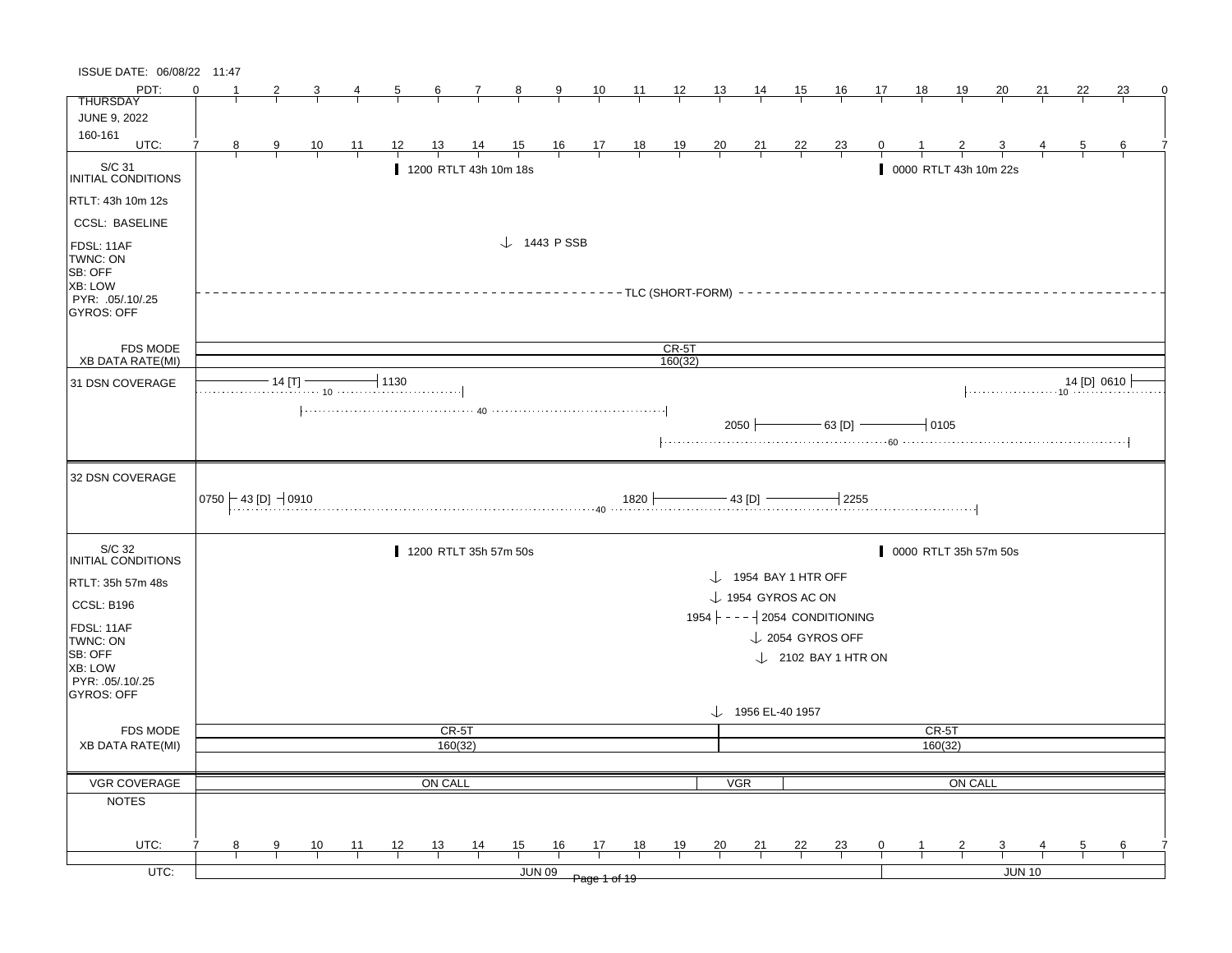| ISSUE DATE: 06/08/22 11:47                                                            |      |   |               |                                                                                                                                                                                                                                                                                                                                                                                                                                         |                |                |                 |                       |                     |               |                                                              |    |                                              |                |                |           |                  |                  |           |                |                               |               |                            |    |  |
|---------------------------------------------------------------------------------------|------|---|---------------|-----------------------------------------------------------------------------------------------------------------------------------------------------------------------------------------------------------------------------------------------------------------------------------------------------------------------------------------------------------------------------------------------------------------------------------------|----------------|----------------|-----------------|-----------------------|---------------------|---------------|--------------------------------------------------------------|----|----------------------------------------------|----------------|----------------|-----------|------------------|------------------|-----------|----------------|-------------------------------|---------------|----------------------------|----|--|
| PDT:                                                                                  |      |   |               | 3                                                                                                                                                                                                                                                                                                                                                                                                                                       | $\overline{4}$ | $\overline{5}$ | $6\overline{6}$ | $\frac{7}{ }$         | $\frac{8}{1}$       | $\frac{9}{2}$ | 10                                                           |    | $\frac{11}{1}$ $\frac{12}{1}$ $\frac{13}{1}$ |                | <u>14</u>      | <u>15</u> | $\underline{16}$ | 17               | <u>18</u> | <u> 19</u>     | $\overline{20}$               | <u>21</u>     | 22                         | 23 |  |
| <b>FRIDAY</b>                                                                         |      |   |               |                                                                                                                                                                                                                                                                                                                                                                                                                                         |                |                |                 |                       |                     |               |                                                              |    |                                              |                |                |           |                  |                  |           |                |                               |               |                            |    |  |
| JUNE 10, 2022                                                                         |      |   |               |                                                                                                                                                                                                                                                                                                                                                                                                                                         |                |                |                 |                       |                     |               |                                                              |    |                                              |                |                |           |                  |                  |           |                |                               |               |                            |    |  |
| 161-162<br>UTC:                                                                       | 7    | 8 | $\frac{9}{1}$ | $\frac{10}{1}$                                                                                                                                                                                                                                                                                                                                                                                                                          | 11             | 12             | 13              | $\frac{14}{5}$        | $\frac{15}{1}$      |               | $\begin{array}{cccccc}\n16 & 17 & 18 \\ \hline\n\end{array}$ |    | $\frac{19}{1}$                               | $\frac{20}{1}$ | $\frac{21}{1}$ | $^{22}$   | $\frac{23}{1}$   | $\mathbf{0}$     |           |                |                               |               |                            | 6  |  |
|                                                                                       |      |   |               |                                                                                                                                                                                                                                                                                                                                                                                                                                         |                |                |                 |                       |                     |               |                                                              |    |                                              |                |                |           |                  |                  |           |                |                               |               |                            |    |  |
| S/C 31<br>INITIAL CONDITIONS                                                          |      |   |               |                                                                                                                                                                                                                                                                                                                                                                                                                                         |                |                |                 | 1200 RTLT 43h 10m 28s |                     |               |                                                              |    |                                              |                |                |           |                  |                  |           |                | 0000 RTLT 43h 10m 34s         |               |                            |    |  |
| RTLT: 43h 10m 22s                                                                     |      |   |               |                                                                                                                                                                                                                                                                                                                                                                                                                                         |                |                |                 |                       |                     |               |                                                              |    |                                              |                |                |           |                  | $\divideontimes$ |           |                |                               |               |                            |    |  |
| <b>CCSL: BASELINE</b>                                                                 |      |   |               |                                                                                                                                                                                                                                                                                                                                                                                                                                         |                |                |                 |                       |                     |               |                                                              |    |                                              |                |                |           |                  |                  |           |                | 0002   0007 CCSA MEMUPD & MRO |               |                            |    |  |
| FDSL: 11AF<br>TWNC: ON<br>SB: OFF<br>XB: LOW<br>PYR: .05/.10/.25<br><b>GYROS: OFF</b> |      |   |               |                                                                                                                                                                                                                                                                                                                                                                                                                                         |                |                |                 |                       |                     |               |                                                              |    |                                              |                |                |           |                  |                  |           | $+$ D/L - 0153 | 0018   0023 CCSB MEMUPD & MRO |               |                            |    |  |
| <b>FDS MODE</b>                                                                       |      |   |               |                                                                                                                                                                                                                                                                                                                                                                                                                                         |                |                |                 |                       |                     |               |                                                              |    | $CR-5T$                                      |                |                |           |                  |                  |           |                |                               |               |                            |    |  |
| <b>XB DATA RATE(MI)</b>                                                               |      |   |               |                                                                                                                                                                                                                                                                                                                                                                                                                                         |                |                |                 |                       |                     |               |                                                              |    | 160(32)                                      |                |                |           |                  |                  |           |                |                               |               |                            |    |  |
| 31 DSN COVERAGE                                                                       |      |   |               | $\begin{array}{c c c c c} \hline \multicolumn{3}{c }{\textbf{14 [D]}} & \multicolumn{3}{c }{\textbf{1240}} \\ \hline \multicolumn{3}{c }{\textbf{14 [D]}} & \multicolumn{3}{c }{\textbf{1240}} \\ \hline \multicolumn{3}{c }{\textbf{14 [D]}} & \multicolumn{3}{c }{\textbf{1240}} \\ \hline \multicolumn{3}{c }{\textbf{14 [D]}} & \multicolumn{3}{c }{\textbf{14 [D]}} \\ \hline \multicolumn{3}{c }{\textbf{14 [D]}} & \multicolumn$ |                |                |                 |                       |                     |               |                                                              |    |                                              |                |                |           |                  |                  |           |                |                               |               | 0435 $\leftarrow$ 14 [D] - |    |  |
|                                                                                       |      |   |               |                                                                                                                                                                                                                                                                                                                                                                                                                                         |                |                |                 |                       |                     |               |                                                              |    |                                              |                |                |           |                  |                  |           |                |                               |               |                            |    |  |
| 32 DSN COVERAGE                                                                       | 0750 |   |               | $+$ 2310 $-$ 43 [D] $-$                                                                                                                                                                                                                                                                                                                                                                                                                 |                |                | $-43$ [o]       |                       |                     |               |                                                              |    | $+1845$                                      |                |                |           |                  |                  |           |                | $-0215$                       |               |                            |    |  |
| S/C 32<br>INITIAL CONDITIONS                                                          |      |   |               |                                                                                                                                                                                                                                                                                                                                                                                                                                         |                |                |                 | 1200 RTLT 35h 57m 50s |                     |               |                                                              |    |                                              |                |                |           |                  |                  |           |                | 0000 RTLT 35h 57m 52s         |               |                            |    |  |
| RTLT: 35h 57m 50s                                                                     |      |   |               |                                                                                                                                                                                                                                                                                                                                                                                                                                         |                |                |                 |                       |                     |               |                                                              |    |                                              |                |                |           |                  |                  |           |                |                               |               |                            |    |  |
| CCSL: B196                                                                            |      |   |               |                                                                                                                                                                                                                                                                                                                                                                                                                                         |                |                |                 |                       |                     |               |                                                              |    |                                              |                |                |           |                  |                  |           |                |                               |               |                            |    |  |
| FDSL: 11AF<br>TWNC: ON<br>SB: OFF<br>XB: LOW<br>PYR: .05/.10/.25<br>GYROS: OFF        |      |   |               |                                                                                                                                                                                                                                                                                                                                                                                                                                         |                |                |                 |                       | 1340   1346 CCSTIMB |               |                                                              |    |                                              |                |                |           |                  |                  |           |                |                               |               |                            |    |  |
| <b>FDS MODE</b>                                                                       |      |   |               |                                                                                                                                                                                                                                                                                                                                                                                                                                         |                |                |                 |                       |                     |               |                                                              |    | CR-5T                                        |                |                |           |                  |                  |           |                |                               |               |                            |    |  |
| <b>XB DATA RATE(MI)</b>                                                               |      |   |               |                                                                                                                                                                                                                                                                                                                                                                                                                                         |                |                |                 |                       |                     |               |                                                              |    | 160(32)                                      |                |                |           |                  |                  |           |                |                               |               |                            |    |  |
|                                                                                       |      |   |               |                                                                                                                                                                                                                                                                                                                                                                                                                                         |                |                |                 |                       |                     |               |                                                              |    |                                              |                |                |           |                  |                  |           |                |                               |               |                            |    |  |
| VGR COVERAGE                                                                          |      |   |               |                                                                                                                                                                                                                                                                                                                                                                                                                                         |                |                |                 |                       | ON CALL             |               |                                                              |    |                                              |                |                |           |                  | <b>VGR</b>       |           |                |                               | ON CALL       |                            |    |  |
| <b>NOTES</b>                                                                          |      |   |               |                                                                                                                                                                                                                                                                                                                                                                                                                                         |                |                |                 |                       |                     |               |                                                              |    |                                              |                |                |           |                  |                  |           |                |                               |               |                            |    |  |
| UTC:                                                                                  | 7    | 8 | 9             | 10                                                                                                                                                                                                                                                                                                                                                                                                                                      | 11             | 12             | 13              | 14                    | 15                  | 16            | 17                                                           | 18 | 19                                           | 20             | 21             | 22        | 23               | $\mathbf{0}$     |           | 2              | 3                             |               | 5                          | 6  |  |
|                                                                                       |      |   |               |                                                                                                                                                                                                                                                                                                                                                                                                                                         |                |                |                 |                       |                     |               |                                                              |    |                                              |                |                |           |                  |                  |           |                |                               |               |                            |    |  |
| UTC:                                                                                  |      |   |               |                                                                                                                                                                                                                                                                                                                                                                                                                                         |                |                |                 |                       |                     | <b>JUN 10</b> | Page 2 of 19                                                 |    |                                              |                |                |           |                  |                  |           |                |                               | <b>JUN 11</b> |                            |    |  |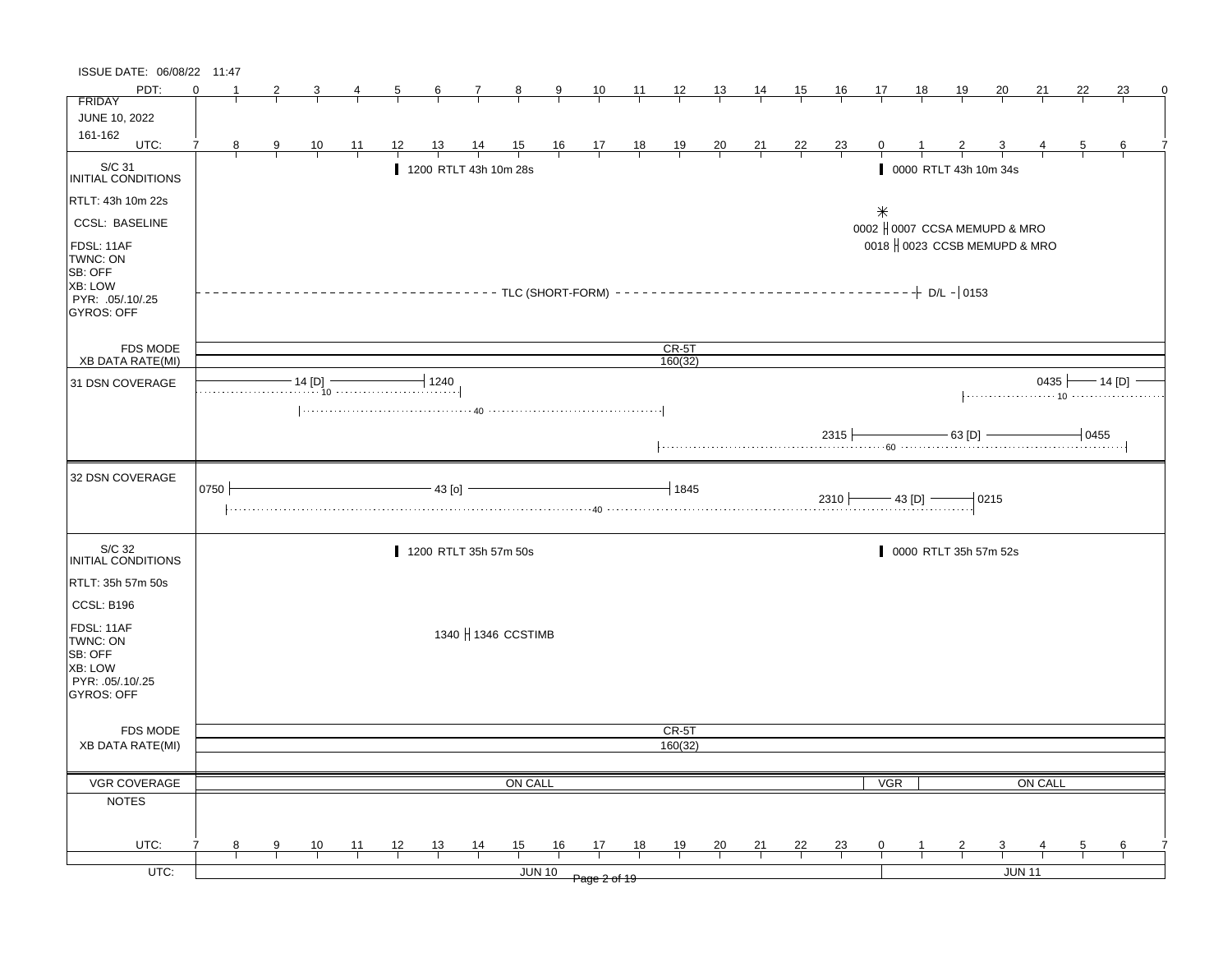| ISSUE DATE: 06/08/22 11:47                                                            |          |               |                             |            |                |                 |                       |                |                |                                                      |                |                |                |                |                |                |                 |           |                                               |                                              |         |                |                                                                     |  |
|---------------------------------------------------------------------------------------|----------|---------------|-----------------------------|------------|----------------|-----------------|-----------------------|----------------|----------------|------------------------------------------------------|----------------|----------------|----------------|----------------|----------------|----------------|-----------------|-----------|-----------------------------------------------|----------------------------------------------|---------|----------------|---------------------------------------------------------------------|--|
| PDT:                                                                                  | $\Omega$ |               |                             |            |                | $6\overline{6}$ | $\frac{7}{2}$         | $\frac{8}{ }$  | $\frac{9}{2}$  | $\frac{10}{1}$                                       | $\frac{11}{1}$ | $\frac{12}{ }$ | $\frac{13}{1}$ | <u>14</u>      | <u>15</u>      | <u>16</u>      | 17              | <u>18</u> | <u> 19</u>                                    | 20                                           | 21      | 22             | 23                                                                  |  |
| <b>SATURDAY</b>                                                                       |          |               |                             |            |                |                 |                       |                |                |                                                      |                |                |                |                |                |                |                 |           |                                               |                                              |         |                |                                                                     |  |
| JUNE 11, 2022                                                                         |          |               |                             |            |                |                 |                       |                |                |                                                      |                |                |                |                |                |                |                 |           |                                               |                                              |         |                |                                                                     |  |
| 162-163<br>UTC:                                                                       | 7<br>8   | 9             | $\frac{10}{1}$              | <u> 11</u> | <u> 12 </u>    | <u> 13 </u>     | $\frac{14}{1}$        | $\frac{15}{1}$ |                | $\begin{array}{c c}\n16 & 17 \\ \hline\n\end{array}$ | $\frac{18}{1}$ | $\frac{19}{1}$ | $\frac{20}{1}$ | $\frac{21}{}$  | $\frac{22}{1}$ | $\frac{23}{1}$ |                 |           |                                               |                                              |         |                | 6                                                                   |  |
| S/C 31<br>INITIAL CONDITIONS                                                          |          |               |                             |            |                |                 | 1200 RTLT 43h 10m 38s |                |                |                                                      |                |                |                |                |                |                |                 |           | 0000 RTLT 43h 10m 44s                         |                                              |         |                |                                                                     |  |
| RTLT: 43h 10m 34s                                                                     |          |               |                             |            |                |                 |                       |                |                |                                                      |                |                |                |                |                |                |                 |           |                                               |                                              |         |                |                                                                     |  |
| <b>CCSL: BASELINE</b>                                                                 |          |               |                             |            |                |                 |                       |                |                |                                                      |                |                |                |                |                |                |                 |           |                                               |                                              |         |                |                                                                     |  |
| FDSL: 11AF<br>TWNC: ON<br>SB: OFF<br>XB: LOW<br>PYR: .05/.10/.25<br><b>GYROS: OFF</b> |          |               |                             |            |                |                 |                       |                |                |                                                      |                |                |                |                |                |                |                 |           |                                               |                                              |         |                |                                                                     |  |
| FDS MODE                                                                              |          |               |                             |            |                |                 |                       |                |                |                                                      |                | $CR-5T$        |                |                |                |                |                 |           |                                               |                                              |         |                |                                                                     |  |
| <b>XB DATA RATE(MI)</b>                                                               |          | $-14$ [D] $-$ |                             |            | $-11145$       |                 |                       |                |                |                                                      |                | 160(32)        |                |                |                |                |                 |           |                                               |                                              |         |                |                                                                     |  |
| 31 DSN COVERAGE                                                                       |          |               |                             |            |                |                 |                       |                |                |                                                      |                |                |                |                |                |                |                 |           |                                               |                                              |         |                | $\begin{array}{c} 0500 \longleftarrow 14 \text{ [D]} - \end{array}$ |  |
|                                                                                       |          |               |                             |            |                |                 |                       |                |                |                                                      |                |                |                |                |                |                |                 |           |                                               |                                              |         |                |                                                                     |  |
|                                                                                       |          |               |                             |            |                |                 |                       |                |                |                                                      | 1825           |                |                |                | $-$ 63 [D] $-$ |                |                 |           | $+0130$                                       |                                              |         |                |                                                                     |  |
| 32 DSN COVERAGE                                                                       |          |               |                             |            |                | 43 [D]          |                       |                |                |                                                      | $10740 - 1740$ |                |                |                | 2200           |                | $-$ 43 [H1] $-$ |           |                                               | 0210                                         |         |                |                                                                     |  |
| S/C 32<br><b>INITIAL CONDITIONS</b>                                                   |          |               |                             |            |                |                 | 1200 RTLT 35h 57m 52s |                |                |                                                      |                |                |                |                |                |                |                 |           |                                               | 0000 RTLT 35h 57m 54s                        |         |                |                                                                     |  |
| RTLT: 35h 57m 52s                                                                     |          |               |                             |            |                |                 |                       |                |                |                                                      |                |                |                |                |                |                |                 |           |                                               |                                              |         |                |                                                                     |  |
| CCSL: B196                                                                            |          |               |                             |            |                |                 |                       |                |                |                                                      |                |                |                |                |                |                |                 |           |                                               |                                              |         |                |                                                                     |  |
|                                                                                       |          |               |                             |            |                |                 |                       |                |                |                                                      |                |                |                |                |                |                |                 |           |                                               |                                              |         |                |                                                                     |  |
| FDSL: 11AF<br>TWNC: ON                                                                |          |               |                             |            |                |                 |                       |                |                |                                                      |                |                |                |                |                |                |                 |           | $\blacktriangledown$ 2258 CCS CLK RST (10:56) |                                              |         |                |                                                                     |  |
| SB: OFF                                                                               |          |               |                             |            |                |                 |                       |                |                |                                                      |                |                |                |                |                |                |                 |           |                                               | $\blacktriangledown$ 0026 CCSTIM F/C (12:24) |         |                |                                                                     |  |
| XB: LOW                                                                               |          |               |                             |            |                |                 |                       |                |                |                                                      |                |                |                |                |                |                |                 |           |                                               |                                              |         |                |                                                                     |  |
| PYR: .05/.10/.25<br>GYROS: OFF                                                        |          |               |                             |            |                |                 |                       |                |                |                                                      |                |                |                |                |                |                |                 |           |                                               |                                              |         |                |                                                                     |  |
|                                                                                       |          |               |                             |            |                |                 |                       |                |                |                                                      |                |                |                |                |                |                |                 |           |                                               |                                              |         |                |                                                                     |  |
|                                                                                       |          |               |                             |            |                |                 |                       |                |                |                                                      |                | CR-5T          |                |                |                |                |                 |           |                                               |                                              |         |                |                                                                     |  |
| <b>FDS MODE</b><br><b>XB DATA RATE(MI)</b>                                            |          |               |                             |            |                |                 |                       |                |                |                                                      |                | 160(32)        |                |                |                |                |                 |           |                                               |                                              |         |                |                                                                     |  |
|                                                                                       |          |               |                             |            |                |                 |                       |                |                |                                                      |                |                |                |                |                |                |                 |           |                                               |                                              |         |                |                                                                     |  |
| VGR COVERAGE                                                                          |          |               |                             |            |                |                 |                       | ON CALL        |                |                                                      |                |                |                |                |                | <b>VGR</b>     |                 |           |                                               |                                              | ON CALL |                |                                                                     |  |
| <b>NOTES</b>                                                                          |          |               |                             |            |                |                 |                       |                |                |                                                      |                |                |                |                |                |                |                 |           |                                               |                                              |         |                |                                                                     |  |
|                                                                                       |          |               | [1] DSS-43 DRV OFF <= 00:40 |            |                |                 |                       |                |                |                                                      |                |                |                |                |                |                |                 |           |                                               |                                              |         |                |                                                                     |  |
| UTC:                                                                                  | 8        | 9             | $\frac{10}{1}$              | <u> 11</u> | $\frac{12}{ }$ | $\frac{13}{1}$  | $\frac{14}{1}$        | $\frac{15}{1}$ | $\frac{16}{1}$ | $\frac{17}{1}$                                       | $\frac{18}{1}$ | $\frac{19}{1}$ | $\frac{20}{}$  | $\frac{21}{1}$ | $\frac{22}{1}$ | $\frac{23}{1}$ |                 |           |                                               | $\overline{\mathbf{3}}$                      |         | $\overline{5}$ | 6                                                                   |  |
| UTC:                                                                                  |          |               |                             |            |                |                 |                       |                | <b>JUN 11</b>  |                                                      |                |                |                |                |                |                |                 |           |                                               |                                              | JUN 12  |                |                                                                     |  |
|                                                                                       |          |               |                             |            |                |                 |                       |                |                | Page 3 of 19                                         |                |                |                |                |                |                |                 |           |                                               |                                              |         |                |                                                                     |  |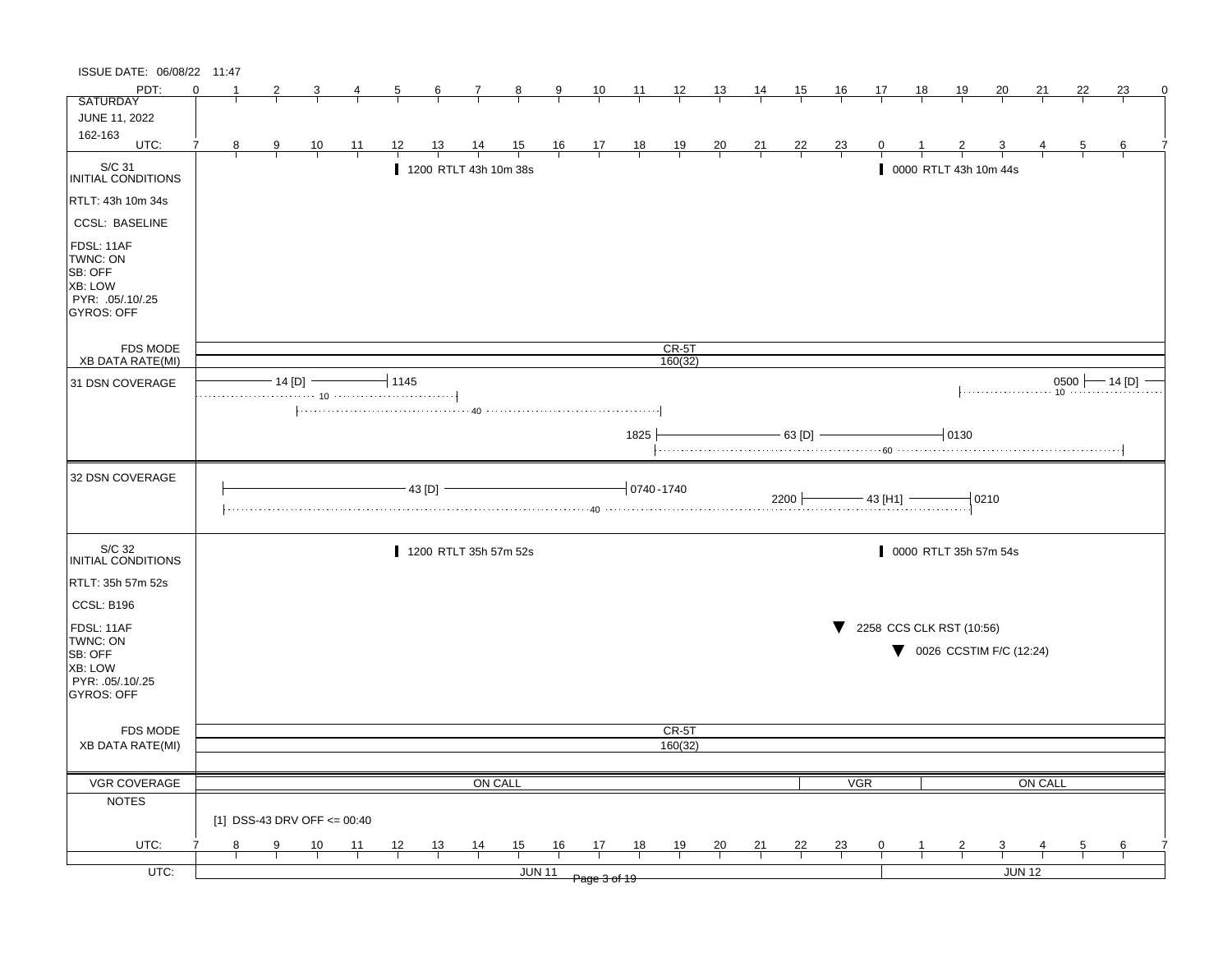| ISSUE DATE: 06/08/22 11:47                                                     |          |               |                |                |                |                |                |                                                                                                                                                                                                                                 |                |               |                                                      |                |                    |                |                |                |                |                |    |               |                                                                      |               |                |    |   |
|--------------------------------------------------------------------------------|----------|---------------|----------------|----------------|----------------|----------------|----------------|---------------------------------------------------------------------------------------------------------------------------------------------------------------------------------------------------------------------------------|----------------|---------------|------------------------------------------------------|----------------|--------------------|----------------|----------------|----------------|----------------|----------------|----|---------------|----------------------------------------------------------------------|---------------|----------------|----|---|
| PDT:                                                                           | $\Omega$ |               | 2              |                | 4              | $\overline{5}$ | $\frac{6}{ }$  | $\mathcal{I}$                                                                                                                                                                                                                   | $\frac{8}{ }$  | $\frac{9}{2}$ | $\frac{10}{1}$                                       | $\frac{11}{2}$ | $\frac{12}{ }$     | 13             | 14             | 15             | <u>16</u>      | 17             | 18 | <u>19</u>     | 20                                                                   | 21            | 22             | 23 | 0 |
| <b>SUNDAY</b>                                                                  |          |               |                |                |                |                |                |                                                                                                                                                                                                                                 |                |               |                                                      |                |                    |                |                |                |                |                |    |               |                                                                      |               |                |    |   |
| JUNE 12, 2022                                                                  |          |               |                |                |                |                |                |                                                                                                                                                                                                                                 |                |               |                                                      |                |                    |                |                |                |                |                |    |               |                                                                      |               |                |    |   |
| 163-164<br>UTC:                                                                | 7        | 8             | $\overline{9}$ | $\frac{10}{1}$ | $\frac{11}{1}$ | 12             | <u>13</u>      | $\frac{14}{1}$                                                                                                                                                                                                                  | $\frac{15}{1}$ |               | $\begin{array}{c c}\n16 & 17 \\ \hline\n\end{array}$ | $\frac{18}{1}$ | $\frac{19}{1}$     | $\frac{20}{1}$ | $\frac{21}{1}$ | $\frac{22}{ }$ | $\frac{23}{1}$ |                |    |               |                                                                      |               | $\overline{5}$ | 6  |   |
| S/C 31<br>INITIAL CONDITIONS                                                   |          |               |                |                |                |                |                | 1200 RTLT 43h 10m 50s                                                                                                                                                                                                           |                |               |                                                      |                |                    |                |                |                |                |                |    |               | 0000 RTLT 43h 10m 54s                                                |               |                |    |   |
| RTLT: 43h 10m 44s                                                              |          |               |                |                |                |                |                |                                                                                                                                                                                                                                 |                |               |                                                      |                |                    |                |                |                |                |                |    |               |                                                                      |               |                |    |   |
| <b>CCSL: BASELINE</b>                                                          |          |               |                |                |                |                |                |                                                                                                                                                                                                                                 |                |               |                                                      |                |                    |                |                |                |                |                |    |               |                                                                      |               |                |    |   |
| FDSL: 11AF<br>TWNC: ON<br>SB: OFF<br>XB: LOW<br>PYR: .05/.10/.25<br>GYROS: OFF |          |               |                |                |                |                |                |                                                                                                                                                                                                                                 |                |               |                                                      |                |                    |                |                |                |                |                |    |               |                                                                      |               |                |    |   |
| FDS MODE<br><b>XB DATA RATE(MI)</b>                                            |          |               |                |                |                |                |                |                                                                                                                                                                                                                                 |                |               |                                                      |                | $CR-5T$<br>160(32) |                |                |                |                |                |    |               |                                                                      |               |                |    |   |
|                                                                                |          | $-14$ [D] $-$ |                | $-10915$       |                |                |                |                                                                                                                                                                                                                                 |                |               |                                                      |                |                    |                |                |                |                |                |    |               |                                                                      |               |                |    |   |
| 31 DSN COVERAGE                                                                |          |               |                |                |                |                |                |                                                                                                                                                                                                                                 |                |               |                                                      |                |                    |                |                |                |                |                |    |               | $\begin{array}{c c c c c} \hline 0305 & 14 [D] & \hline \end{array}$ |               |                |    |   |
|                                                                                |          |               |                |                |                |                |                |                                                                                                                                                                                                                                 |                |               |                                                      |                |                    |                |                |                |                |                |    |               |                                                                      |               |                |    |   |
|                                                                                |          |               |                |                |                |                |                |                                                                                                                                                                                                                                 |                |               |                                                      | 1820           |                    |                |                | $-63$ [D] $-$  |                |                |    |               | $-0215$                                                              |               |                |    |   |
| 32 DSN COVERAGE                                                                |          |               |                |                |                |                |                |                                                                                                                                                                                                                                 |                |               |                                                      |                |                    |                |                |                |                |                |    |               |                                                                      |               |                |    |   |
|                                                                                |          |               | 0945           |                |                |                |                | العالم عن المستحدث المستحدث المستحدث المستحدث المستحدث المستحدث المستحدث المستحدث المستحدث المستحدث المستخدمات<br>المستخدمات المستخدمات المستخدمات المستخدمات المستخدمات المستخدمات المستخدمات المستخدمات المستخدمات المستخدمات | $-43$ [D] $-$  |               |                                                      |                |                    | $+2005$        |                |                |                |                |    |               |                                                                      |               |                |    |   |
| S/C 32<br>INITIAL CONDITIONS                                                   |          |               |                |                |                |                |                | 1200 RTLT 35h 57m 54s                                                                                                                                                                                                           |                |               |                                                      |                |                    |                |                |                |                |                |    |               | 0000 RTLT 35h 57m 56s                                                |               |                |    |   |
| RTLT: 35h 57m 54s                                                              |          |               |                |                |                |                |                |                                                                                                                                                                                                                                 |                |               |                                                      |                |                    |                |                |                |                |                |    |               |                                                                      |               |                |    |   |
| CCSL: B196                                                                     |          |               |                |                |                |                |                |                                                                                                                                                                                                                                 |                |               |                                                      |                |                    |                |                |                |                |                |    |               |                                                                      |               |                |    |   |
| FDSL: 11AF<br>TWNC: ON<br>SB: OFF<br>XB: LOW<br>PYR: 05/10/25<br>GYROS: OFF    |          |               |                |                |                |                |                |                                                                                                                                                                                                                                 |                |               |                                                      |                |                    |                |                |                |                |                |    |               |                                                                      |               |                |    |   |
| FDS MODE                                                                       |          |               |                |                |                |                |                |                                                                                                                                                                                                                                 |                |               |                                                      |                | CR-5T              |                |                |                |                |                |    |               |                                                                      |               |                |    |   |
| <b>XB DATA RATE(MI)</b>                                                        |          |               |                |                |                |                |                |                                                                                                                                                                                                                                 |                |               |                                                      |                | 160(32)            |                |                |                |                |                |    |               |                                                                      |               |                |    |   |
|                                                                                |          |               |                |                |                |                |                |                                                                                                                                                                                                                                 |                |               |                                                      |                |                    |                |                |                |                |                |    |               |                                                                      |               |                |    |   |
| VGR COVERAGE                                                                   |          |               |                |                |                |                |                |                                                                                                                                                                                                                                 |                |               |                                                      |                | ON CALL            |                |                |                |                |                |    |               |                                                                      |               |                |    |   |
| <b>NOTES</b>                                                                   |          |               |                |                |                |                |                |                                                                                                                                                                                                                                 |                |               |                                                      |                |                    |                |                |                |                |                |    |               |                                                                      |               |                |    |   |
|                                                                                |          |               |                |                |                |                |                |                                                                                                                                                                                                                                 |                |               |                                                      |                |                    |                |                |                |                |                |    |               |                                                                      |               |                |    |   |
| UTC:                                                                           |          | 8             | $\overline{9}$ |                |                |                |                |                                                                                                                                                                                                                                 |                | 16            |                                                      | 18             |                    |                |                |                |                | $\overline{0}$ |    | $\frac{2}{ }$ |                                                                      |               | $\overline{5}$ | 6  |   |
| $UTC$ :                                                                        |          |               |                | $\frac{10}{1}$ | $\frac{11}{1}$ | $\frac{12}{ }$ | $\frac{13}{ }$ | $\frac{14}{1}$                                                                                                                                                                                                                  | $\frac{15}{1}$ | JUN 12        | $\frac{17}{2}$<br>Page 4 of 19                       |                | $\frac{19}{1}$     | $\frac{20}{1}$ | $\frac{21}{1}$ | $\frac{22}{1}$ | $\frac{23}{1}$ |                |    |               | $\frac{3}{1}$                                                        | <b>JUN 13</b> |                |    |   |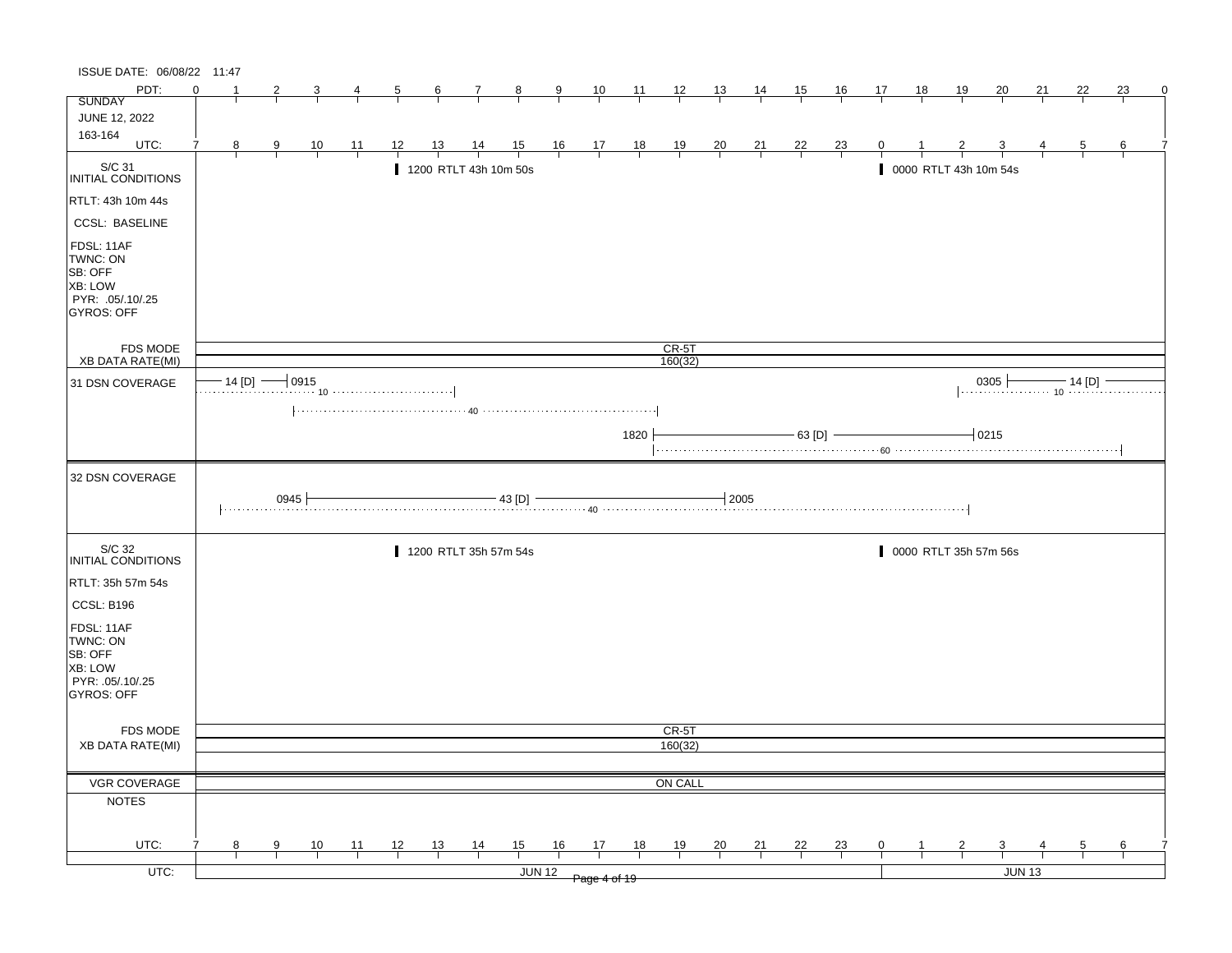| PDT:<br>$\Omega$<br>$\frac{10}{1}$<br>$\frac{12}{ }$<br>$\frac{13}{ }$<br><u>15</u><br><u>16</u><br><u>18</u><br><u> 19</u><br>22<br>23<br>$\frac{8}{ }$<br>$\frac{11}{1}$<br><u>14</u><br>17<br>20<br>21<br>2<br>3<br>$\frac{6}{ }$<br>$\mathcal{I}$<br>$\frac{9}{1}$<br><b>MONDAY</b><br>JUNE 13, 2022<br>164-165<br>UTC:<br>$\begin{array}{c cc} 16 & 17 & 18 \\ \hline &   &   &   \end{array}$<br>$\frac{13}{4}$<br>$\frac{14}{1}$<br>$\frac{15}{1}$<br>$\frac{19}{1}$<br>$\frac{20}{1}$<br>$\frac{22}{1}$<br>8 <sub>2</sub><br>$\frac{10}{1}$<br>$\frac{11}{1}$<br>$\frac{12}{1}$<br>$\frac{21}{1}$<br>$\frac{23}{1}$<br>$\overline{9}$<br>$\overline{5}$<br>6<br>S/C 31<br>1200 RTLT 43h 11m 0s<br>0000 RTLT 43h 11m 6s<br>INITIAL CONDITIONS<br>RTLT: 43h 10m 54s<br><b>CCSL: BASELINE</b><br>FDSL: 11AF<br>TWNC: ON<br>SB: OFF<br><b>XB: LOW</b><br>PYR: .05/.10/.25<br>GYROS: OFF<br>FDS MODE<br>$CR-5T$<br><b>XB DATA RATE(MI)</b><br>160(32)<br>$\cdot$ 14 [D] $\longrightarrow$ 0915<br>10<br>0150<br>$\frac{14 [D]}{10}$<br>31 DSN COVERAGE<br>- 63 [D] -<br>$-0050$<br>1815<br>32 DSN COVERAGE<br>$-43$ [D] $-$<br>$-1435$<br>0820<br>S/C 32<br>1200 RTLT 35h 57m 56s<br>0000 RTLT 35h 57m 58s<br>INITIAL CONDITIONS<br>RTLT: 35h 57m 56s<br>CCSL: B196<br>$\downarrow$ 1057 CCS CLK RST<br>FDSL: 11AF<br>1225<br>$- - -$ 1325 CCSTIM F/C<br>TWNC: ON<br>SB: OFF<br>1225   1232 FINE<br><b>XB: LOW</b><br>1322 1325 COARSE<br>PYR: .05/.10/.25<br><b>GYROS: OFF</b><br>FDS MODE<br>CR-5T<br>160(32)<br><b>XB DATA RATE(MI)</b><br>VGR COVERAGE<br>ON CALL<br>ON CALL<br><b>VGR</b><br><b>NOTES</b><br>UTC:<br>15<br>$\frac{16}{1}$<br>17<br>$\frac{10}{1}$<br>$\frac{11}{1}$<br>$\frac{12}{ }$<br><u>13</u><br>$\frac{14}{1}$<br><u>18</u><br>$\frac{19}{1}$<br>$\frac{20}{}$<br>$\frac{21}{1}$<br>$\frac{22}{1}$<br>$\frac{23}{1}$<br><u>3</u><br>$\frac{5}{}$<br>8<br>9<br>$\mathbf{0}$<br>$\frac{6}{1}$<br>$UTC$ :<br>JUN 14<br><b>JUN 13</b><br>Page 5 of 19 | ISSUE DATE: 06/08/22 11:47 |  |  |  |  |  |  |  |  |  |  |  |  |          |
|---------------------------------------------------------------------------------------------------------------------------------------------------------------------------------------------------------------------------------------------------------------------------------------------------------------------------------------------------------------------------------------------------------------------------------------------------------------------------------------------------------------------------------------------------------------------------------------------------------------------------------------------------------------------------------------------------------------------------------------------------------------------------------------------------------------------------------------------------------------------------------------------------------------------------------------------------------------------------------------------------------------------------------------------------------------------------------------------------------------------------------------------------------------------------------------------------------------------------------------------------------------------------------------------------------------------------------------------------------------------------------------------------------------------------------------------------------------------------------------------------------------------------------------------------------------------------------------------------------------------------------------------------------------------------------------------------------------------------------------------------------------------------------------------------------------------------------------------------------------------------------------------------------------------------------------------------------------------------------|----------------------------|--|--|--|--|--|--|--|--|--|--|--|--|----------|
|                                                                                                                                                                                                                                                                                                                                                                                                                                                                                                                                                                                                                                                                                                                                                                                                                                                                                                                                                                                                                                                                                                                                                                                                                                                                                                                                                                                                                                                                                                                                                                                                                                                                                                                                                                                                                                                                                                                                                                                 |                            |  |  |  |  |  |  |  |  |  |  |  |  | $\Omega$ |
|                                                                                                                                                                                                                                                                                                                                                                                                                                                                                                                                                                                                                                                                                                                                                                                                                                                                                                                                                                                                                                                                                                                                                                                                                                                                                                                                                                                                                                                                                                                                                                                                                                                                                                                                                                                                                                                                                                                                                                                 |                            |  |  |  |  |  |  |  |  |  |  |  |  |          |
|                                                                                                                                                                                                                                                                                                                                                                                                                                                                                                                                                                                                                                                                                                                                                                                                                                                                                                                                                                                                                                                                                                                                                                                                                                                                                                                                                                                                                                                                                                                                                                                                                                                                                                                                                                                                                                                                                                                                                                                 |                            |  |  |  |  |  |  |  |  |  |  |  |  |          |
|                                                                                                                                                                                                                                                                                                                                                                                                                                                                                                                                                                                                                                                                                                                                                                                                                                                                                                                                                                                                                                                                                                                                                                                                                                                                                                                                                                                                                                                                                                                                                                                                                                                                                                                                                                                                                                                                                                                                                                                 |                            |  |  |  |  |  |  |  |  |  |  |  |  |          |
|                                                                                                                                                                                                                                                                                                                                                                                                                                                                                                                                                                                                                                                                                                                                                                                                                                                                                                                                                                                                                                                                                                                                                                                                                                                                                                                                                                                                                                                                                                                                                                                                                                                                                                                                                                                                                                                                                                                                                                                 |                            |  |  |  |  |  |  |  |  |  |  |  |  |          |
|                                                                                                                                                                                                                                                                                                                                                                                                                                                                                                                                                                                                                                                                                                                                                                                                                                                                                                                                                                                                                                                                                                                                                                                                                                                                                                                                                                                                                                                                                                                                                                                                                                                                                                                                                                                                                                                                                                                                                                                 |                            |  |  |  |  |  |  |  |  |  |  |  |  |          |
|                                                                                                                                                                                                                                                                                                                                                                                                                                                                                                                                                                                                                                                                                                                                                                                                                                                                                                                                                                                                                                                                                                                                                                                                                                                                                                                                                                                                                                                                                                                                                                                                                                                                                                                                                                                                                                                                                                                                                                                 |                            |  |  |  |  |  |  |  |  |  |  |  |  |          |
|                                                                                                                                                                                                                                                                                                                                                                                                                                                                                                                                                                                                                                                                                                                                                                                                                                                                                                                                                                                                                                                                                                                                                                                                                                                                                                                                                                                                                                                                                                                                                                                                                                                                                                                                                                                                                                                                                                                                                                                 |                            |  |  |  |  |  |  |  |  |  |  |  |  |          |
|                                                                                                                                                                                                                                                                                                                                                                                                                                                                                                                                                                                                                                                                                                                                                                                                                                                                                                                                                                                                                                                                                                                                                                                                                                                                                                                                                                                                                                                                                                                                                                                                                                                                                                                                                                                                                                                                                                                                                                                 |                            |  |  |  |  |  |  |  |  |  |  |  |  |          |
|                                                                                                                                                                                                                                                                                                                                                                                                                                                                                                                                                                                                                                                                                                                                                                                                                                                                                                                                                                                                                                                                                                                                                                                                                                                                                                                                                                                                                                                                                                                                                                                                                                                                                                                                                                                                                                                                                                                                                                                 |                            |  |  |  |  |  |  |  |  |  |  |  |  |          |
|                                                                                                                                                                                                                                                                                                                                                                                                                                                                                                                                                                                                                                                                                                                                                                                                                                                                                                                                                                                                                                                                                                                                                                                                                                                                                                                                                                                                                                                                                                                                                                                                                                                                                                                                                                                                                                                                                                                                                                                 |                            |  |  |  |  |  |  |  |  |  |  |  |  |          |
|                                                                                                                                                                                                                                                                                                                                                                                                                                                                                                                                                                                                                                                                                                                                                                                                                                                                                                                                                                                                                                                                                                                                                                                                                                                                                                                                                                                                                                                                                                                                                                                                                                                                                                                                                                                                                                                                                                                                                                                 |                            |  |  |  |  |  |  |  |  |  |  |  |  |          |
|                                                                                                                                                                                                                                                                                                                                                                                                                                                                                                                                                                                                                                                                                                                                                                                                                                                                                                                                                                                                                                                                                                                                                                                                                                                                                                                                                                                                                                                                                                                                                                                                                                                                                                                                                                                                                                                                                                                                                                                 |                            |  |  |  |  |  |  |  |  |  |  |  |  |          |
|                                                                                                                                                                                                                                                                                                                                                                                                                                                                                                                                                                                                                                                                                                                                                                                                                                                                                                                                                                                                                                                                                                                                                                                                                                                                                                                                                                                                                                                                                                                                                                                                                                                                                                                                                                                                                                                                                                                                                                                 |                            |  |  |  |  |  |  |  |  |  |  |  |  |          |
|                                                                                                                                                                                                                                                                                                                                                                                                                                                                                                                                                                                                                                                                                                                                                                                                                                                                                                                                                                                                                                                                                                                                                                                                                                                                                                                                                                                                                                                                                                                                                                                                                                                                                                                                                                                                                                                                                                                                                                                 |                            |  |  |  |  |  |  |  |  |  |  |  |  |          |
|                                                                                                                                                                                                                                                                                                                                                                                                                                                                                                                                                                                                                                                                                                                                                                                                                                                                                                                                                                                                                                                                                                                                                                                                                                                                                                                                                                                                                                                                                                                                                                                                                                                                                                                                                                                                                                                                                                                                                                                 |                            |  |  |  |  |  |  |  |  |  |  |  |  |          |
|                                                                                                                                                                                                                                                                                                                                                                                                                                                                                                                                                                                                                                                                                                                                                                                                                                                                                                                                                                                                                                                                                                                                                                                                                                                                                                                                                                                                                                                                                                                                                                                                                                                                                                                                                                                                                                                                                                                                                                                 |                            |  |  |  |  |  |  |  |  |  |  |  |  |          |
|                                                                                                                                                                                                                                                                                                                                                                                                                                                                                                                                                                                                                                                                                                                                                                                                                                                                                                                                                                                                                                                                                                                                                                                                                                                                                                                                                                                                                                                                                                                                                                                                                                                                                                                                                                                                                                                                                                                                                                                 |                            |  |  |  |  |  |  |  |  |  |  |  |  |          |
|                                                                                                                                                                                                                                                                                                                                                                                                                                                                                                                                                                                                                                                                                                                                                                                                                                                                                                                                                                                                                                                                                                                                                                                                                                                                                                                                                                                                                                                                                                                                                                                                                                                                                                                                                                                                                                                                                                                                                                                 |                            |  |  |  |  |  |  |  |  |  |  |  |  |          |
|                                                                                                                                                                                                                                                                                                                                                                                                                                                                                                                                                                                                                                                                                                                                                                                                                                                                                                                                                                                                                                                                                                                                                                                                                                                                                                                                                                                                                                                                                                                                                                                                                                                                                                                                                                                                                                                                                                                                                                                 |                            |  |  |  |  |  |  |  |  |  |  |  |  |          |
|                                                                                                                                                                                                                                                                                                                                                                                                                                                                                                                                                                                                                                                                                                                                                                                                                                                                                                                                                                                                                                                                                                                                                                                                                                                                                                                                                                                                                                                                                                                                                                                                                                                                                                                                                                                                                                                                                                                                                                                 |                            |  |  |  |  |  |  |  |  |  |  |  |  |          |
|                                                                                                                                                                                                                                                                                                                                                                                                                                                                                                                                                                                                                                                                                                                                                                                                                                                                                                                                                                                                                                                                                                                                                                                                                                                                                                                                                                                                                                                                                                                                                                                                                                                                                                                                                                                                                                                                                                                                                                                 |                            |  |  |  |  |  |  |  |  |  |  |  |  |          |
|                                                                                                                                                                                                                                                                                                                                                                                                                                                                                                                                                                                                                                                                                                                                                                                                                                                                                                                                                                                                                                                                                                                                                                                                                                                                                                                                                                                                                                                                                                                                                                                                                                                                                                                                                                                                                                                                                                                                                                                 |                            |  |  |  |  |  |  |  |  |  |  |  |  |          |
|                                                                                                                                                                                                                                                                                                                                                                                                                                                                                                                                                                                                                                                                                                                                                                                                                                                                                                                                                                                                                                                                                                                                                                                                                                                                                                                                                                                                                                                                                                                                                                                                                                                                                                                                                                                                                                                                                                                                                                                 |                            |  |  |  |  |  |  |  |  |  |  |  |  |          |
|                                                                                                                                                                                                                                                                                                                                                                                                                                                                                                                                                                                                                                                                                                                                                                                                                                                                                                                                                                                                                                                                                                                                                                                                                                                                                                                                                                                                                                                                                                                                                                                                                                                                                                                                                                                                                                                                                                                                                                                 |                            |  |  |  |  |  |  |  |  |  |  |  |  |          |
|                                                                                                                                                                                                                                                                                                                                                                                                                                                                                                                                                                                                                                                                                                                                                                                                                                                                                                                                                                                                                                                                                                                                                                                                                                                                                                                                                                                                                                                                                                                                                                                                                                                                                                                                                                                                                                                                                                                                                                                 |                            |  |  |  |  |  |  |  |  |  |  |  |  |          |
|                                                                                                                                                                                                                                                                                                                                                                                                                                                                                                                                                                                                                                                                                                                                                                                                                                                                                                                                                                                                                                                                                                                                                                                                                                                                                                                                                                                                                                                                                                                                                                                                                                                                                                                                                                                                                                                                                                                                                                                 |                            |  |  |  |  |  |  |  |  |  |  |  |  |          |
|                                                                                                                                                                                                                                                                                                                                                                                                                                                                                                                                                                                                                                                                                                                                                                                                                                                                                                                                                                                                                                                                                                                                                                                                                                                                                                                                                                                                                                                                                                                                                                                                                                                                                                                                                                                                                                                                                                                                                                                 |                            |  |  |  |  |  |  |  |  |  |  |  |  |          |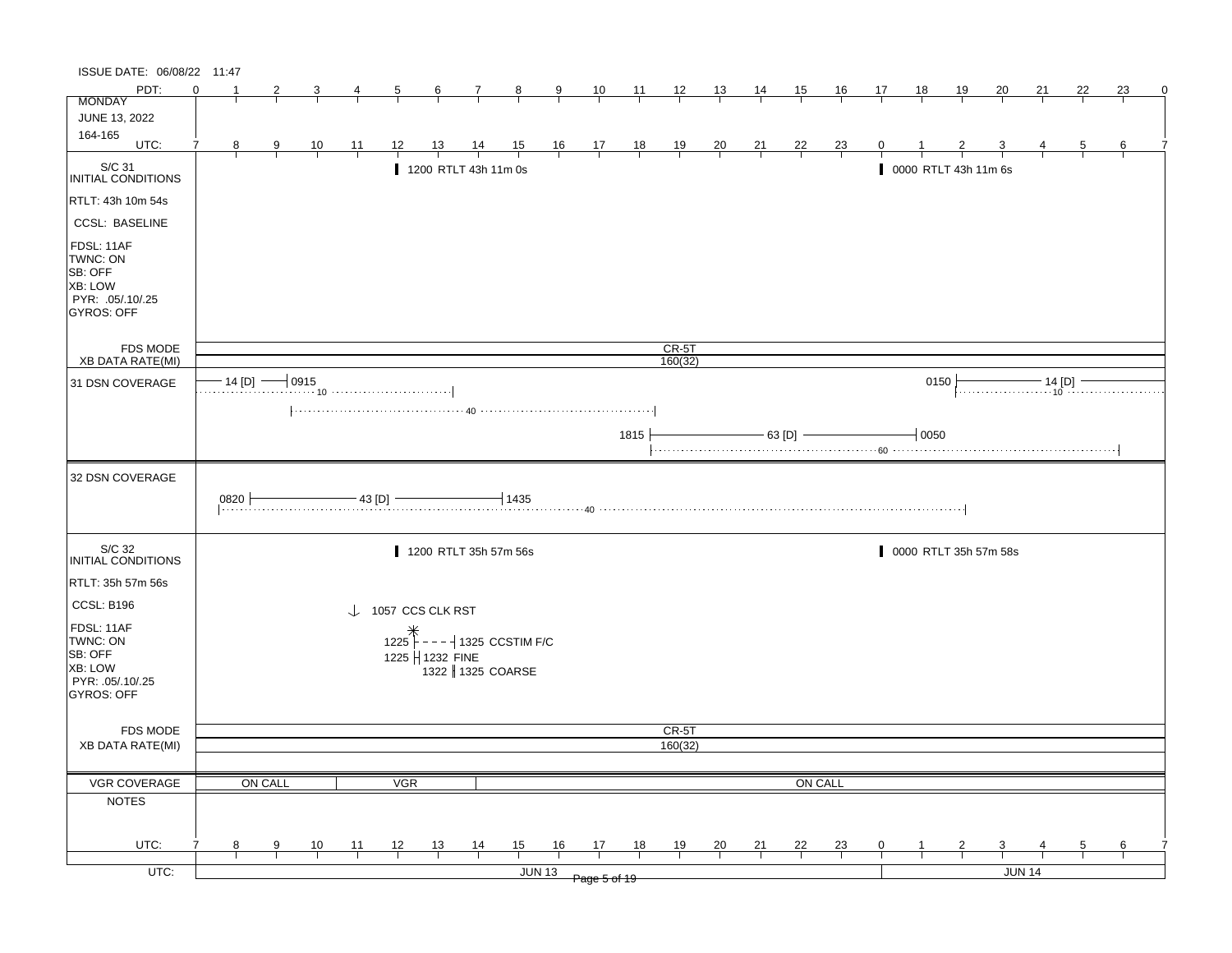| ISSUE DATE: 06/08/22 11:47                                                                   |          |                |               |                                                    |                |                |                 |                                                                                                                                      |                         |               |                |                |                |                |                |                    |                |                |    |                       |                         |                                                                                                                                                 |                |    |             |
|----------------------------------------------------------------------------------------------|----------|----------------|---------------|----------------------------------------------------|----------------|----------------|-----------------|--------------------------------------------------------------------------------------------------------------------------------------|-------------------------|---------------|----------------|----------------|----------------|----------------|----------------|--------------------|----------------|----------------|----|-----------------------|-------------------------|-------------------------------------------------------------------------------------------------------------------------------------------------|----------------|----|-------------|
| PDT:                                                                                         | $\Omega$ |                | 2             | 3                                                  | 4              | $\overline{5}$ | $6\overline{6}$ | $\overline{7}$                                                                                                                       | $\frac{8}{1}$           | 9             | $\frac{10}{1}$ | $\frac{11}{2}$ | $\frac{12}{1}$ | 13             | 14             | 15                 | 16             | 17             | 18 | <u>19</u>             | 20                      | 21                                                                                                                                              | 22             | 23 | $\mathbf 0$ |
| <b>TUESDAY</b>                                                                               |          |                |               |                                                    |                |                |                 |                                                                                                                                      |                         |               |                |                |                |                |                |                    |                |                |    |                       |                         |                                                                                                                                                 |                |    |             |
| <b>JUNE 14, 2022</b>                                                                         |          |                |               |                                                    |                |                |                 |                                                                                                                                      |                         |               |                |                |                |                |                |                    |                |                |    |                       |                         |                                                                                                                                                 |                |    |             |
| 165-166<br>UTC:                                                                              | 7        | 8 <sub>1</sub> | $\frac{9}{1}$ | $\frac{10}{1}$                                     | $\frac{11}{1}$ | 12             | $\frac{13}{ }$  | $\frac{14}{1}$                                                                                                                       |                         |               |                |                |                |                |                |                    |                | $\overline{0}$ |    |                       |                         |                                                                                                                                                 | $\overline{5}$ | 6  |             |
|                                                                                              |          |                |               |                                                    |                |                |                 |                                                                                                                                      | $\frac{15}{1}$ 16 17 18 |               |                |                | $\frac{19}{1}$ | $\frac{20}{1}$ | $\frac{21}{1}$ | $\frac{22}{1}$     | $\frac{23}{1}$ |                |    |                       |                         |                                                                                                                                                 |                |    |             |
| $\vert_{\mathsf{INITIAL~COMD} \vert \mathsf{TIONS}}$                                         |          |                |               |                                                    |                |                |                 | 1200 RTLT 43h 11m 12s                                                                                                                |                         |               |                |                |                |                |                |                    |                |                |    | 0000 RTLT 43h 11m 16s |                         |                                                                                                                                                 |                |    |             |
| RTLT: 43h 11m 6s                                                                             |          |                |               |                                                    |                |                |                 |                                                                                                                                      |                         |               |                |                |                |                |                |                    |                |                |    |                       |                         |                                                                                                                                                 |                |    |             |
| <b>CCSL: BASELINE</b>                                                                        |          |                |               |                                                    |                |                |                 |                                                                                                                                      |                         |               |                |                |                |                |                |                    |                |                |    |                       |                         |                                                                                                                                                 |                |    |             |
| FDSL: 11AF<br>TWNC: ON<br>SB: OFF<br><b>XB: LOW</b><br>PYR: .05/.10/.25<br><b>GYROS: OFF</b> |          |                |               |                                                    |                |                |                 | 1305 1306 PWS/RH<br>$\downarrow$ 1305 GS-4B 1306                                                                                     |                         |               |                |                |                |                |                |                    |                |                |    |                       |                         | CCS DIAG (02:01) 0650                                                                                                                           |                |    |             |
|                                                                                              |          |                |               |                                                    |                |                |                 |                                                                                                                                      |                         |               |                |                |                |                |                |                    |                |                |    |                       |                         |                                                                                                                                                 |                |    |             |
| <b>FDS MODE</b><br><b>XB DATA RATE(MI)</b>                                                   |          |                |               | $CR-5T$<br>160(32)                                 |                |                |                 |                                                                                                                                      |                         |               |                |                |                |                |                | $CR-5T$<br>160(32) |                |                |    |                       |                         |                                                                                                                                                 |                |    |             |
| 31 DSN COVERAGE                                                                              |          |                |               | 14 [D] $\longrightarrow$ 1040                      |                |                |                 |                                                                                                                                      |                         |               |                |                |                |                |                |                    |                |                |    | 0200                  |                         | 0 $\begin{array}{c} \hline \text{--} & \text{--} \\ \hline \text{--} & \text{--} \\ \text{--} & \text{--} \\ \text{--} & \text{--} \end{array}$ |                |    |             |
|                                                                                              |          |                |               |                                                    |                |                |                 | $\left[\ldots,\ldots,\ldots,\ldots,\ldots,\ldots,\ldots,\;40\;\ldots,\ldots,\ldots,\ldots,\ldots,\ldots,\ldots,\ldots,\ldots\right]$ |                         |               |                |                |                |                |                |                    |                |                |    |                       |                         |                                                                                                                                                 |                |    |             |
|                                                                                              |          |                |               |                                                    |                |                |                 |                                                                                                                                      |                         |               |                | 1815           |                |                |                | $-63$ [D] $-$      |                |                |    | $-10110$              |                         |                                                                                                                                                 |                |    |             |
| 32 DSN COVERAGE                                                                              |          |                |               | 0920 $\longleftarrow$ 43 [D] $\longleftarrow$ 1320 |                |                |                 | $\begin{array}{c c c c c c} & & \text{1555} & \text{43 [D]} & \text{---} \ \cdots \end{array}$                                       |                         |               |                |                |                | $-1955$        |                |                    |                |                |    |                       |                         |                                                                                                                                                 |                |    |             |
| S/C 32<br>INITIAL CONDITIONS                                                                 |          |                |               |                                                    |                |                |                 | 1200 RTLT 35h 57m 58s                                                                                                                |                         |               |                |                |                |                |                |                    |                |                |    | 0000 RTLT 35h 58m 0s  |                         |                                                                                                                                                 |                |    |             |
| RTLT: 35h 57m 58s                                                                            |          |                |               |                                                    |                |                |                 |                                                                                                                                      |                         |               |                |                |                |                |                |                    |                |                |    |                       |                         |                                                                                                                                                 |                |    |             |
| CCSL: B196                                                                                   |          |                |               |                                                    |                |                |                 |                                                                                                                                      |                         |               |                |                |                |                |                |                    |                |                |    |                       |                         |                                                                                                                                                 |                |    |             |
| FDSL: 11AF<br>TWNC: ON<br>SB: OFF<br><b>XB: LOW</b><br>PYR: .05/.10/.25<br>GYROS: OFF        |          |                |               |                                                    |                |                |                 |                                                                                                                                      |                         |               |                |                |                |                |                |                    |                |                |    |                       |                         |                                                                                                                                                 |                |    |             |
| FDS MODE                                                                                     |          |                |               |                                                    |                |                |                 |                                                                                                                                      |                         |               |                |                | CR-5T          |                |                |                    |                |                |    |                       |                         |                                                                                                                                                 |                |    |             |
| <b>XB DATA RATE(MI)</b>                                                                      |          |                |               |                                                    |                |                |                 |                                                                                                                                      |                         |               |                |                | 160(32)        |                |                |                    |                |                |    |                       |                         |                                                                                                                                                 |                |    |             |
|                                                                                              |          |                |               |                                                    |                |                |                 |                                                                                                                                      |                         |               |                |                |                |                |                |                    |                |                |    |                       |                         |                                                                                                                                                 |                |    |             |
| VGR COVERAGE                                                                                 |          |                |               |                                                    |                |                |                 |                                                                                                                                      |                         |               |                |                | ON CALL        |                |                |                    |                |                |    |                       |                         |                                                                                                                                                 |                |    |             |
| <b>NOTES</b>                                                                                 |          |                |               |                                                    |                |                |                 |                                                                                                                                      |                         |               |                |                |                |                |                |                    |                |                |    |                       |                         |                                                                                                                                                 |                |    |             |
| UTC:                                                                                         |          | 8              | 9             | 10                                                 | 11             | 12             | 13              | $\frac{14}{1}$                                                                                                                       | 15                      | 16            | 17             | 18             | 19             | $\frac{20}{1}$ | 21             | 22                 | $\frac{23}{1}$ | 0              | 1  | $\overline{2}$        | $\overline{\mathbf{3}}$ |                                                                                                                                                 | 5              | 6  |             |
|                                                                                              |          |                |               |                                                    |                |                |                 |                                                                                                                                      |                         |               |                |                |                |                |                |                    |                |                |    |                       |                         |                                                                                                                                                 |                |    |             |
| UTC:                                                                                         |          |                |               |                                                    |                |                |                 |                                                                                                                                      |                         | <b>JUN 14</b> | Page 6 of 19   |                |                |                |                |                    |                |                |    |                       |                         | JUN 15                                                                                                                                          |                |    |             |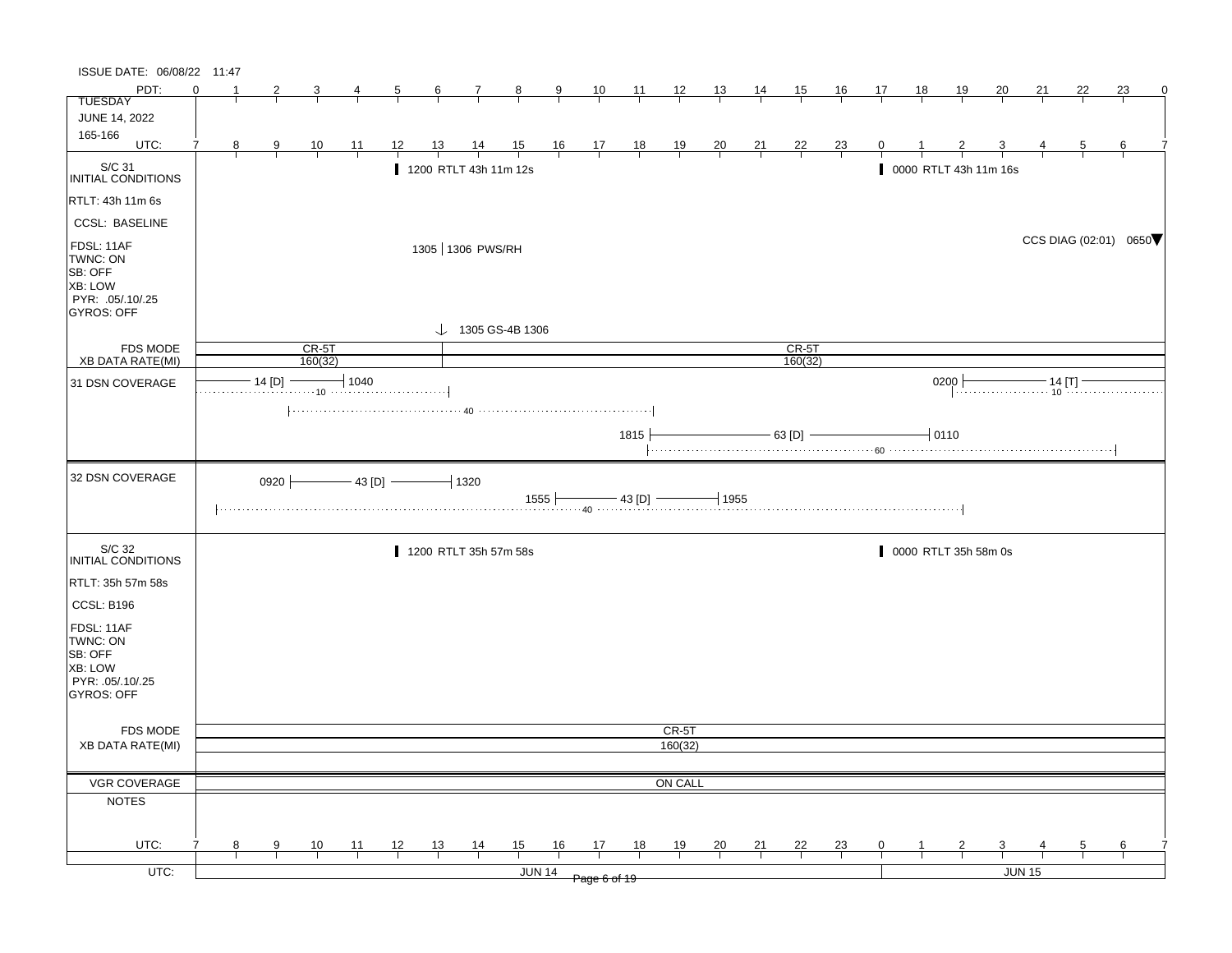| ISSUE DATE: 06/08/22 11:47                                                            |          |                 |               |                                  |                |                |           |                                                                                                                               |                                                                                             |               |              |                         |         |    |                |    |                                                          |                |    |                       |                         |        |                |    |   |
|---------------------------------------------------------------------------------------|----------|-----------------|---------------|----------------------------------|----------------|----------------|-----------|-------------------------------------------------------------------------------------------------------------------------------|---------------------------------------------------------------------------------------------|---------------|--------------|-------------------------|---------|----|----------------|----|----------------------------------------------------------|----------------|----|-----------------------|-------------------------|--------|----------------|----|---|
| PDT:                                                                                  | $\Omega$ |                 |               | 3                                | $\overline{4}$ | $\overline{5}$ | $6 \quad$ | $\frac{7}{ }$                                                                                                                 | 8                                                                                           | $\frac{9}{2}$ |              | $\frac{10}{1}$ 11 12 13 |         |    | $\frac{14}{1}$ | 15 | 16                                                       | 17             | 18 | <u>19</u>             | $\overline{20}$         | 21     | 22             | 23 | 0 |
| WEDNESDAY                                                                             |          |                 |               |                                  |                |                |           |                                                                                                                               |                                                                                             |               |              |                         |         |    |                |    |                                                          |                |    |                       |                         |        |                |    |   |
| JUNE 15, 2022                                                                         |          |                 |               |                                  |                |                |           |                                                                                                                               |                                                                                             |               |              |                         |         |    |                |    |                                                          |                |    |                       |                         |        |                |    |   |
| 166-167<br>UTC:                                                                       | 7        |                 |               |                                  |                |                |           |                                                                                                                               |                                                                                             |               |              |                         |         |    |                |    |                                                          |                |    |                       |                         |        |                |    |   |
|                                                                                       |          | 8               | $\frac{9}{1}$ | $\frac{10}{1}$                   | $\frac{11}{1}$ | 12             |           | $\frac{13}{1}$ $\frac{14}{1}$                                                                                                 | $\begin{array}{cccccccc} 15 & 16 & 17 & 18 & 19 & 20 \\ \hline & & & & & & & & \end{array}$ |               |              |                         |         |    |                |    | $\begin{array}{c cc} 21 & 22 & 23 \\ \hline \end{array}$ | $\overline{0}$ |    |                       |                         |        | $\overline{5}$ | 6  |   |
| S/C 31<br>INITIAL CONDITIONS                                                          |          |                 |               |                                  |                |                |           | 1200 RTLT 43h 11m 22s                                                                                                         |                                                                                             |               |              |                         |         |    |                |    |                                                          |                |    | 0000 RTLT 43h 11m 28s |                         |        |                |    |   |
| RTLT: 43h 11m 16s                                                                     |          |                 |               |                                  |                |                |           |                                                                                                                               |                                                                                             |               |              |                         |         |    |                |    |                                                          |                |    |                       |                         |        |                |    |   |
| <b>CCSL: BASELINE</b>                                                                 |          |                 |               |                                  |                |                |           |                                                                                                                               |                                                                                             |               |              |                         |         |    |                |    |                                                          |                |    |                       |                         |        |                |    |   |
| FDSL: 11AF<br>TWNC: ON<br>SB: OFF<br>XB: LOW<br>PYR: .05/.10/.25<br><b>GYROS: OFF</b> |          | $ -$ 0715 - U/L |               |                                  |                |                |           | ----------------------------- TLC (SHORT-FORM) --------------------------                                                     |                                                                                             |               |              |                         |         |    |                |    |                                                          |                |    |                       |                         |        |                |    |   |
| <b>FDS MODE</b>                                                                       |          |                 |               |                                  |                |                |           |                                                                                                                               |                                                                                             |               |              |                         | $CR-5T$ |    |                |    |                                                          |                |    |                       |                         |        |                |    |   |
| <b>XB DATA RATE(MI)</b>                                                               |          |                 |               |                                  |                |                |           |                                                                                                                               |                                                                                             |               |              |                         | 160(32) |    |                |    |                                                          |                |    |                       |                         |        |                |    |   |
| 31 DSN COVERAGE                                                                       |          |                 | $-14$ [T] $-$ | $\frac{14 \text{ [T]}}{10}$ 1055 |                |                |           |                                                                                                                               |                                                                                             |               |              |                         |         |    |                |    |                                                          |                |    |                       | $14$ [D] $-$ 14 [D] $-$ |        |                |    |   |
|                                                                                       |          |                 |               |                                  |                |                |           | $\left[\ldots,\ldots,\ldots,\ldots,\ldots,\ldots,\mu_0,\ldots,\ldots,\ldots,\ldots,\ldots,\ldots,\ldots,\ldots,\ldots\right]$ |                                                                                             |               |              |                         | 1910    |    |                |    | $- 63 [D]$                                               |                |    |                       |                         |        | $-0420$        |    |   |
| 32 DSN COVERAGE                                                                       |          |                 |               |                                  |                |                |           |                                                                                                                               |                                                                                             |               |              |                         |         |    |                |    |                                                          |                |    |                       |                         |        |                |    |   |
|                                                                                       |          |                 |               |                                  | - 43 [D]       |                |           |                                                                                                                               | $0725 - 1410$                                                                               |               |              |                         |         |    |                |    |                                                          |                |    |                       |                         |        |                |    |   |
| S/C 32<br>INITIAL CONDITIONS                                                          |          |                 |               |                                  |                |                |           | 1200 RTLT 35h 58m 2s                                                                                                          |                                                                                             |               |              |                         |         |    |                |    |                                                          |                |    | 0000 RTLT 35h 58m 2s  |                         |        |                |    |   |
| RTLT: 35h 58m 0s                                                                      |          |                 |               |                                  |                |                |           |                                                                                                                               |                                                                                             |               |              |                         |         |    |                |    |                                                          |                |    |                       |                         |        |                |    |   |
| CCSL: B196                                                                            |          |                 |               |                                  |                |                |           |                                                                                                                               |                                                                                             |               |              |                         |         |    |                |    |                                                          |                |    |                       |                         |        |                |    |   |
| FDSL: 11AF<br>TWNC: ON<br>SB: OFF<br>XB: LOW<br>PYR: .05/.10/.25<br>GYROS: OFF        |          |                 |               |                                  |                |                |           |                                                                                                                               |                                                                                             |               |              |                         |         |    |                |    |                                                          |                |    |                       |                         |        |                |    |   |
| <b>FDS MODE</b>                                                                       |          |                 |               |                                  |                |                |           |                                                                                                                               |                                                                                             |               |              |                         | CR-5T   |    |                |    |                                                          |                |    |                       |                         |        |                |    |   |
| <b>XB DATA RATE(MI)</b>                                                               |          |                 |               |                                  |                |                |           |                                                                                                                               |                                                                                             |               |              |                         | 160(32) |    |                |    |                                                          |                |    |                       |                         |        |                |    |   |
|                                                                                       |          |                 |               |                                  |                |                |           |                                                                                                                               |                                                                                             |               |              |                         |         |    |                |    |                                                          |                |    |                       |                         |        |                |    |   |
| <b>VGR COVERAGE</b>                                                                   |          |                 |               |                                  |                |                |           |                                                                                                                               |                                                                                             |               |              |                         | ON CALL |    |                |    |                                                          |                |    |                       |                         |        |                |    |   |
| <b>NOTES</b>                                                                          |          |                 |               |                                  |                |                |           |                                                                                                                               |                                                                                             |               |              |                         |         |    |                |    |                                                          |                |    |                       |                         |        |                |    |   |
|                                                                                       |          |                 |               |                                  |                |                |           |                                                                                                                               |                                                                                             |               |              |                         |         |    |                |    |                                                          |                |    |                       |                         |        |                |    |   |
| UTC:                                                                                  |          | 8               | 9             | 10                               | 11             | 12             | 13        | $\frac{14}{1}$                                                                                                                | 15                                                                                          | 16            | 17           | 18                      | 19      | 20 | 21             | 22 | 23                                                       | 0              |    | $\overline{2}$        | 3                       |        | 5              | 6  |   |
| UTC:                                                                                  |          |                 |               |                                  |                |                |           |                                                                                                                               | <b>JUN 15</b>                                                                               |               |              |                         |         |    |                |    |                                                          |                |    |                       |                         | JUN 16 |                |    |   |
|                                                                                       |          |                 |               |                                  |                |                |           |                                                                                                                               |                                                                                             |               | Page 7 of 19 |                         |         |    |                |    |                                                          |                |    |                       |                         |        |                |    |   |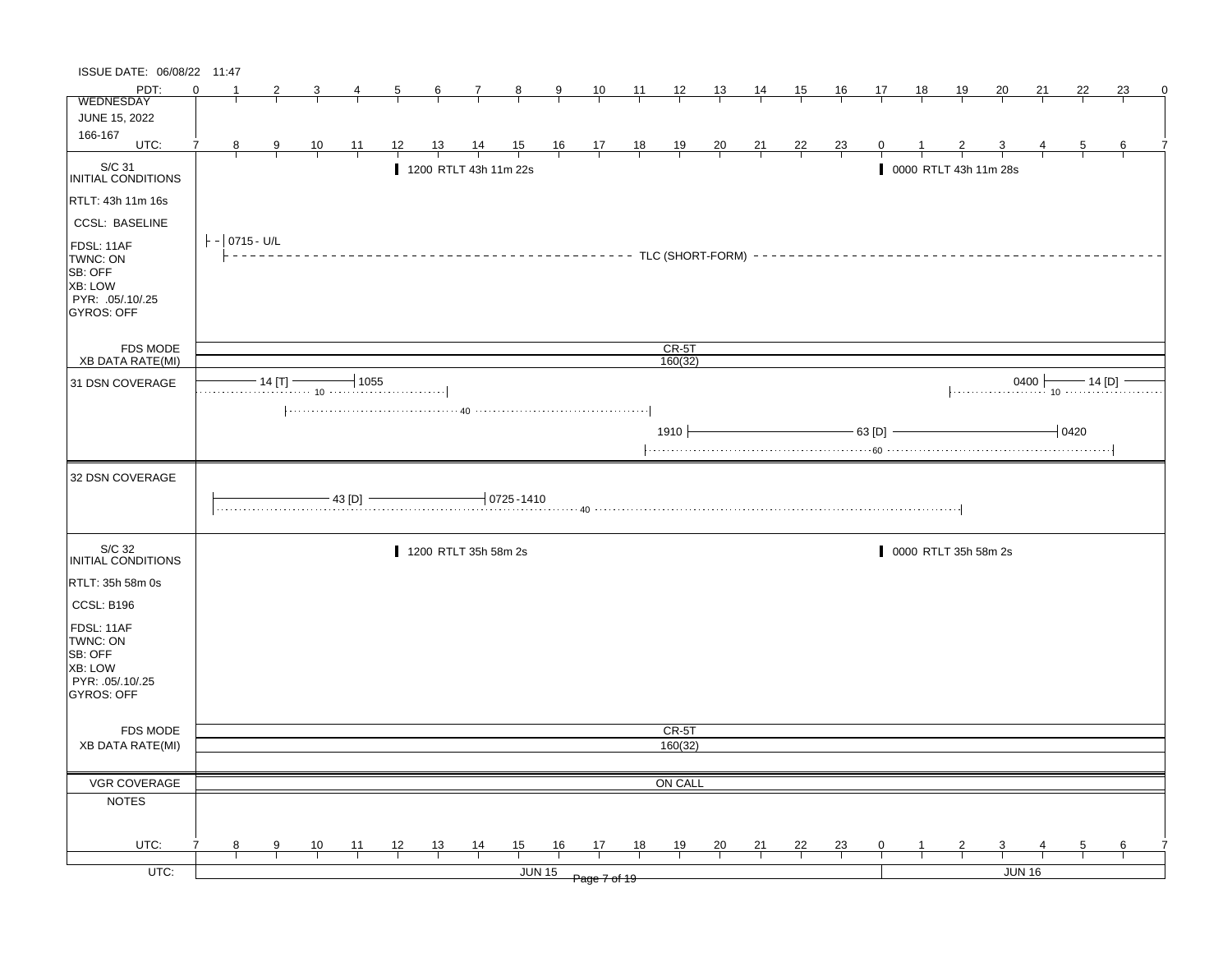| ISSUE DATE: 06/08/22 11:47                                                            |          |                |               |                |                |                                                                                                                                                                                                                                                                                                                                                                                                                                                                |                |                       |               |               |                      |                                                             |         |                |                |                                                               |           |                |      |                       |                 |    |                |                 |  |
|---------------------------------------------------------------------------------------|----------|----------------|---------------|----------------|----------------|----------------------------------------------------------------------------------------------------------------------------------------------------------------------------------------------------------------------------------------------------------------------------------------------------------------------------------------------------------------------------------------------------------------------------------------------------------------|----------------|-----------------------|---------------|---------------|----------------------|-------------------------------------------------------------|---------|----------------|----------------|---------------------------------------------------------------|-----------|----------------|------|-----------------------|-----------------|----|----------------|-----------------|--|
| PDT:                                                                                  | $\Omega$ |                |               | 3              | 4              | $\overline{5}$                                                                                                                                                                                                                                                                                                                                                                                                                                                 | $\frac{6}{ }$  | $\overline{7}$        | $\frac{8}{ }$ | $\frac{9}{ }$ |                      | $\frac{10}{1}$ $\frac{11}{1}$ $\frac{12}{1}$ $\frac{13}{1}$ |         |                | $\frac{14}{1}$ | 15                                                            | <u>16</u> | 17             | 18   | <u>19</u>             | $\overline{20}$ | 21 | 22             | 23              |  |
| <b>THURSDAY</b>                                                                       |          |                |               |                |                |                                                                                                                                                                                                                                                                                                                                                                                                                                                                |                |                       |               |               |                      |                                                             |         |                |                |                                                               |           |                |      |                       |                 |    |                |                 |  |
| <b>JUNE 16, 2022</b>                                                                  |          |                |               |                |                |                                                                                                                                                                                                                                                                                                                                                                                                                                                                |                |                       |               |               |                      |                                                             |         |                |                |                                                               |           |                |      |                       |                 |    |                |                 |  |
| 167-168<br>UTC:                                                                       | 7        | 8 <sub>1</sub> | $\frac{9}{1}$ | $\frac{10}{ }$ | $\frac{11}{1}$ | $\frac{12}{ }$                                                                                                                                                                                                                                                                                                                                                                                                                                                 | $\frac{13}{ }$ |                       |               |               | 14 15 16 17 18 19 20 |                                                             |         |                |                | $\begin{array}{cccc}\n 21 & 22 & 23 \\  \hline\n \end{array}$ |           | $\overline{0}$ |      |                       |                 |    | $\overline{5}$ | $6\overline{6}$ |  |
|                                                                                       |          |                |               |                |                |                                                                                                                                                                                                                                                                                                                                                                                                                                                                |                |                       |               |               |                      |                                                             |         |                |                |                                                               |           |                |      |                       |                 |    |                |                 |  |
| $\vert$ S/C 31<br>INITIAL CONDITIONS                                                  |          |                |               |                |                |                                                                                                                                                                                                                                                                                                                                                                                                                                                                |                | 1200 RTLT 43h 11m 34s |               |               |                      |                                                             |         |                |                |                                                               |           |                |      | 0000 RTLT 43h 11m 40s |                 |    |                |                 |  |
| RTLT: 43h 11m 28s                                                                     |          |                |               |                |                |                                                                                                                                                                                                                                                                                                                                                                                                                                                                |                |                       |               |               |                      |                                                             |         |                |                |                                                               |           |                |      |                       |                 |    |                |                 |  |
| <b>CCSL: BASELINE</b>                                                                 |          |                |               |                |                |                                                                                                                                                                                                                                                                                                                                                                                                                                                                |                |                       |               |               |                      |                                                             |         |                |                |                                                               |           |                |      |                       |                 |    |                |                 |  |
| FDSL: 11AF<br>TWNC: ON<br>SB: OFF<br>XB: LOW<br>PYR: .05/.10/.25<br><b>GYROS: OFF</b> |          |                |               |                |                |                                                                                                                                                                                                                                                                                                                                                                                                                                                                |                |                       |               |               |                      |                                                             |         |                |                |                                                               |           |                |      |                       |                 |    |                |                 |  |
| <b>FDS MODE</b>                                                                       |          |                |               |                |                |                                                                                                                                                                                                                                                                                                                                                                                                                                                                |                |                       |               |               |                      |                                                             | $CR-5T$ |                |                |                                                               |           |                |      |                       |                 |    |                |                 |  |
| <b>XB DATA RATE(MI)</b>                                                               |          |                |               |                |                |                                                                                                                                                                                                                                                                                                                                                                                                                                                                |                |                       |               |               |                      |                                                             | 160(32) |                |                |                                                               |           |                |      |                       |                 |    |                |                 |  |
| 31 DSN COVERAGE                                                                       |          |                |               |                |                | 14 [D] $\frac{14 [D]}{10}$ 1155                                                                                                                                                                                                                                                                                                                                                                                                                                |                |                       |               |               |                      |                                                             |         |                |                |                                                               |           |                | 0140 |                       |                 |    |                |                 |  |
|                                                                                       |          |                |               |                |                |                                                                                                                                                                                                                                                                                                                                                                                                                                                                |                |                       |               |               |                      | 1805                                                        |         |                |                | $-63$ [D] $-$                                                 |           |                |      | $-10125$              |                 |    |                |                 |  |
|                                                                                       |          |                |               |                |                |                                                                                                                                                                                                                                                                                                                                                                                                                                                                |                |                       |               |               |                      |                                                             |         |                |                |                                                               |           |                |      |                       |                 |    |                |                 |  |
| 32 DSN COVERAGE                                                                       |          |                |               |                |                | $\begin{array}{c} \textbf{--} \ \textbf{--} \ \textbf{--} \ \textbf{--} \ \textbf{--} \ \textbf{--} \ \textbf{--} \ \textbf{--} \ \textbf{--} \ \textbf{--} \ \textbf{--} \ \textbf{--} \ \textbf{--} \ \textbf{--} \ \textbf{--} \ \textbf{--} \ \textbf{--} \ \textbf{--} \ \textbf{--} \ \textbf{--} \ \textbf{--} \ \textbf{--} \ \textbf{--} \ \textbf{--} \ \textbf{--} \ \textbf{--} \ \textbf{--} \ \textbf{--} \ \textbf{--} \ \textbf{--} \ \textbf$ |                |                       |               |               |                      |                                                             |         |                |                |                                                               |           |                |      |                       | 0720-0155       |    |                |                 |  |
|                                                                                       |          |                |               |                |                |                                                                                                                                                                                                                                                                                                                                                                                                                                                                |                |                       |               |               |                      |                                                             |         |                |                |                                                               |           |                |      |                       |                 |    |                |                 |  |
| S/C 32<br>INITIAL CONDITIONS                                                          |          |                |               |                |                |                                                                                                                                                                                                                                                                                                                                                                                                                                                                |                | 1200 RTLT 35h 58m 4s  |               |               |                      |                                                             |         |                |                |                                                               |           |                |      | 0000 RTLT 35h 58m 6s  |                 |    |                |                 |  |
| RTLT: 35h 58m 2s                                                                      |          |                |               |                |                |                                                                                                                                                                                                                                                                                                                                                                                                                                                                |                |                       |               |               |                      |                                                             |         |                |                |                                                               |           |                |      |                       |                 |    |                |                 |  |
| CCSL: B196                                                                            |          |                |               |                |                |                                                                                                                                                                                                                                                                                                                                                                                                                                                                |                |                       |               |               |                      |                                                             |         |                |                |                                                               |           |                |      |                       |                 |    |                |                 |  |
| FDSL: 11AF<br>TWNC: ON<br>SB: OFF<br><b>XB: LOW</b><br>PYR: 05/10/25<br>GYROS: OFF    |          |                |               |                |                | 0850 $\frac{1}{2}$ 0906 SHUNT POWER TEST                                                                                                                                                                                                                                                                                                                                                                                                                       |                |                       |               |               |                      |                                                             |         |                |                |                                                               |           |                |      |                       |                 |    |                |                 |  |
| <b>FDS MODE</b>                                                                       |          |                |               |                |                |                                                                                                                                                                                                                                                                                                                                                                                                                                                                |                |                       |               |               |                      |                                                             | CR-5T   |                |                |                                                               |           |                |      |                       |                 |    |                |                 |  |
| <b>XB DATA RATE(MI)</b>                                                               |          |                |               |                |                |                                                                                                                                                                                                                                                                                                                                                                                                                                                                |                |                       |               |               |                      |                                                             | 160(32) |                |                |                                                               |           |                |      |                       |                 |    |                |                 |  |
|                                                                                       |          |                |               |                |                |                                                                                                                                                                                                                                                                                                                                                                                                                                                                |                |                       |               |               |                      |                                                             |         |                |                |                                                               |           |                |      |                       |                 |    |                |                 |  |
| <b>VGR COVERAGE</b>                                                                   |          |                |               |                |                |                                                                                                                                                                                                                                                                                                                                                                                                                                                                |                |                       |               |               |                      |                                                             | ON CALL |                |                |                                                               |           |                |      |                       |                 |    |                |                 |  |
| <b>NOTES</b>                                                                          |          |                |               |                |                |                                                                                                                                                                                                                                                                                                                                                                                                                                                                |                |                       |               |               |                      |                                                             |         |                |                |                                                               |           |                |      |                       |                 |    |                |                 |  |
|                                                                                       |          |                |               |                |                |                                                                                                                                                                                                                                                                                                                                                                                                                                                                |                |                       |               |               |                      |                                                             |         |                |                |                                                               |           |                |      |                       |                 |    |                |                 |  |
| UTC:                                                                                  |          | 8              | 9             | 10             | $-11$          | 12                                                                                                                                                                                                                                                                                                                                                                                                                                                             | 13             | $\frac{14}{1}$        | 15            | 16            | 17                   | 18                                                          | 19      | $\frac{20}{1}$ | 21             | 22                                                            | 23        | 0              |      |                       | 3               |    | 5              | 6               |  |
| UTC:                                                                                  |          |                |               |                |                |                                                                                                                                                                                                                                                                                                                                                                                                                                                                |                |                       |               | <b>JUN 16</b> | Page 8 of 19         |                                                             |         |                |                |                                                               |           |                |      |                       | JUN 17          |    |                |                 |  |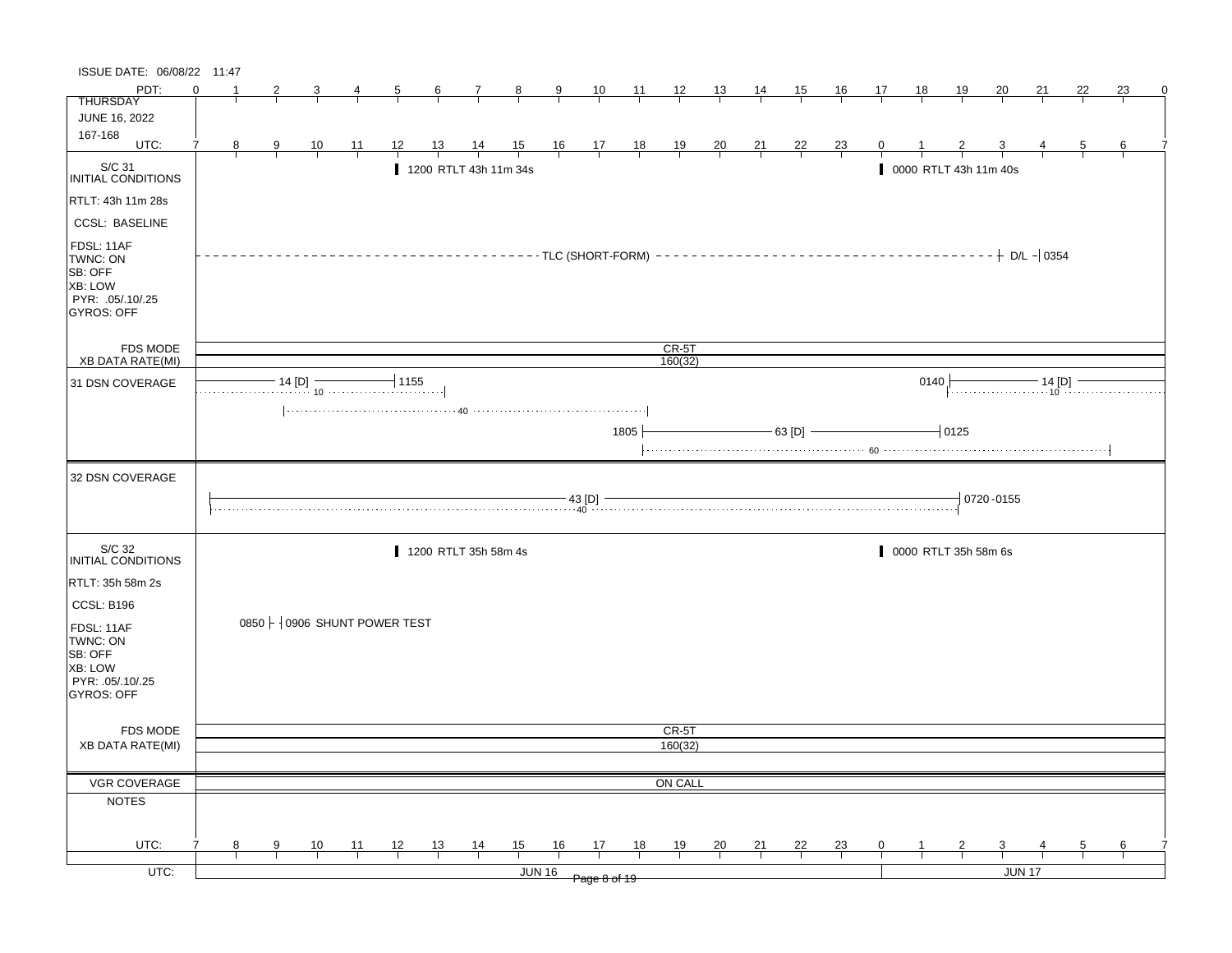| ISSUE DATE: 06/08/22 11:47                                                            |          |                                       |   |                |               |    |                       |                |                |                |                                        |                       |                                |               |                |                |                        |                |      |                       |                         |        |    |               |   |
|---------------------------------------------------------------------------------------|----------|---------------------------------------|---|----------------|---------------|----|-----------------------|----------------|----------------|----------------|----------------------------------------|-----------------------|--------------------------------|---------------|----------------|----------------|------------------------|----------------|------|-----------------------|-------------------------|--------|----|---------------|---|
| PDT:                                                                                  | $\Omega$ |                                       |   |                |               |    | 6                     | $\mathcal{I}$  | $\frac{8}{3}$  | 9              | $\frac{10}{1}$                         | $\overline{11}$       | $\frac{12}{ }$                 | 13            | 14             | 15             | 16                     | 17             | 18   | 19                    | 20                      | 21     | 22 | 23            | 0 |
| <b>FRIDAY</b>                                                                         |          |                                       |   |                |               |    |                       |                |                |                |                                        |                       |                                |               |                |                |                        |                |      |                       |                         |        |    |               |   |
| JUNE 17, 2022                                                                         |          |                                       |   |                |               |    |                       |                |                |                |                                        |                       |                                |               |                |                |                        |                |      |                       |                         |        |    |               |   |
| 168-169<br>UTC:                                                                       |          |                                       |   |                |               |    |                       |                |                |                |                                        |                       |                                |               |                |                |                        |                |      |                       |                         |        |    |               |   |
|                                                                                       |          | 8                                     | 9 | $\frac{10}{1}$ | 11            | 12 | <u>13</u>             | $\frac{14}{1}$ | 15             | $\frac{16}{1}$ | $\frac{17}{1}$                         | $\frac{18}{1}$        | $\frac{19}{1}$                 | $\frac{20}{}$ | $\frac{21}{1}$ | <u>22</u>      | $\frac{23}{}$          |                |      |                       |                         |        |    | 6             |   |
| S/C 31<br>INITIAL CONDITIONS                                                          |          |                                       |   |                |               |    | 1200 RTLT 43h 11m 46s |                |                |                |                                        |                       |                                |               |                |                |                        |                |      | 0000 RTLT 43h 11m 52s |                         |        |    |               |   |
| RTLT: 43h 11m 40s                                                                     |          |                                       |   |                |               |    |                       |                |                |                |                                        |                       |                                |               |                |                |                        |                |      |                       |                         |        |    |               |   |
| <b>CCSL: BASELINE</b>                                                                 |          |                                       |   |                |               |    |                       |                |                |                |                                        |                       |                                |               |                |                |                        |                |      |                       |                         |        |    |               |   |
| FDSL: 11AF<br>TWNC: ON<br>SB: OFF<br>XB: LOW<br>PYR: .05/.10/.25<br><b>GYROS: OFF</b> |          |                                       |   |                |               |    |                       |                |                |                | $\downarrow$ 1604 YSSB                 |                       |                                |               |                |                | $\downarrow$ 2208 PSSB |                |      |                       |                         |        |    |               |   |
| <b>FDS MODE</b>                                                                       |          |                                       |   |                |               |    |                       |                |                |                |                                        |                       | CR-5T                          |               |                |                |                        |                |      |                       |                         |        |    |               |   |
| <b>XB DATA RATE(MI)</b>                                                               |          |                                       |   |                |               |    |                       |                |                |                |                                        |                       | 160(32)                        |               |                |                |                        |                |      |                       |                         |        |    |               |   |
| 31 DSN COVERAGE                                                                       |          | $\overline{\phantom{x}}$ (0720 14 [D] |   |                |               |    |                       |                |                |                |                                        |                       |                                |               |                |                |                        |                | 0135 |                       | .                       |        |    |               |   |
|                                                                                       |          |                                       |   |                |               |    |                       |                |                |                |                                        |                       |                                |               |                |                |                        |                |      |                       |                         |        |    |               |   |
|                                                                                       |          |                                       |   |                |               |    |                       |                |                |                |                                        |                       |                                |               |                |                |                        |                |      |                       |                         |        |    |               |   |
|                                                                                       |          |                                       |   |                |               |    |                       |                |                |                |                                        | 1800                  |                                |               |                | - 63 [D] -     |                        |                |      | 10135                 |                         |        |    |               |   |
|                                                                                       |          |                                       |   |                |               |    |                       |                |                |                |                                        |                       |                                |               |                |                |                        |                |      |                       |                         |        |    |               |   |
| 32 DSN COVERAGE                                                                       |          |                                       |   |                | $-43$ [D] $-$ |    |                       |                | $-0720 - 1410$ |                |                                        |                       |                                |               |                |                |                        |                |      |                       |                         |        |    |               |   |
|                                                                                       |          |                                       |   |                |               |    |                       |                | 1500           |                | $-35$ [DAR] $-$                        |                       |                                | 1915          |                |                |                        |                |      |                       |                         |        |    |               |   |
|                                                                                       |          |                                       |   |                |               |    |                       |                | 1500           |                | $-43$ [DA] -                           |                       |                                | 1915          |                |                |                        |                |      |                       |                         |        |    |               |   |
|                                                                                       |          |                                       |   |                |               |    |                       |                |                |                |                                        |                       |                                |               |                |                |                        |                |      |                       |                         |        |    |               |   |
| S/C 32                                                                                |          |                                       |   |                |               |    |                       |                |                |                |                                        |                       |                                |               |                |                |                        |                |      |                       |                         |        |    |               |   |
| <b>INITIAL CONDITIONS</b>                                                             |          |                                       |   |                |               |    | 1200 RTLT 35h 58m 6s  |                |                |                |                                        |                       |                                |               |                |                |                        |                |      | 0000 RTLT 35h 58m 8s  |                         |        |    |               |   |
| RTLT: 35h 58m 6s                                                                      |          |                                       |   |                |               |    |                       |                |                |                | 1551 BAY 1 HTR OFF<br>1551 GYROS BC ON |                       |                                |               |                |                |                        |                |      |                       |                         |        |    |               |   |
|                                                                                       |          |                                       |   |                |               |    |                       |                |                |                | $\downarrow$ 1552 GYRO INIT            |                       |                                |               |                |                |                        |                |      |                       |                         |        |    |               |   |
| CCSL: B196                                                                            |          |                                       |   |                |               |    |                       |                |                |                | 1601 GYRO FAULT TEST                   |                       |                                |               |                |                |                        |                |      |                       |                         |        |    |               |   |
| FDSL: 11AF                                                                            |          |                                       |   |                |               |    |                       |                |                |                | $\downarrow$ 1622 AAI                  |                       |                                |               |                |                |                        |                |      |                       |                         |        |    |               |   |
| TWNC: ON                                                                              |          |                                       |   |                |               |    |                       |                |                |                | $1625$ - $-1658$ MAGROL                |                       |                                |               |                |                |                        |                |      |                       |                         |        |    |               |   |
| SB: OFF                                                                               |          |                                       |   |                |               |    |                       |                |                |                |                                        | $\downarrow$ 1704 RAI | $\downarrow$ 1710 GYROS OFF    |               |                |                |                        |                |      |                       |                         |        |    |               |   |
| XB: LOW<br>PYR: .05/.10/.25                                                           |          |                                       |   |                |               |    |                       |                |                |                |                                        |                       | $\downarrow$ 1718 BAY 1 HTR ON |               |                |                |                        |                |      |                       |                         |        |    |               |   |
| <b>GYROS: OFF</b>                                                                     |          |                                       |   |                |               |    |                       |                |                |                |                                        |                       |                                |               |                |                |                        |                |      |                       |                         |        |    |               |   |
|                                                                                       |          |                                       |   |                |               |    |                       |                |                |                | $\downarrow$ 1554 EL-40 1556           |                       |                                |               |                |                |                        |                |      |                       |                         |        |    |               |   |
| <b>FDS MODE</b>                                                                       |          |                                       |   |                | CR-5T         |    |                       |                |                |                |                                        |                       |                                |               |                |                | CR-5T                  |                |      |                       |                         |        |    |               |   |
| <b>XB DATA RATE(MI)</b>                                                               |          |                                       |   |                | 160(32)       |    |                       |                |                |                |                                        |                       |                                |               |                |                | 160(32)                |                |      |                       |                         |        |    |               |   |
|                                                                                       |          |                                       |   |                |               |    |                       |                |                |                |                                        |                       |                                |               |                |                |                        |                |      |                       |                         |        |    |               |   |
| VGR COVERAGE                                                                          |          |                                       |   |                | ON CALL       |    |                       |                |                |                | <b>VGR</b>                             |                       |                                |               |                |                |                        | <b>ON CALL</b> |      |                       |                         |        |    |               |   |
| <b>NOTES</b>                                                                          |          |                                       |   |                |               |    |                       |                |                |                |                                        |                       |                                |               |                |                |                        |                |      |                       |                         |        |    |               |   |
|                                                                                       |          |                                       |   |                |               |    |                       |                |                |                |                                        |                       |                                |               |                |                |                        |                |      |                       |                         |        |    |               |   |
|                                                                                       |          |                                       |   |                |               |    |                       |                |                |                |                                        |                       |                                |               |                |                |                        |                |      |                       |                         |        |    |               |   |
| UTC:                                                                                  |          | 8                                     | 9 | $\frac{10}{1}$ | <u> 11 </u>   | 12 | $\frac{13}{ }$        | $\frac{14}{1}$ | 15             | 16             | 17                                     | <u>18</u>             | <u>19</u>                      | $\frac{20}{}$ | $\frac{21}{1}$ | $\frac{22}{1}$ | $\frac{23}{1}$         | $\mathbf 0$    |      |                       | $\overline{\mathbf{3}}$ |        |    | $\frac{6}{ }$ |   |
|                                                                                       |          |                                       |   |                |               |    |                       |                |                |                |                                        |                       |                                |               |                |                |                        |                |      |                       |                         |        |    |               |   |
| $UTC$ :                                                                               |          |                                       |   |                |               |    |                       |                |                | <b>JUN 17</b>  | Page 9 of 19                           |                       |                                |               |                |                |                        |                |      |                       |                         | JUN 18 |    |               |   |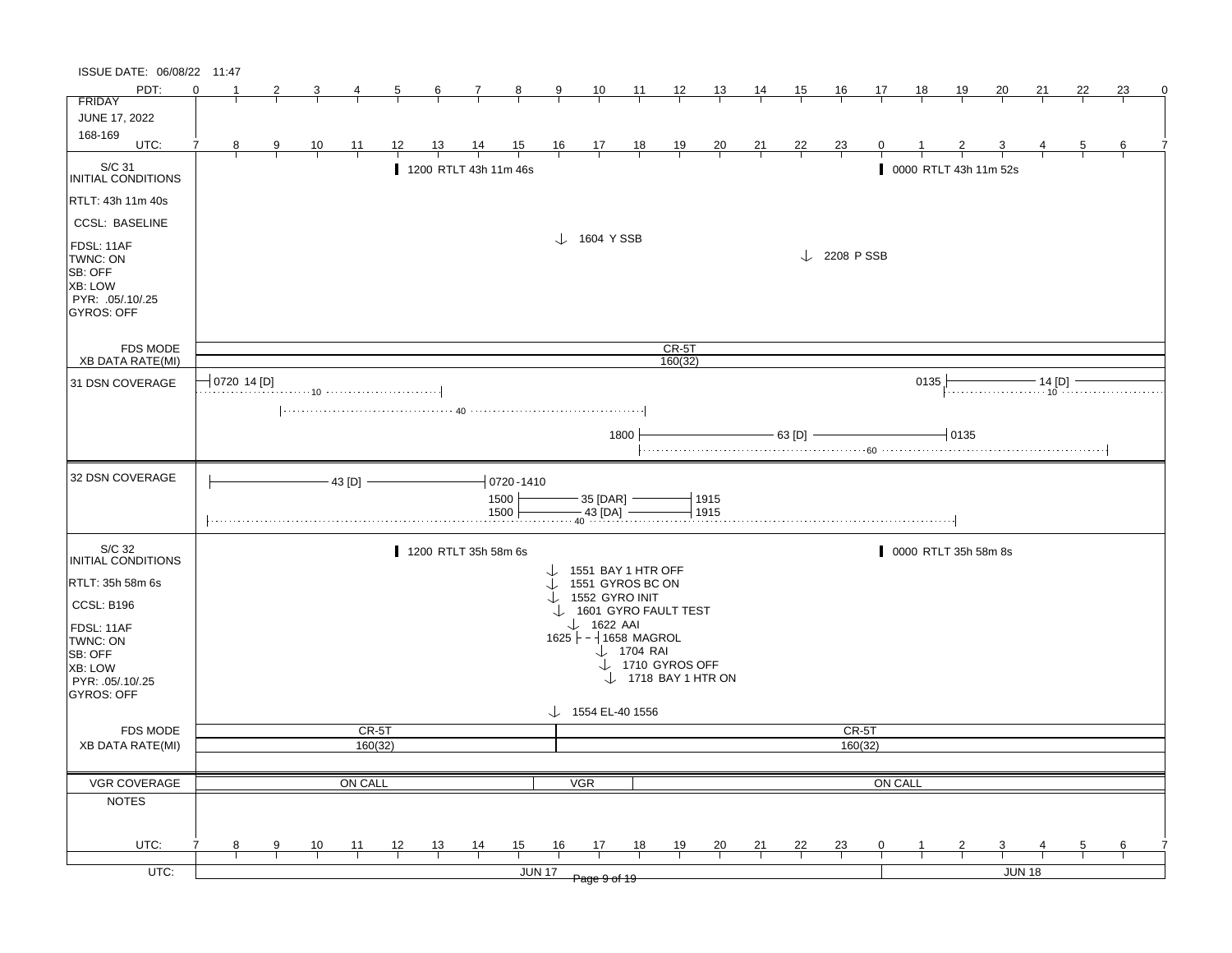| ISSUE DATE: 06/08/22 11:47                                                                |          |             |   |                |                |                |                |                       |                                                                                                                                                                                                                                                                                                                                                                    |                      |                               |                |                |                |                |                |                |                |           |                           |                         |               |                |                 |   |
|-------------------------------------------------------------------------------------------|----------|-------------|---|----------------|----------------|----------------|----------------|-----------------------|--------------------------------------------------------------------------------------------------------------------------------------------------------------------------------------------------------------------------------------------------------------------------------------------------------------------------------------------------------------------|----------------------|-------------------------------|----------------|----------------|----------------|----------------|----------------|----------------|----------------|-----------|---------------------------|-------------------------|---------------|----------------|-----------------|---|
| PDT:                                                                                      | $\Omega$ |             | 2 |                |                | $\mathbf{p}$   | $\frac{6}{6}$  | $\mathbf{7}$          | $\frac{8}{ }$                                                                                                                                                                                                                                                                                                                                                      | $\frac{9}{4}$        | $\frac{10}{ }$                | $\frac{11}{2}$ | $\frac{12}{ }$ | $\frac{13}{2}$ | $\frac{14}{1}$ | 15             | $\frac{16}{1}$ | 17             | <u>18</u> | <u>19</u>                 | <u>20</u>               | 21            | 22             | 23              | 0 |
| <b>SATURDAY</b>                                                                           |          |             |   |                |                |                |                |                       |                                                                                                                                                                                                                                                                                                                                                                    |                      |                               |                |                |                |                |                |                |                |           |                           |                         |               |                |                 |   |
| JUNE 18, 2022                                                                             |          |             |   |                |                |                |                |                       |                                                                                                                                                                                                                                                                                                                                                                    |                      |                               |                |                |                |                |                |                |                |           |                           |                         |               |                |                 |   |
| 169-170<br>UTC:                                                                           |          | 8           | 9 | $\frac{10}{1}$ | $\frac{11}{1}$ | <u> 12 </u>    | <u>13</u>      | $\frac{14}{1}$        | $\frac{15}{1}$                                                                                                                                                                                                                                                                                                                                                     |                      | $\frac{16}{1}$ $\frac{17}{1}$ | $\frac{18}{1}$ | $\frac{19}{1}$ | $\frac{20}{1}$ | $\frac{21}{1}$ | $\frac{22}{1}$ | $\frac{23}{1}$ |                |           |                           |                         |               | $\overline{5}$ | 6               |   |
|                                                                                           |          |             |   |                |                |                |                |                       |                                                                                                                                                                                                                                                                                                                                                                    |                      |                               |                |                |                |                |                |                |                |           |                           |                         |               |                |                 |   |
| S/C 31<br>INITIAL CONDITIONS                                                              |          |             |   |                |                |                |                | 1200 RTLT 43h 11m 58s |                                                                                                                                                                                                                                                                                                                                                                    |                      |                               |                |                |                |                |                |                |                |           | 0000 RTLT 43h 12m 4s      |                         |               |                |                 |   |
| RTLT: 43h 11m 52s                                                                         |          |             |   |                |                |                |                |                       |                                                                                                                                                                                                                                                                                                                                                                    |                      |                               |                |                |                |                |                |                |                |           |                           |                         |               |                |                 |   |
| <b>CCSL: BASELINE</b>                                                                     |          |             |   |                |                |                |                |                       |                                                                                                                                                                                                                                                                                                                                                                    |                      |                               |                |                |                |                |                |                |                |           |                           |                         |               |                |                 |   |
| FDSL: 11AF<br>TWNC: ON<br>SB: OFF<br>XB: LOW<br>PYR: .05/.10/.25<br>GYROS: OFF            |          |             |   |                |                |                |                |                       |                                                                                                                                                                                                                                                                                                                                                                    |                      |                               |                |                |                |                |                |                |                |           |                           |                         |               |                |                 |   |
| FDS MODE                                                                                  |          |             |   |                |                |                |                |                       |                                                                                                                                                                                                                                                                                                                                                                    |                      |                               |                | $CR-5T$        |                |                |                |                |                |           |                           |                         |               |                |                 |   |
| <b>XB DATA RATE(MI)</b>                                                                   |          |             |   |                |                |                |                |                       |                                                                                                                                                                                                                                                                                                                                                                    |                      |                               |                | 160(32)        |                |                |                |                |                |           |                           |                         |               |                |                 |   |
| 31 DSN COVERAGE                                                                           |          | 0705 14 [D] |   |                |                |                |                |                       |                                                                                                                                                                                                                                                                                                                                                                    |                      |                               |                |                |                |                |                |                |                |           |                           |                         |               |                | $0550$ + 14 [D] |   |
|                                                                                           |          |             |   |                |                |                |                |                       |                                                                                                                                                                                                                                                                                                                                                                    |                      |                               | 1755           |                |                | $-$ 63 [D] $-$ |                |                |                | $+0035$   |                           |                         |               |                |                 |   |
|                                                                                           |          |             |   |                |                |                |                |                       |                                                                                                                                                                                                                                                                                                                                                                    |                      |                               |                |                |                |                |                |                |                |           |                           |                         |               |                |                 |   |
| 32 DSN COVERAGE                                                                           |          |             |   |                |                |                |                |                       | $\begin{picture}(180,10) \put(0,0){\vector(1,0){100}} \put(10,0){\vector(1,0){100}} \put(10,0){\vector(1,0){100}} \put(10,0){\vector(1,0){100}} \put(10,0){\vector(1,0){100}} \put(10,0){\vector(1,0){100}} \put(10,0){\vector(1,0){100}} \put(10,0){\vector(1,0){100}} \put(10,0){\vector(1,0){100}} \put(10,0){\vector(1,0){100}} \put(10,0){\vector(1,0){100}}$ |                      |                               |                |                |                |                |                |                |                |           | $\frac{1}{2}$ 0715 - 0140 |                         |               |                |                 |   |
| S/C 32<br>INITIAL CONDITIONS                                                              |          |             |   |                |                |                |                | 1200 RTLT 35h 58m 10s |                                                                                                                                                                                                                                                                                                                                                                    |                      |                               |                |                |                |                |                |                |                |           |                           | 0000 RTLT 35h 58m 12s   |               |                |                 |   |
| RTLT: 35h 58m 8s                                                                          |          |             |   |                |                |                |                |                       |                                                                                                                                                                                                                                                                                                                                                                    |                      |                               |                |                |                |                |                |                |                |           |                           |                         |               |                |                 |   |
| CCSL: B196                                                                                |          |             |   |                |                |                |                |                       |                                                                                                                                                                                                                                                                                                                                                                    |                      |                               |                |                |                |                |                |                |                |           |                           |                         |               |                |                 |   |
| FDSL: 11AF<br>TWNC: ON<br>SB: OFF<br><b>XB: LOW</b><br>PYR: 05/10/25<br><b>GYROS: OFF</b> |          |             |   |                |                |                |                |                       |                                                                                                                                                                                                                                                                                                                                                                    |                      |                               |                |                |                |                |                |                |                |           |                           |                         |               |                |                 |   |
| FDS MODE                                                                                  |          |             |   |                |                |                |                |                       |                                                                                                                                                                                                                                                                                                                                                                    |                      |                               |                | CR-5T          |                |                |                |                |                |           |                           |                         |               |                |                 |   |
| <b>XB DATA RATE(MI)</b>                                                                   |          |             |   |                |                |                |                |                       |                                                                                                                                                                                                                                                                                                                                                                    |                      |                               |                | 160(32)        |                |                |                |                |                |           |                           |                         |               |                |                 |   |
|                                                                                           |          |             |   |                |                |                |                |                       |                                                                                                                                                                                                                                                                                                                                                                    |                      |                               |                |                |                |                |                |                |                |           |                           |                         |               |                |                 |   |
| VGR COVERAGE                                                                              |          |             |   |                |                |                |                |                       |                                                                                                                                                                                                                                                                                                                                                                    |                      |                               |                | ON CALL        |                |                |                |                |                |           |                           |                         |               |                |                 |   |
| <b>NOTES</b>                                                                              |          |             |   |                |                |                |                |                       |                                                                                                                                                                                                                                                                                                                                                                    |                      |                               |                |                |                |                |                |                |                |           |                           |                         |               |                |                 |   |
| UTC:                                                                                      |          | 8           | 9 | $\frac{10}{ }$ | $\frac{11}{1}$ | $\frac{12}{ }$ | $\frac{13}{ }$ | $\frac{14}{1}$        | 15                                                                                                                                                                                                                                                                                                                                                                 | 16                   | 17                            | 18             | $\frac{19}{1}$ | $\frac{20}{1}$ | $\frac{21}{1}$ | $\frac{22}{1}$ | $\frac{23}{ }$ | $\overline{0}$ |           | $\overline{z}$            | $\overline{\mathbf{3}}$ |               | $\overline{5}$ | 6               |   |
|                                                                                           |          |             |   |                |                |                |                |                       |                                                                                                                                                                                                                                                                                                                                                                    |                      |                               |                |                |                |                |                |                |                |           |                           |                         |               |                |                 |   |
| $UTC$ :                                                                                   |          |             |   |                |                |                |                |                       |                                                                                                                                                                                                                                                                                                                                                                    | JUN 18 Page 10 of 19 |                               |                |                |                |                |                |                |                |           |                           |                         | <b>JUN 19</b> |                |                 |   |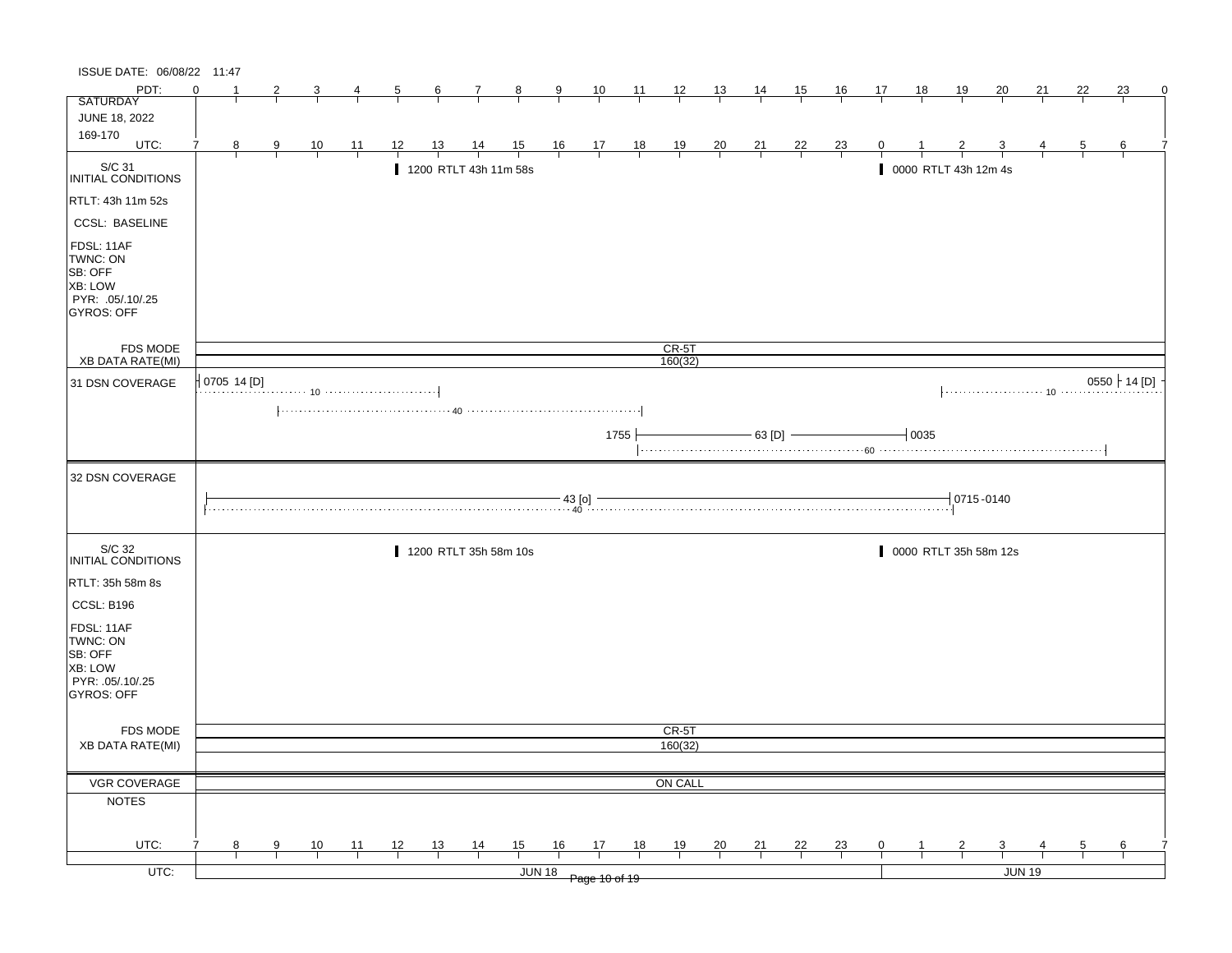| ISSUE DATE: 06/08/22 11:47                                                                   |          |   |                     |                |                |                |                |                             |                         |                                   |                         |                             |                |                                |                |                |                |         |           |            |                       |        |    |    |          |
|----------------------------------------------------------------------------------------------|----------|---|---------------------|----------------|----------------|----------------|----------------|-----------------------------|-------------------------|-----------------------------------|-------------------------|-----------------------------|----------------|--------------------------------|----------------|----------------|----------------|---------|-----------|------------|-----------------------|--------|----|----|----------|
| PDT:                                                                                         | $\Omega$ |   |                     |                |                | $\overline{5}$ | $\frac{6}{ }$  | $\mathcal{I}$               | $\frac{8}{1}$           | $\overline{9}$                    | $\frac{10}{1}$          | $\frac{11}{1}$              | $\frac{12}{ }$ | $\frac{13}{2}$                 | $\frac{14}{1}$ | <u>15</u>      | <u>16</u>      | 17      | <u>18</u> | <u> 19</u> | 20                    | 21     | 22 | 23 | $\Omega$ |
| <b>SUNDAY</b>                                                                                |          |   |                     |                |                |                |                |                             |                         |                                   |                         |                             |                |                                |                |                |                |         |           |            |                       |        |    |    |          |
| JUNE 19, 2022                                                                                |          |   |                     |                |                |                |                |                             |                         |                                   |                         |                             |                |                                |                |                |                |         |           |            |                       |        |    |    |          |
| 170-171<br>UTC:                                                                              |          | 8 | 9                   | $\frac{10}{1}$ | $\frac{11}{1}$ | <u> 12  </u>   | <u>13</u>      | $\frac{14}{1}$              | $\frac{15}{1}$          |                                   | $\frac{16}{1}$ 17 18    |                             | $\frac{19}{1}$ | $\frac{20}{}$                  | $\frac{21}{1}$ | $\frac{22}{1}$ | $\frac{23}{}$  |         |           |            |                       |        |    | 6  |          |
|                                                                                              |          |   |                     |                |                |                |                |                             |                         |                                   |                         |                             |                |                                |                |                |                |         |           |            |                       |        |    |    |          |
| S/C 31<br>INITIAL CONDITIONS                                                                 |          |   |                     |                |                |                |                | 1200 RTLT 43h 12m 10s       |                         |                                   |                         |                             |                |                                |                |                |                |         |           |            | 0000 RTLT 43h 12m 16s |        |    |    |          |
| RTLT: 43h 12m 4s                                                                             |          |   |                     |                |                |                |                |                             |                         |                                   |                         |                             |                |                                |                |                |                |         |           |            |                       |        |    |    |          |
| <b>CCSL: BASELINE</b>                                                                        |          |   |                     |                |                |                |                |                             |                         |                                   |                         |                             |                |                                |                |                |                |         |           |            |                       |        |    |    |          |
| FDSL: 11AF<br>TWNC: ON<br>SB: OFF<br><b>XB: LOW</b><br>PYR: .05/.10/.25<br><b>GYROS: OFF</b> |          |   |                     |                |                |                |                |                             |                         |                                   |                         |                             |                |                                |                |                |                |         |           |            |                       |        |    |    |          |
| <b>FDS MODE</b>                                                                              |          |   |                     |                |                |                |                |                             |                         |                                   |                         |                             | CR-5T          |                                |                |                |                |         |           |            |                       |        |    |    |          |
| <b>XB DATA RATE(MI)</b>                                                                      |          |   |                     |                |                |                |                |                             |                         |                                   |                         |                             | 160(32)        |                                |                |                |                |         |           |            |                       |        |    |    |          |
| 31 DSN COVERAGE                                                                              |          |   | $-$ 14 [D] $-$ 0850 |                |                |                |                |                             |                         |                                   |                         |                             |                |                                |                |                |                |         | 0125      |            |                       |        |    |    |          |
|                                                                                              |          |   |                     |                |                |                |                |                             |                         |                                   |                         |                             |                |                                |                |                |                |         |           |            |                       |        |    |    |          |
|                                                                                              |          |   |                     |                |                |                |                |                             |                         |                                   |                         | 1755                        |                |                                | $-$ 63 [D] $-$ |                |                | $-2325$ |           |            |                       |        |    |    |          |
|                                                                                              |          |   |                     |                |                |                |                |                             |                         |                                   |                         |                             |                |                                |                |                |                |         |           |            |                       |        |    |    |          |
| 32 DSN COVERAGE                                                                              |          |   |                     |                |                |                |                |                             |                         |                                   |                         |                             |                |                                |                |                |                |         |           |            |                       |        |    |    |          |
|                                                                                              | 0750     |   |                     |                |                |                |                |                             | $-$ 43 [DA] $-$         |                                   |                         |                             |                |                                |                | $-12150$       |                |         |           |            |                       |        |    |    |          |
|                                                                                              |          |   |                     |                |                |                |                | $1500$ $  35$ [DAR] $ 1840$ |                         |                                   |                         |                             |                |                                |                |                |                |         |           |            |                       |        |    |    |          |
|                                                                                              |          |   |                     |                |                |                |                |                             |                         |                                   |                         |                             |                |                                |                |                |                |         |           |            |                       |        |    |    |          |
| S/C 32<br>INITIAL CONDITIONS                                                                 |          |   |                     |                |                |                |                | 1200 RTLT 35h 58m 14s       |                         |                                   |                         |                             |                |                                |                |                |                |         |           |            | 0000 RTLT 35h 58m 16s |        |    |    |          |
| RTLT: 35h 58m 12s                                                                            |          |   |                     |                |                |                |                |                             |                         |                                   |                         |                             |                |                                |                |                |                |         |           |            |                       |        |    |    |          |
| <b>CCSL: B196</b>                                                                            |          |   |                     |                |                |                |                |                             |                         | $\downarrow$ 1543 PYR=.05/.05/.05 |                         |                             |                |                                |                |                |                |         |           |            |                       |        |    |    |          |
|                                                                                              |          |   |                     |                |                |                |                |                             |                         | $1547$ - 1618 ASCAL               |                         |                             |                |                                |                |                |                |         |           |            |                       |        |    |    |          |
| FDSL: 11AF                                                                                   |          |   |                     |                |                |                |                |                             |                         |                                   |                         | $\downarrow$ 1619 ROLL=.25  |                |                                |                |                |                |         |           |            |                       |        |    |    |          |
| TWNC: ON<br>SB: OFF                                                                          |          |   |                     |                |                |                |                |                             |                         |                                   |                         |                             |                | 1621 AACSIN FCP SWAP TABLE NOP |                |                |                |         |           |            |                       |        |    |    |          |
| <b>XB: LOW</b>                                                                               |          |   |                     |                |                |                |                |                             |                         |                                   |                         | $\downarrow$ 1622 1 SID MRO |                |                                |                |                |                |         |           |            |                       |        |    |    |          |
| PYR: 05/10/25                                                                                |          |   |                     |                |                |                |                |                             |                         |                                   |                         |                             |                |                                |                |                |                |         |           |            |                       |        |    |    |          |
| GYROS: OFF                                                                                   |          |   |                     |                |                |                |                |                             | EL-40 1521 $\downarrow$ |                                   | $\downarrow$ 1624 CR-5T |                             |                |                                |                |                |                |         |           |            |                       |        |    |    |          |
| <b>FDS MODE</b>                                                                              |          |   |                     |                | CR-5T          |                |                |                             |                         | EL-40                             |                         |                             |                |                                |                |                |                | CR-5T   |           |            |                       |        |    |    |          |
| <b>XB DATA RATE(MI)</b>                                                                      |          |   |                     |                | 160(32)        |                |                |                             |                         | 40(30)                            |                         |                             |                |                                |                |                |                | 160(32) |           |            |                       |        |    |    |          |
|                                                                                              |          |   |                     |                |                |                |                |                             |                         |                                   |                         |                             |                |                                |                |                |                |         |           |            |                       |        |    |    |          |
| VGR COVERAGE                                                                                 |          |   |                     |                | ON CALL        |                |                |                             |                         | <b>VGR</b>                        |                         |                             |                |                                |                |                |                | ON CALL |           |            |                       |        |    |    |          |
| <b>NOTES</b>                                                                                 |          |   |                     |                |                |                |                |                             |                         |                                   |                         |                             |                |                                |                |                |                |         |           |            |                       |        |    |    |          |
|                                                                                              |          |   |                     |                |                |                |                |                             |                         |                                   |                         |                             |                |                                |                |                |                |         |           |            |                       |        |    |    |          |
|                                                                                              |          |   |                     |                |                |                |                |                             |                         |                                   |                         |                             |                |                                |                |                |                |         |           |            |                       |        |    |    |          |
|                                                                                              |          |   | 9                   |                |                |                |                |                             |                         |                                   |                         |                             |                |                                |                |                |                |         |           |            |                       |        |    |    |          |
| UTC:<br>$UTC$ :                                                                              |          | 8 |                     | $\frac{10}{1}$ | $\frac{11}{1}$ | 12             | $\frac{13}{1}$ | $\frac{14}{1}$              | 15                      | 16<br><b>JUN 19</b>               | 17                      | 18                          | $\frac{19}{1}$ | $\frac{20}{}$                  | $\frac{21}{1}$ | $\frac{22}{1}$ | $\frac{23}{1}$ | 0       |           |            | 3                     | JUN 20 |    | 6  |          |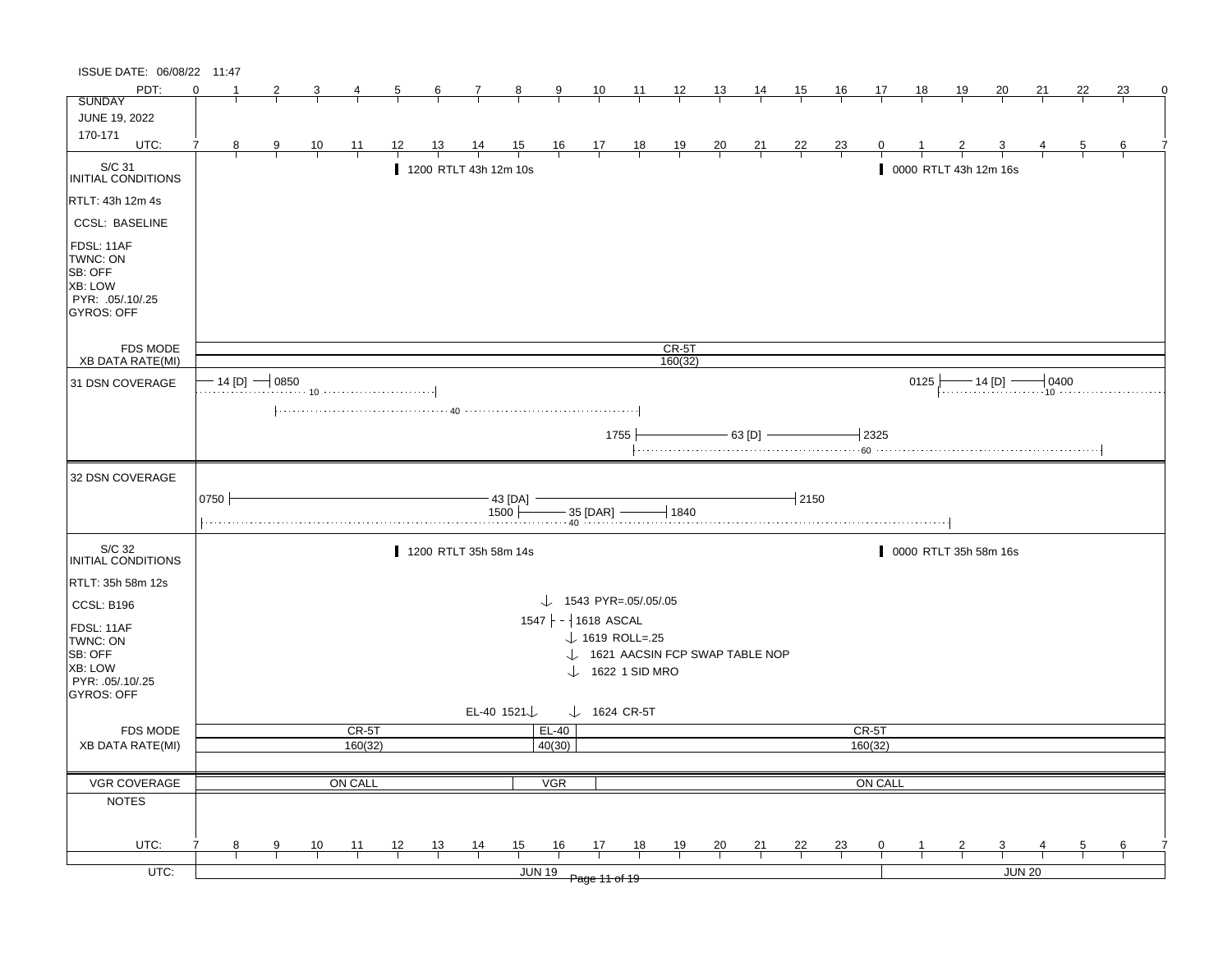| ISSUE DATE: 06/08/22 11:47                                                            |          |   |               |                |                |                |                       |                |                |                |                                                              |                 |                    |                |                |                |                |                |                  |                |                       |        |    |    |   |
|---------------------------------------------------------------------------------------|----------|---|---------------|----------------|----------------|----------------|-----------------------|----------------|----------------|----------------|--------------------------------------------------------------|-----------------|--------------------|----------------|----------------|----------------|----------------|----------------|------------------|----------------|-----------------------|--------|----|----|---|
| PDT:                                                                                  | $\Omega$ |   |               | 3              |                |                | $6\overline{6}$       | $\frac{7}{ }$  | $\frac{8}{ }$  | $\frac{9}{2}$  | $\frac{10}{1}$                                               | $\frac{11}{1}$  | $\frac{12}{ }$     | $\frac{13}{2}$ | <u>14</u>      | 15             | $\frac{16}{1}$ | 17             | $\underline{18}$ | <u>19</u>      | 20                    | 21     | 22 | 23 | 0 |
| <b>MONDAY</b>                                                                         |          |   |               |                |                |                |                       |                |                |                |                                                              |                 |                    |                |                |                |                |                |                  |                |                       |        |    |    |   |
| JUNE 20, 2022                                                                         |          |   |               |                |                |                |                       |                |                |                |                                                              |                 |                    |                |                |                |                |                |                  |                |                       |        |    |    |   |
| 171-172<br>UTC:                                                                       |          | 8 | 9             | $\frac{10}{1}$ | <u> 11</u>     | 12             | <u> 13 </u>           | $\frac{14}{1}$ | $\frac{15}{1}$ |                | $\begin{array}{cccccc}\n16 & 17 & 18 \\ \hline\n\end{array}$ |                 | $\frac{19}{1}$     | $\frac{20}{1}$ | $\frac{21}{}$  | $\frac{22}{1}$ | $\frac{23}{1}$ |                |                  |                |                       |        |    |    |   |
| S/C 31<br>INITIAL CONDITIONS                                                          |          |   |               |                |                |                | 1200 RTLT 43h 12m 24s |                |                |                |                                                              |                 |                    |                |                |                |                |                |                  |                | 0000 RTLT 43h 12m 30s |        |    |    |   |
| RTLT: 43h 12m 16s                                                                     |          |   |               |                |                |                |                       |                |                |                |                                                              |                 |                    |                |                |                |                |                |                  |                |                       |        |    |    |   |
| <b>CCSL: BASELINE</b>                                                                 |          |   |               |                |                |                |                       |                |                |                |                                                              |                 |                    |                |                |                |                |                |                  |                |                       |        |    |    |   |
| FDSL: 11AF<br>TWNC: ON<br>SB: OFF<br>XB: LOW<br>PYR: .05/.10/.25<br><b>GYROS: OFF</b> |          |   |               |                |                |                |                       |                |                |                |                                                              |                 |                    |                |                |                |                |                |                  |                |                       |        |    |    |   |
| FDS MODE<br><b>XB DATA RATE(MI)</b>                                                   |          |   |               |                |                |                |                       |                |                |                |                                                              |                 | $CR-5T$<br>160(32) |                |                |                |                |                |                  |                |                       |        |    |    |   |
| 31 DSN COVERAGE                                                                       |          |   |               |                |                |                |                       |                |                |                |                                                              |                 |                    |                |                |                |                |                | 0120             |                |                       |        |    |    |   |
|                                                                                       |          |   |               |                |                |                |                       |                |                |                |                                                              |                 |                    |                |                |                |                |                |                  |                |                       |        |    |    |   |
|                                                                                       |          |   |               |                |                |                |                       |                |                |                |                                                              |                 | $1900 +$           |                |                | $-63$ [D] $-$  |                |                |                  | $-0130$        |                       |        |    |    |   |
| 32 DSN COVERAGE                                                                       |          |   |               |                |                | $-43$ [D] $-$  |                       |                |                |                |                                                              | $-10705 - 1700$ |                    |                |                |                |                |                |                  |                |                       |        |    |    |   |
| S/C 32<br><b>INITIAL CONDITIONS</b>                                                   |          |   |               |                |                |                | 1200 RTLT 35h 58m 16s |                |                |                |                                                              |                 |                    |                |                |                |                |                |                  |                | 0000 RTLT 35h 58m 18s |        |    |    |   |
| RTLT: 35h 58m 16s                                                                     |          |   |               |                |                |                |                       |                |                |                |                                                              |                 |                    |                |                |                |                |                |                  |                |                       |        |    |    |   |
| CCSL: B196                                                                            |          |   |               |                |                |                |                       |                |                |                |                                                              |                 |                    |                |                |                |                |                |                  |                |                       |        |    |    |   |
| FDSL: 11AF<br>TWNC: ON<br>SB: OFF<br>XB: LOW<br>PYR: .05/.10/.25<br><b>GYROS: OFF</b> |          |   |               |                |                |                |                       |                |                |                |                                                              |                 |                    |                |                |                |                |                |                  |                |                       |        |    |    |   |
| FDS MODE                                                                              |          |   |               |                |                |                |                       |                |                |                |                                                              |                 | CR-5T              |                |                |                |                |                |                  |                |                       |        |    |    |   |
| <b>XB DATA RATE(MI)</b>                                                               |          |   |               |                |                |                |                       |                |                |                |                                                              |                 | 160(32)            |                |                |                |                |                |                  |                |                       |        |    |    |   |
|                                                                                       |          |   |               |                |                |                |                       |                |                |                |                                                              |                 |                    |                |                |                |                |                |                  |                |                       |        |    |    |   |
| VGR COVERAGE                                                                          |          |   |               |                |                |                |                       |                |                |                |                                                              |                 | ON CALL            |                |                |                |                |                |                  |                |                       |        |    |    |   |
| <b>NOTES</b>                                                                          |          |   | JPL HOLIDAY!  |                |                |                |                       |                |                |                |                                                              |                 |                    |                |                |                |                |                |                  |                |                       |        |    |    |   |
| UTC:                                                                                  |          | 8 |               |                |                |                |                       |                |                |                |                                                              |                 |                    |                |                |                |                |                |                  |                |                       |        |    |    |   |
|                                                                                       |          |   | $\frac{9}{2}$ | $\frac{10}{1}$ | $\frac{11}{1}$ | $\frac{12}{ }$ | $\frac{13}{ }$        | $\frac{14}{1}$ | $\frac{15}{1}$ | $\frac{16}{1}$ | $\frac{17}{1}$                                               | $\frac{18}{1}$  | $\frac{19}{1}$     | $\frac{20}{}$  | $\frac{21}{1}$ | $\frac{22}{1}$ | $\frac{23}{1}$ | $\overline{0}$ |                  | $\overline{z}$ | $\overline{3}$        |        |    | 6  |   |
| $UTC$ :                                                                               |          |   |               |                |                |                |                       |                | <b>JUN 20</b>  |                | Page 12 of 19                                                |                 |                    |                |                |                |                |                |                  |                |                       | JUN 21 |    |    |   |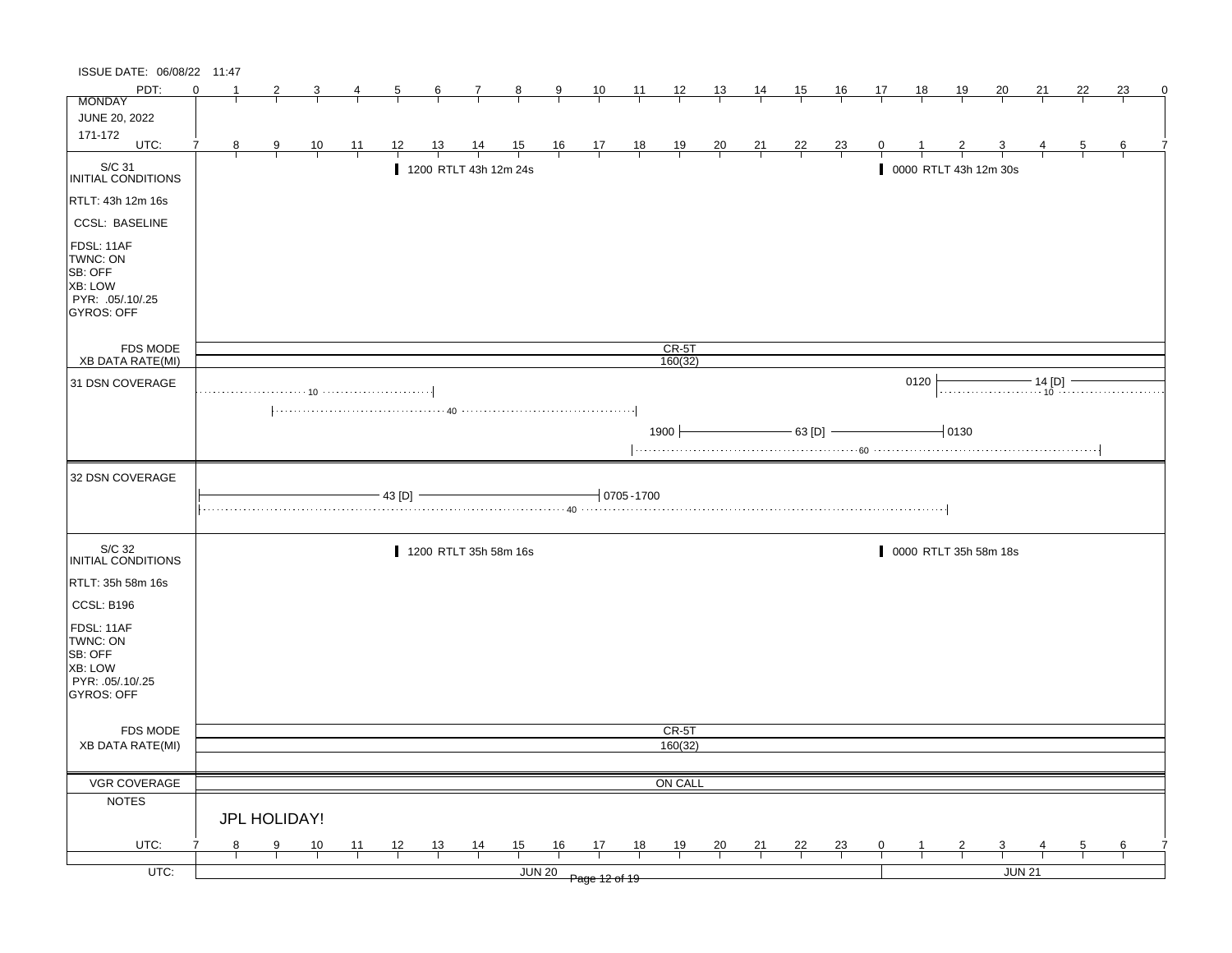| ISSUE DATE: 06/08/22 11:47                                                            |          |                |                |                    |                |                |                  |                |                              |                |                |                |                                                                   |                |                |                    |                |              |                               |                |                       |        |                |                                                     |          |
|---------------------------------------------------------------------------------------|----------|----------------|----------------|--------------------|----------------|----------------|------------------|----------------|------------------------------|----------------|----------------|----------------|-------------------------------------------------------------------|----------------|----------------|--------------------|----------------|--------------|-------------------------------|----------------|-----------------------|--------|----------------|-----------------------------------------------------|----------|
| PDT:                                                                                  | $\Omega$ |                | $\overline{2}$ | 3                  | 4              | $\overline{5}$ | 6                | $\overline{7}$ | 8                            | $\overline{9}$ | $\frac{10}{1}$ | $\frac{11}{1}$ | $\frac{12}{ }$                                                    | $\frac{13}{2}$ | $\frac{14}{1}$ | 15                 | <u>16</u>      | 17           | 18                            | <u>19</u>      | 20                    | 21     | 22             | 23                                                  | $\Omega$ |
| <b>TUESDAY</b>                                                                        |          |                |                |                    |                |                |                  |                |                              |                |                |                |                                                                   |                |                |                    |                |              |                               |                |                       |        |                |                                                     |          |
| JUNE 21, 2022                                                                         |          |                |                |                    |                |                |                  |                |                              |                |                |                |                                                                   |                |                |                    |                |              |                               |                |                       |        |                |                                                     |          |
| 172-173<br>UTC:                                                                       | 7        | 8 <sup>2</sup> | $\frac{9}{1}$  | $\frac{10}{1}$     |                | 12             | $\frac{13}{ }$   | $\frac{14}{1}$ | $\frac{15}{1}$               |                |                |                |                                                                   |                |                |                    | $\frac{23}{1}$ | $\mathbf{0}$ |                               |                |                       |        | $\overline{5}$ | 6                                                   |          |
|                                                                                       |          |                |                |                    | $\frac{11}{1}$ |                |                  |                |                              |                |                |                | $\begin{array}{c cccc}\n16 & 17 & 18 & 19 \\ \hline\n\end{array}$ | $\frac{20}{1}$ | $\frac{21}{1}$ | $\frac{22}{1}$     |                |              |                               |                |                       |        |                |                                                     |          |
| $\vert$ S/C 31<br>INITIAL CONDITIONS                                                  |          |                |                |                    |                |                |                  |                | 1200 RTLT 43h 12m 36s        |                |                |                |                                                                   |                |                |                    |                |              |                               |                | 0000 RTLT 43h 12m 42s |        |                |                                                     |          |
| RTLT: 43h 12m 30s                                                                     |          |                |                |                    |                |                |                  |                |                              |                |                |                |                                                                   |                |                |                    |                |              |                               |                |                       |        |                |                                                     |          |
| <b>CCSL: BASELINE</b>                                                                 |          |                |                |                    |                |                |                  |                |                              |                |                |                |                                                                   |                |                |                    |                |              |                               |                |                       |        |                |                                                     |          |
| FDSL: 11AF<br>TWNC: ON<br>SB: OFF<br>XB: LOW<br>PYR: .05/.10/.25<br><b>GYROS: OFF</b> |          |                |                |                    |                |                | 1242 1243 PWS/RH |                |                              |                |                |                |                                                                   |                |                |                    |                |              |                               |                |                       |        |                | 0438 $\vdash$ - MAGCAL - -<br>$0438$ - - PESCAL - - |          |
|                                                                                       |          |                |                |                    |                |                |                  |                | $\downarrow$ 1242 GS-4B 1243 |                |                |                |                                                                   |                |                |                    |                |              |                               |                |                       |        |                |                                                     |          |
| <b>FDS MODE</b><br>XB DATA RATE(MI)                                                   |          |                |                | $CR-5T$<br>160(32) |                |                |                  |                |                              |                |                |                |                                                                   |                |                | $CR-5T$<br>160(32) |                |              |                               |                |                       |        |                |                                                     |          |
|                                                                                       |          |                |                | 14 [D]             | $-1050$        |                |                  |                |                              |                |                |                |                                                                   |                |                |                    |                |              |                               |                |                       |        |                |                                                     |          |
| 31 DSN COVERAGE                                                                       |          |                |                |                    |                |                |                  |                |                              |                |                |                |                                                                   |                |                |                    |                |              | 0145                          |                |                       |        |                | 145 $\longleftarrow$ 14 [D] $\longleftarrow$ 14     |          |
|                                                                                       |          |                |                |                    |                |                |                  |                |                              |                |                |                |                                                                   |                |                |                    |                |              |                               |                |                       |        |                |                                                     |          |
|                                                                                       |          |                |                |                    |                |                |                  |                |                              |                | 1745           |                |                                                                   |                |                | $-63$ [D] $-$      |                |              | $\overline{\phantom{0}}$ 0020 |                |                       |        |                |                                                     |          |
| 32 DSN COVERAGE                                                                       |          |                |                |                    |                |                |                  |                |                              |                | $-1640$        |                |                                                                   |                |                |                    |                |              |                               |                |                       |        |                | 43 [D] 0655                                         |          |
|                                                                                       |          |                |                |                    |                |                |                  |                |                              |                |                |                |                                                                   |                |                |                    |                |              |                               |                |                       |        |                |                                                     |          |
|                                                                                       |          |                |                |                    | $1120 +$       |                |                  | $-$ 43 [D] $-$ |                              |                |                |                |                                                                   |                |                |                    |                |              |                               |                |                       |        |                |                                                     | 40       |
| S/C 32<br>INITIAL CONDITIONS                                                          |          |                |                |                    |                |                |                  |                | 1200 RTLT 35h 58m 20s        |                |                |                |                                                                   |                |                |                    |                |              |                               |                | 0000 RTLT 35h 58m 22s |        |                |                                                     |          |
| RTLT: 35h 58m 18s                                                                     |          |                |                |                    |                |                |                  |                |                              |                |                |                |                                                                   |                |                |                    |                |              |                               |                |                       |        |                |                                                     |          |
|                                                                                       |          |                |                |                    |                |                |                  |                |                              |                |                |                |                                                                   |                |                |                    |                |              |                               |                |                       |        |                |                                                     |          |
| CCSL: B196<br>FDSL: 11AF<br>TWNC: ON                                                  |          |                |                |                    |                |                |                  |                |                              |                |                |                |                                                                   |                |                |                    |                |              |                               |                |                       |        |                |                                                     |          |
| SB: OFF                                                                               |          |                |                |                    |                |                |                  |                |                              |                |                |                |                                                                   |                |                |                    |                |              |                               |                |                       |        |                |                                                     |          |
| XB: LOW                                                                               |          |                |                |                    |                |                |                  |                |                              |                |                |                |                                                                   |                |                |                    |                |              |                               |                |                       |        |                |                                                     |          |
| PYR: .05/.10/.25<br>GYROS: OFF                                                        |          |                |                |                    |                |                |                  |                |                              |                |                |                |                                                                   |                |                |                    |                |              |                               |                |                       |        |                |                                                     |          |
|                                                                                       |          |                |                |                    |                |                |                  |                |                              |                |                |                |                                                                   |                |                |                    |                |              |                               |                |                       |        |                |                                                     |          |
| FDS MODE<br><b>XB DATA RATE(MI)</b>                                                   |          |                |                |                    |                |                |                  |                |                              |                |                |                | CR-5T                                                             |                |                |                    |                |              |                               |                |                       |        |                |                                                     |          |
|                                                                                       |          |                |                |                    |                |                |                  |                |                              |                |                |                | 160(32)                                                           |                |                |                    |                |              |                               |                |                       |        |                |                                                     |          |
|                                                                                       |          |                |                |                    |                |                |                  |                |                              |                |                |                |                                                                   |                |                |                    |                |              |                               |                |                       |        |                |                                                     |          |
| VGR COVERAGE                                                                          |          |                |                |                    |                |                |                  |                |                              |                |                |                | ON CALL                                                           |                |                |                    |                |              |                               |                |                       |        |                |                                                     |          |
| <b>NOTES</b>                                                                          |          |                |                |                    |                |                |                  |                |                              |                |                |                |                                                                   |                |                |                    |                |              |                               |                |                       |        |                |                                                     |          |
| UTC:                                                                                  |          | 8              | 9              | 10                 | 11             | 12             | 13               |                | 15                           | 16             | 17             | 18             | 19                                                                |                | 21             | 22                 | 23             | 0            |                               | $\overline{2}$ | 3                     |        | 5              | 6                                                   |          |
| UTC:                                                                                  |          |                |                |                    |                |                |                  | $\frac{14}{1}$ | <b>JUN 21</b>                |                |                |                |                                                                   | $\frac{20}{1}$ |                |                    |                |              |                               |                |                       | JUN 22 |                |                                                     |          |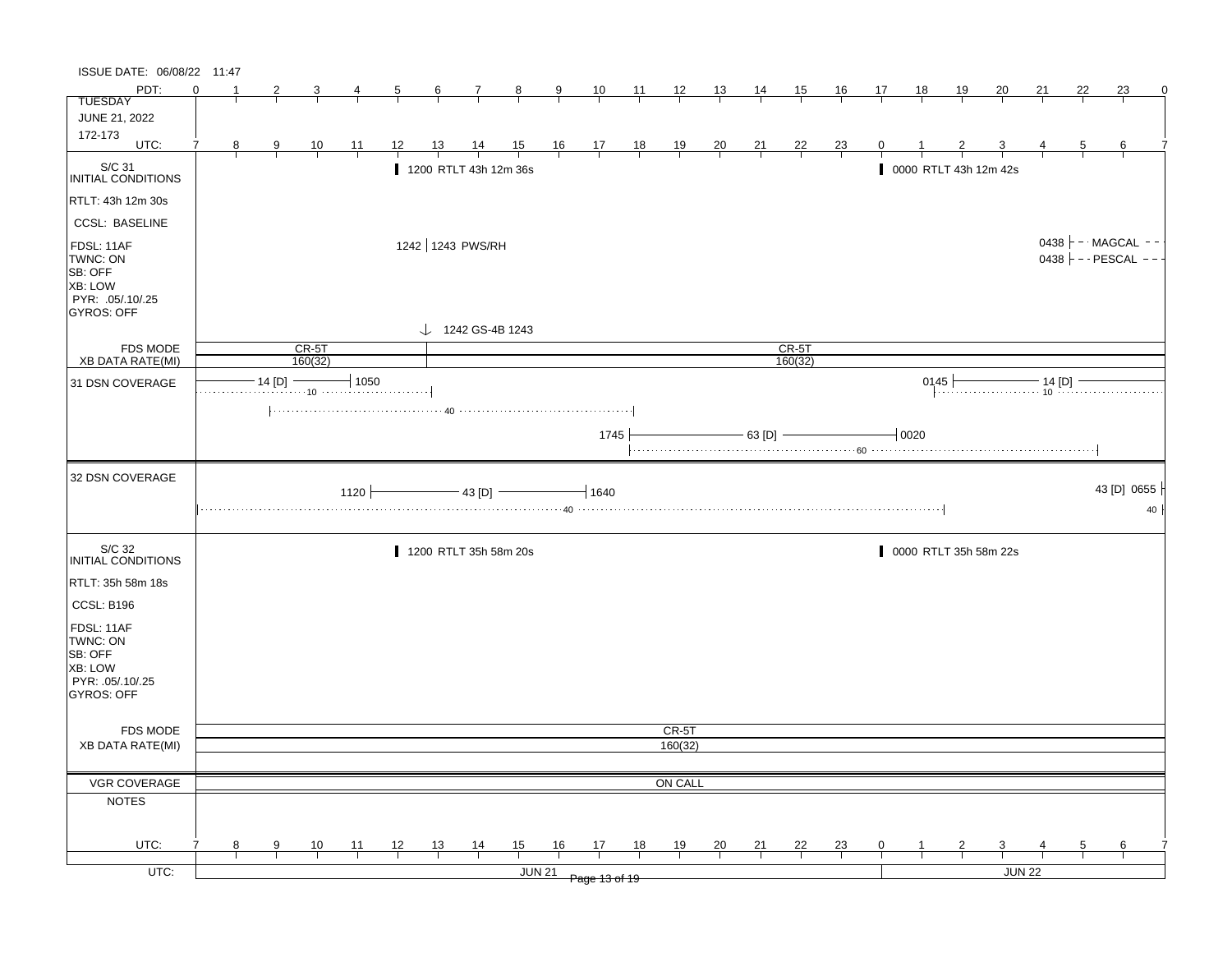| ISSUE DATE: 06/08/22 11:47                       |                                       |               |                |        |                |                 |                       |                     |                        |                                                                |          |                  |                |                                   |           |                                                |    |      |                       |                    |                                            |         |                                                         |
|--------------------------------------------------|---------------------------------------|---------------|----------------|--------|----------------|-----------------|-----------------------|---------------------|------------------------|----------------------------------------------------------------|----------|------------------|----------------|-----------------------------------|-----------|------------------------------------------------|----|------|-----------------------|--------------------|--------------------------------------------|---------|---------------------------------------------------------|
| PDT:                                             | ∩                                     |               |                |        | $\overline{5}$ | $6\overline{6}$ | 7                     | 8                   | 9                      | 10                                                             | 11       | $\frac{12}{ }$   | <u> 13 </u>    | $\frac{14}{1}$                    | 15        | <u>16</u>                                      | 17 | 18   | <u>19</u>             | 20                 | 21                                         | 22      | 23<br>0                                                 |
| <b>WEDNESDAY</b>                                 |                                       |               |                |        |                |                 |                       |                     |                        |                                                                |          |                  |                |                                   |           |                                                |    |      |                       |                    |                                            |         |                                                         |
| JUNE 22, 2022                                    |                                       |               |                |        |                |                 |                       |                     |                        |                                                                |          |                  |                |                                   |           |                                                |    |      |                       |                    |                                            |         |                                                         |
| 173-174<br>UTC:                                  | 7<br>8                                | $\frac{9}{5}$ | $\frac{10}{1}$ | 11     | 12             |                 |                       | $\frac{15}{1}$      |                        | $\begin{array}{c cc} 16 & 17 & 18 \\ \hline & & & \end{array}$ |          | $\frac{19}{1}$   | $\frac{20}{1}$ | $\frac{21}{1}$                    | <u>22</u> | $\frac{23}{1}$                                 | 0  |      |                       |                    |                                            | 5       | 6                                                       |
|                                                  |                                       |               |                |        |                |                 |                       |                     |                        |                                                                |          |                  |                |                                   |           |                                                |    |      |                       |                    |                                            |         |                                                         |
| S/C 31<br>INITIAL CONDITIONS                     |                                       |               |                |        |                |                 | 1200 RTLT 43h 12m 48s |                     |                        |                                                                |          |                  |                |                                   |           |                                                |    |      | 0000 RTLT 43h 12m 56s |                    |                                            |         |                                                         |
| RTLT: 43h 12m 42s                                |                                       |               |                |        |                |                 |                       |                     |                        |                                                                |          |                  |                |                                   |           |                                                |    |      |                       |                    |                                            |         |                                                         |
| <b>CCSL: BASELINE</b>                            |                                       |               |                |        |                |                 |                       |                     |                        |                                                                |          |                  |                |                                   |           |                                                |    |      |                       |                    |                                            |         |                                                         |
| FDSL: 11AF<br>TWNC: ON<br>SB: OFF                | -- 0736 MAGCAL<br>$- -   0753$ PESCAL |               |                |        |                |                 |                       |                     |                        |                                                                |          |                  |                |                                   |           |                                                |    |      |                       |                    | $\blacktriangledown$ 0150 CCS DIAG (21:03) |         | U/L 0215 $\vert - \vert - - \cdot$ TLC (SHORT-FORM) --- |
| XB: LOW<br>PYR: .05/.10/.25<br><b>GYROS: OFF</b> |                                       |               |                |        |                |                 |                       |                     |                        |                                                                |          |                  |                |                                   |           |                                                |    |      |                       |                    |                                            |         |                                                         |
| <b>FDS MODE</b>                                  |                                       |               |                |        |                |                 |                       |                     |                        |                                                                |          | $CR-5T$          |                |                                   |           |                                                |    |      |                       |                    |                                            |         |                                                         |
| <b>XB DATA RATE(MI)</b>                          |                                       |               |                |        |                |                 |                       |                     |                        |                                                                |          | 160(32)          |                |                                   |           |                                                |    |      |                       |                    |                                            |         |                                                         |
| 31 DSN COVERAGE                                  | $14$ [D] $-10810$                     |               |                |        |                |                 |                       |                     |                        |                                                                |          |                  |                |                                   |           |                                                |    | 0115 |                       |                    |                                            |         |                                                         |
|                                                  |                                       |               |                |        |                |                 |                       |                     |                        |                                                                |          |                  |                |                                   |           |                                                |    |      |                       |                    |                                            |         |                                                         |
|                                                  |                                       |               |                |        |                |                 |                       |                     |                        |                                                                | $1755 +$ |                  |                | $-$ 63 [D] $\longrightarrow$ 2115 |           |                                                |    |      |                       |                    |                                            |         |                                                         |
|                                                  |                                       |               |                |        |                |                 |                       |                     |                        |                                                                |          |                  |                |                                   |           |                                                |    |      |                       |                    |                                            |         |                                                         |
| 32 DSN COVERAGE                                  |                                       |               |                | 43 [D] |                |                 |                       |                     | $+1540$<br>$\cdots$ 40 |                                                                |          |                  |                |                                   |           | $2240$ $\rightarrow$ 43 [D] $\rightarrow$ 0125 |    |      |                       |                    |                                            |         | 43 [o] 0655<br>$40 \mid$                                |
|                                                  |                                       |               |                |        |                |                 |                       |                     |                        |                                                                |          |                  |                |                                   |           |                                                |    |      |                       |                    |                                            |         |                                                         |
| S/C 32<br>INITIAL CONDITIONS                     |                                       |               |                |        |                |                 | 1200 RTLT 35h 58m 24s |                     |                        |                                                                |          |                  |                |                                   |           |                                                |    |      | 0000 RTLT 35h 58m 26s |                    |                                            |         |                                                         |
| RTLT: 35h 58m 22s                                |                                       |               |                |        |                |                 |                       |                     |                        |                                                                |          |                  |                |                                   |           |                                                |    |      |                       |                    |                                            |         |                                                         |
| CCSL: B196                                       |                                       |               |                |        |                |                 |                       |                     |                        |                                                                |          |                  |                |                                   |           |                                                |    |      |                       |                    |                                            |         |                                                         |
|                                                  |                                       |               |                |        |                |                 |                       |                     |                        |                                                                |          |                  |                |                                   |           |                                                |    |      |                       |                    |                                            |         |                                                         |
| FDSL: 11AF<br>TWNC: ON                           |                                       |               |                |        |                |                 |                       |                     |                        |                                                                |          |                  |                |                                   |           |                                                |    |      |                       |                    |                                            |         |                                                         |
| SB: OFF                                          |                                       |               |                |        |                |                 |                       |                     |                        |                                                                |          |                  |                |                                   |           |                                                |    |      |                       |                    |                                            |         |                                                         |
| XB: LOW                                          |                                       |               |                |        |                |                 |                       |                     |                        |                                                                |          |                  |                |                                   |           |                                                |    |      |                       |                    |                                            |         |                                                         |
| PYR: .05/.10/.25<br>GYROS: OFF                   |                                       |               |                |        |                |                 |                       |                     |                        |                                                                |          |                  |                |                                   |           |                                                |    |      |                       |                    |                                            |         |                                                         |
|                                                  |                                       |               |                |        |                |                 |                       |                     |                        |                                                                |          |                  |                |                                   |           |                                                |    |      |                       |                    |                                            |         |                                                         |
| FDS MODE<br><b>XB DATA RATE(MI)</b>              |                                       |               |                |        |                |                 |                       |                     |                        |                                                                |          | CR-5T<br>160(32) |                |                                   |           |                                                |    |      |                       |                    |                                            |         |                                                         |
|                                                  |                                       |               |                |        |                |                 |                       |                     |                        |                                                                |          |                  |                |                                   |           |                                                |    |      |                       |                    |                                            |         |                                                         |
| VGR COVERAGE                                     |                                       |               |                |        |                |                 |                       |                     | ON CALL                |                                                                |          |                  |                |                                   |           |                                                |    |      | <b>VGR</b>            |                    |                                            | ON CALL |                                                         |
| <b>NOTES</b>                                     |                                       |               |                |        |                |                 |                       |                     |                        |                                                                |          |                  |                |                                   |           |                                                |    |      |                       |                    |                                            |         |                                                         |
|                                                  |                                       |               |                |        |                |                 |                       |                     |                        |                                                                |          |                  |                |                                   |           |                                                |    |      |                       |                    |                                            |         |                                                         |
| UTC:<br>UTC:                                     | 7<br>8                                | 9             | 10             | 11     | 12             | 13              | 14                    | 15<br><b>JUN 22</b> | 16                     | 17                                                             | 18       | 19               | 20             | 21                                | 22        | <u>23</u>                                      | 0  |      |                       | 3<br><b>JUN 23</b> |                                            | 5       | 6                                                       |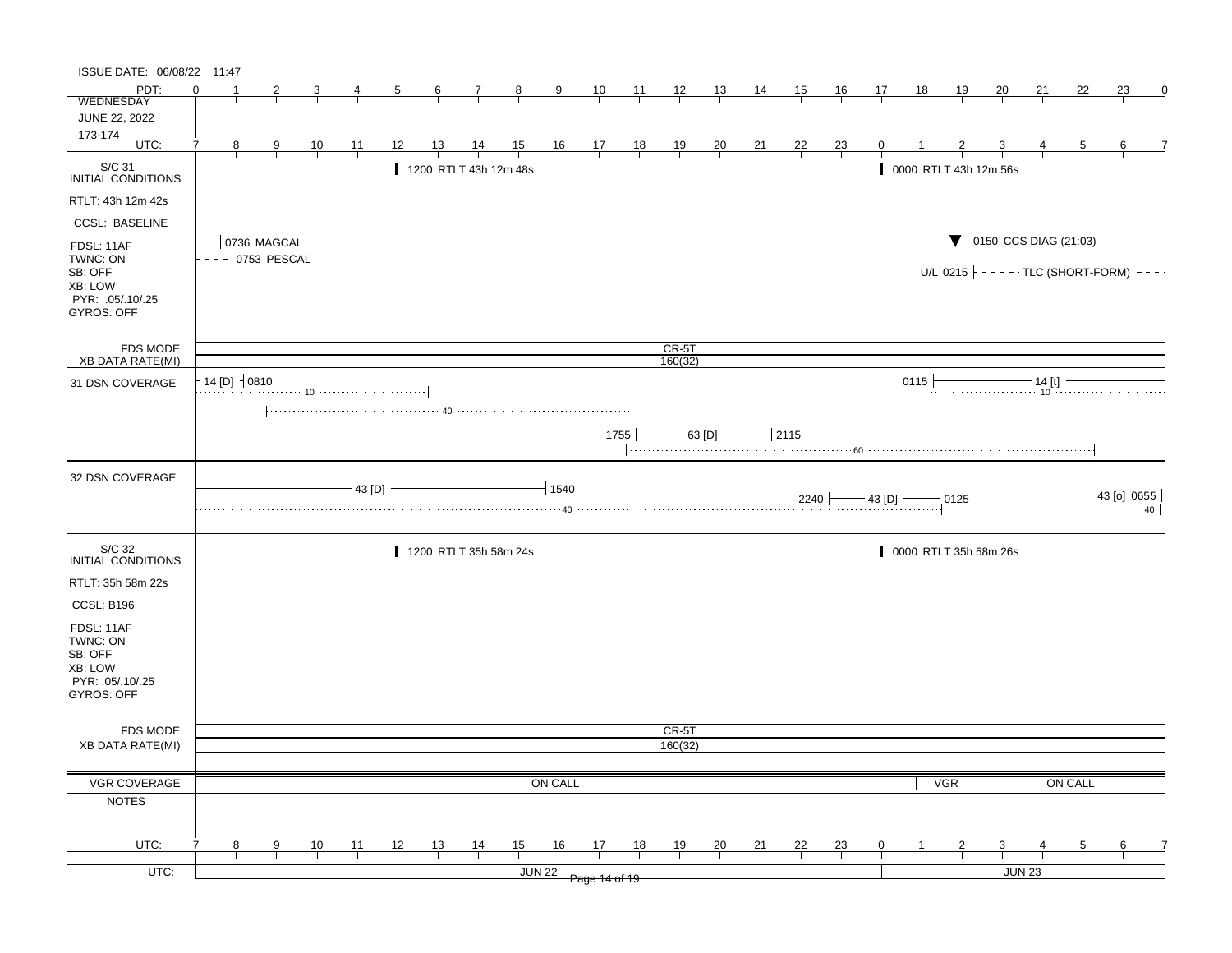| ISSUE DATE: 06/08/22 11:47                                                            |          |                    |               |                |                 |                |                  |                       |        |                         |                                   |       |                |                |                |                |                |              |              |                      |                         |        |                |    |          |
|---------------------------------------------------------------------------------------|----------|--------------------|---------------|----------------|-----------------|----------------|------------------|-----------------------|--------|-------------------------|-----------------------------------|-------|----------------|----------------|----------------|----------------|----------------|--------------|--------------|----------------------|-------------------------|--------|----------------|----|----------|
| PDT:                                                                                  | $\Omega$ |                    |               | 3              | 4               | $\overline{5}$ | $6 \overline{6}$ | $\mathbf{7}$          | $_{8}$ | 9                       | 10                                | $-11$ | $\frac{12}{ }$ | 13             | 14             | 15             | <u>16</u>      | 17           | 18           | <u> 19</u>           | 20                      | 21     | 22             | 23 | $\Omega$ |
| <b>THURSDAY</b>                                                                       |          |                    |               |                |                 |                |                  |                       |        |                         |                                   |       |                |                |                |                |                |              |              |                      |                         |        |                |    |          |
| JUNE 23, 2022                                                                         |          |                    |               |                |                 |                |                  |                       |        |                         |                                   |       |                |                |                |                |                |              |              |                      |                         |        |                |    |          |
| 174-175<br>UTC:                                                                       | 7        | 8                  |               |                | $\overline{11}$ | 12             | $\frac{13}{1}$   | $\frac{14}{1}$        |        |                         |                                   |       |                |                |                |                |                | $\mathbf{0}$ |              |                      |                         |        | $\overline{5}$ | 6  |          |
|                                                                                       |          |                    | $\frac{9}{1}$ | $\frac{10}{1}$ |                 |                |                  |                       |        | $\frac{15}{1}$ 16 17 18 |                                   |       | $\frac{19}{1}$ | $\frac{20}{1}$ | $\frac{21}{1}$ | $\frac{22}{1}$ | $\frac{23}{1}$ |              |              |                      |                         |        |                |    |          |
| S/C 31<br>INITIAL CONDITIONS                                                          |          |                    |               |                |                 |                |                  | 1200 RTLT 43h 13m 2s  |        |                         |                                   |       |                |                |                |                |                |              |              | 0000 RTLT 43h 13m 8s |                         |        |                |    |          |
| RTLT: 43h 12m 56s                                                                     |          |                    |               |                |                 |                |                  |                       |        |                         |                                   |       |                |                |                |                |                |              |              |                      |                         |        |                |    |          |
| <b>CCSL: BASELINE</b>                                                                 |          |                    |               |                |                 |                |                  |                       |        |                         |                                   |       |                |                |                |                |                |              |              |                      |                         |        |                |    |          |
| FDSL: 11AF<br>TWNC: ON<br>SB: OFF<br>XB: LOW<br>PYR: .05/.10/.25<br><b>GYROS: OFF</b> |          |                    |               |                |                 |                |                  |                       |        |                         | --------TLC (SHORT-FORM) -------- |       |                |                |                |                |                |              |              |                      |                         |        |                |    |          |
| FDS MODE                                                                              |          |                    |               |                |                 |                |                  |                       |        |                         |                                   |       | CR-5T          |                |                |                |                |              |              |                      |                         |        |                |    |          |
| XB DATA RATE(MI)                                                                      |          |                    |               |                |                 |                |                  |                       |        |                         |                                   |       | 160(32)        |                |                |                |                |              |              |                      |                         |        |                |    |          |
| 31 DSN COVERAGE                                                                       |          | $-14$ [t] $-10805$ |               |                |                 |                |                  |                       |        |                         |                                   |       |                |                |                |                |                |              |              |                      |                         |        |                |    |          |
|                                                                                       |          |                    |               |                |                 |                |                  |                       |        |                         | 1735                              |       |                |                |                | $-$ 63 [D] $-$ |                |              |              | $-10130$             |                         |        |                |    |          |
| 32 DSN COVERAGE                                                                       |          |                    |               |                |                 |                |                  |                       |        |                         |                                   |       |                |                |                |                |                |              |              |                      |                         |        |                |    |          |
|                                                                                       |          |                    |               |                |                 | $-43$ [o] $-$  |                  |                       |        | $-1605$                 |                                   |       |                |                |                |                |                |              |              |                      |                         |        |                |    | 40       |
| S/C 32<br>INITIAL CONDITIONS                                                          |          |                    |               |                |                 |                |                  | 1200 RTLT 35h 58m 28s |        |                         |                                   |       |                |                |                |                |                |              |              |                      | 0000 RTLT 35h 58m 32s   |        |                |    |          |
| RTLT: 35h 58m 26s                                                                     |          |                    |               |                |                 |                |                  |                       |        |                         |                                   |       |                |                |                |                |                |              |              |                      |                         |        |                |    |          |
| CCSL: B196                                                                            |          |                    |               |                |                 |                |                  |                       |        |                         |                                   |       |                |                |                |                |                |              |              |                      |                         |        |                |    |          |
| FDSL: 11AF<br>TWNC: ON<br>SB: OFF<br>XB: LOW<br>PYR: .05/.10/.25<br><b>GYROS: OFF</b> |          |                    |               |                |                 |                |                  |                       |        |                         |                                   |       |                |                |                |                |                |              |              |                      |                         |        |                |    |          |
| FDS MODE                                                                              |          |                    |               |                |                 |                |                  |                       |        |                         |                                   |       | CR-5T          |                |                |                |                |              |              |                      |                         |        |                |    |          |
| <b>XB DATA RATE(MI)</b>                                                               |          |                    |               |                |                 |                |                  |                       |        |                         |                                   |       | 160(32)        |                |                |                |                |              |              |                      |                         |        |                |    |          |
|                                                                                       |          |                    |               |                |                 |                |                  |                       |        |                         |                                   |       |                |                |                |                |                |              |              |                      |                         |        |                |    |          |
| <b>VGR COVERAGE</b>                                                                   |          |                    |               |                |                 |                |                  |                       |        |                         |                                   |       | ON CALL        |                |                |                |                |              |              |                      |                         |        |                |    |          |
| <b>NOTES</b>                                                                          |          |                    |               |                |                 |                |                  |                       |        |                         |                                   |       |                |                |                |                |                |              |              |                      |                         |        |                |    |          |
| UTC:                                                                                  |          | 8                  | 9             | 10             | 11              | 12             | 13               | $\frac{14}{1}$        | 15     | 16                      | 17                                | 18    | 19             | $\frac{20}{1}$ | 21             | 22             | $\frac{23}{1}$ | 0            | $\mathbf{1}$ | $\overline{2}$       | $\overline{\mathbf{3}}$ |        | 5              | 6  |          |
| UTC:                                                                                  |          |                    |               |                |                 |                |                  |                       |        |                         |                                   |       |                |                |                |                |                |              |              |                      |                         | JUN 24 |                |    |          |
|                                                                                       |          |                    |               |                |                 |                |                  |                       |        | <b>JUN 23</b>           | Page 15 of 19                     |       |                |                |                |                |                |              |              |                      |                         |        |                |    |          |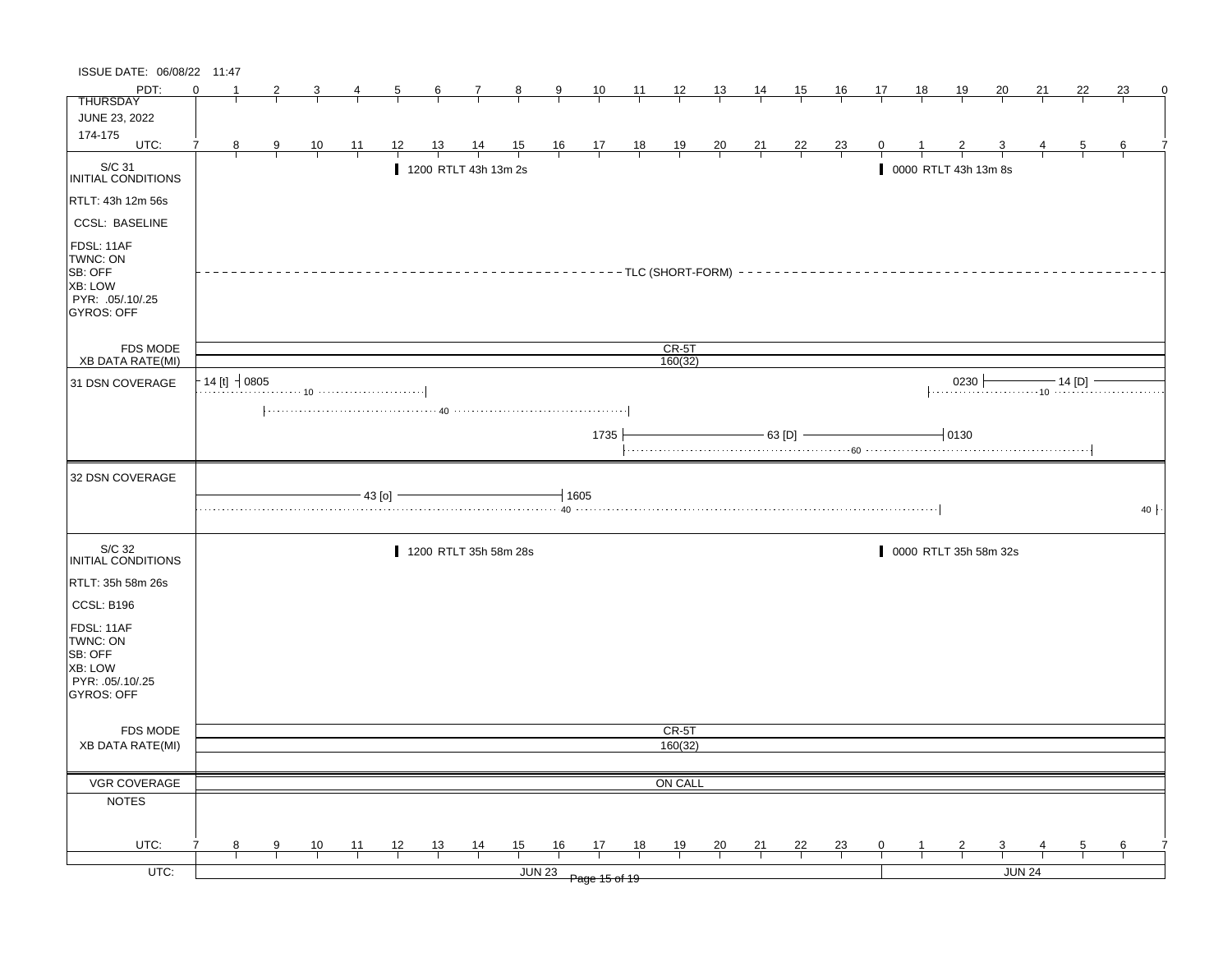| ISSUE DATE: 06/08/22 11:47                                                            |                             |      |            |           |    |                                    |                 |                       |                |                |                |                 |                |                |                |        |                |      |    |                       |               |    |    |                 |
|---------------------------------------------------------------------------------------|-----------------------------|------|------------|-----------|----|------------------------------------|-----------------|-----------------------|----------------|----------------|----------------|-----------------|----------------|----------------|----------------|--------|----------------|------|----|-----------------------|---------------|----|----|-----------------|
| PDT:                                                                                  | $\Omega$                    |      | 2          |           | 4  | 5                                  | $6\overline{6}$ | $\mathbf{7}$          | $_{8}$         | 9              | 10             | $\overline{11}$ | 12             | <u>13</u>      | $\frac{14}{1}$ | 15     | <u>16</u>      | 17   | 18 | <u>19</u>             | <u>20</u>     | 21 | 22 | 23<br>0         |
| <b>FRIDAY</b>                                                                         |                             |      |            |           |    |                                    |                 |                       |                |                |                |                 |                |                |                |        |                |      |    |                       |               |    |    |                 |
| <b>JUNE 24, 2022</b>                                                                  |                             |      |            |           |    |                                    |                 |                       |                |                |                |                 |                |                |                |        |                |      |    |                       |               |    |    |                 |
| 175-176<br>UTC:                                                                       | 7                           | 8    | 9          | <u>10</u> | 11 | 12                                 | 13              | 14                    | $\frac{15}{1}$ | $\frac{16}{1}$ | $\frac{17}{1}$ | $\frac{18}{1}$  | $\frac{19}{1}$ | $\frac{20}{1}$ | $\frac{21}{1}$ | 22     | $\frac{23}{1}$ | 0    |    |                       |               |    | 5  | 6               |
| $\vert$ S/C 31<br>INITIAL CONDITIONS                                                  |                             |      |            |           |    |                                    |                 | 1200 RTLT 43h 13m 16s |                |                |                |                 |                |                |                |        |                |      |    | 0000 RTLT 43h 13m 22s |               |    |    |                 |
| RTLT: 43h 13m 8s                                                                      |                             |      |            |           |    |                                    |                 |                       |                |                |                |                 |                |                |                |        |                |      |    |                       |               |    |    |                 |
| <b>CCSL: BASELINE</b>                                                                 |                             |      |            |           |    |                                    |                 |                       |                |                |                |                 |                |                |                |        |                |      |    |                       |               |    |    |                 |
| FDSL: 11AF<br>TWNC: ON<br>SB: OFF<br>XB: LOW<br>PYR: .05/.10/.25<br><b>GYROS: OFF</b> |                             |      |            |           |    |                                    |                 |                       |                |                |                |                 |                |                |                |        |                |      |    |                       |               |    |    |                 |
| <b>FDS MODE</b>                                                                       |                             |      |            |           |    |                                    |                 |                       |                |                |                |                 | $CR-5T$        |                |                |        |                |      |    |                       |               |    |    |                 |
| XB DATA RATE(MI)                                                                      |                             |      |            |           |    |                                    |                 |                       |                |                |                |                 | 160(32)        |                |                |        |                |      |    |                       |               |    |    |                 |
| 31 DSN COVERAGE                                                                       | - 14 [D] $\rightarrow$ 0820 |      |            |           |    |                                    |                 |                       |                |                |                |                 |                |                |                |        |                |      |    |                       |               |    |    | $0545$ - 14 [D] |
|                                                                                       |                             |      |            |           |    |                                    |                 |                       |                |                | 1735           |                 |                |                |                | 63 [D] |                |      |    |                       | $-10300$      |    |    |                 |
| 32 DSN COVERAGE                                                                       |                             | 0825 |            |           |    |                                    |                 |                       |                | 43 [B]         |                |                 |                |                |                |        |                | 2355 |    |                       |               |    |    | $40 \cdot$      |
| S/C 32<br>INITIAL CONDITIONS                                                          |                             |      |            |           |    |                                    |                 | 1200 RTLT 35h 58m 34s |                |                |                |                 |                |                |                |        |                |      |    | 0000 RTLT 35h 58m 36s |               |    |    |                 |
| RTLT: 35h 58m 32s                                                                     |                             |      |            |           |    |                                    |                 |                       |                |                |                |                 |                |                |                |        |                |      |    |                       |               |    |    |                 |
| CCSL: B196                                                                            |                             |      |            |           |    |                                    |                 |                       |                |                |                |                 |                |                |                |        |                |      |    |                       |               |    |    |                 |
| FDSL: 11AF<br>TWNC: ON<br>SB: OFF<br>XB: LOW<br>PYR: .05/.10/.25<br>GYROS: OFF        |                             |      |            |           |    | 0857 DUMMY (5 MIN BRACKETED 20:56) |                 |                       |                |                |                |                 |                |                |                |        |                |      |    |                       |               |    |    |                 |
| <b>FDS MODE</b>                                                                       |                             |      |            |           |    |                                    |                 |                       |                |                |                |                 | CR-5T          |                |                |        |                |      |    |                       |               |    |    |                 |
| <b>XB DATA RATE(MI)</b>                                                               |                             |      |            |           |    |                                    |                 |                       |                |                |                |                 | 160(32)        |                |                |        |                |      |    |                       |               |    |    |                 |
|                                                                                       |                             |      |            |           |    |                                    |                 |                       |                |                |                |                 |                |                |                |        |                |      |    |                       |               |    |    |                 |
| VGR COVERAGE                                                                          |                             |      | <b>VGR</b> |           |    |                                    |                 |                       |                |                |                |                 |                | ON CALL        |                |        |                |      |    |                       |               |    |    |                 |
| <b>NOTES</b>                                                                          |                             |      |            |           |    |                                    |                 |                       |                |                |                |                 |                |                |                |        |                |      |    |                       |               |    |    |                 |
|                                                                                       |                             |      |            |           |    |                                    |                 |                       |                |                |                |                 |                |                |                |        |                |      |    |                       |               |    |    |                 |
| UTC:                                                                                  | 7                           | 8    | 9          | 10        | 11 | 12                                 | 13              | 14                    | 15             | 16             | 17             | 18              | 19             | 20             | 21             | 22     | <b>23</b>      | 0    |    |                       | 3             |    | 5  | 6               |
| UTC:                                                                                  |                             |      |            |           |    |                                    |                 |                       |                | <b>JUN 24</b>  | Page 16 of 19  |                 |                |                |                |        |                |      |    |                       | <b>JUN 25</b> |    |    |                 |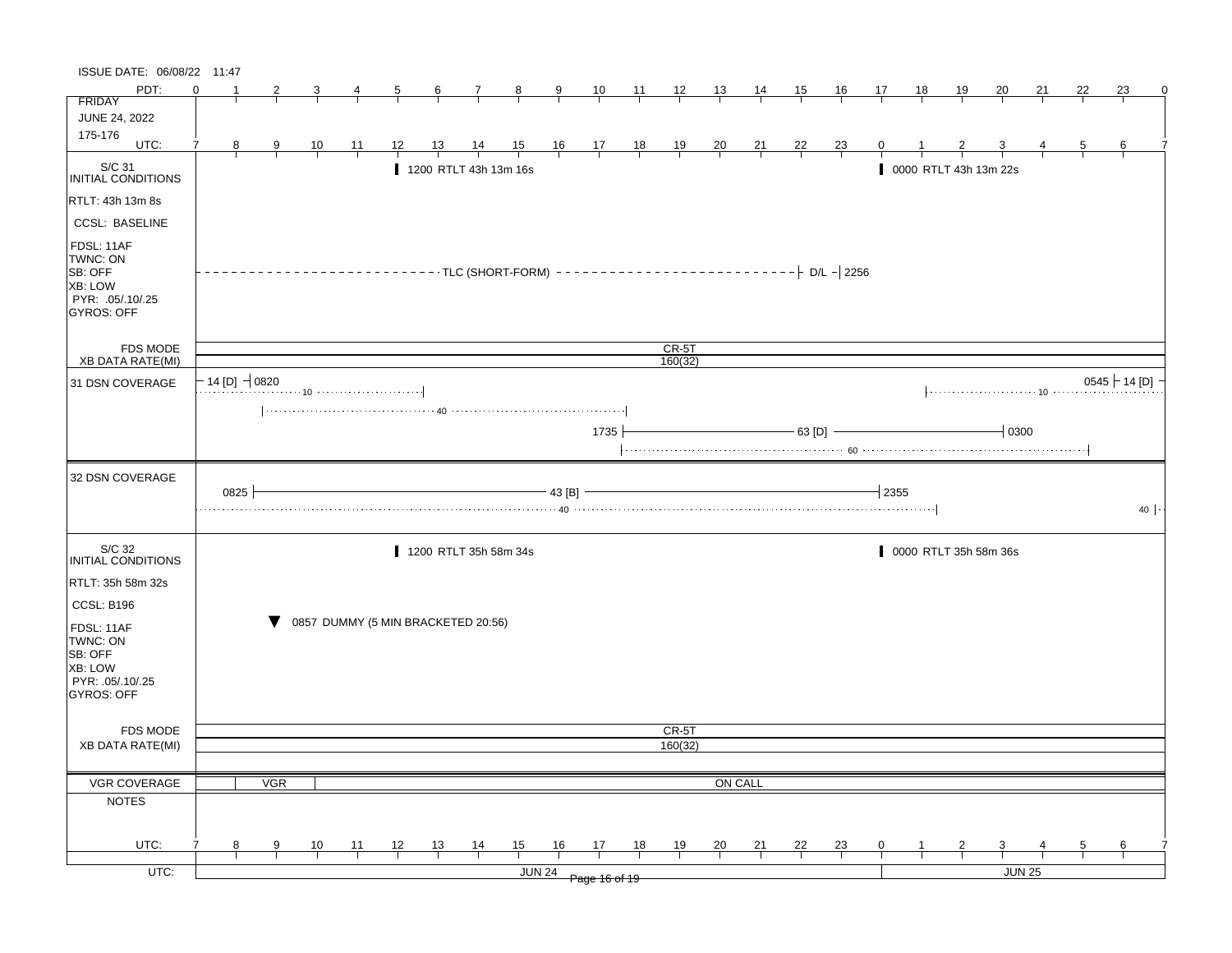| ISSUE DATE: 06/08/22 11:47                                                                   |          |   |                |                |    |            |           |                       |                |      |                                                                |    |                |                |                |                |                |    |    |                |                                  |    |             |             |           |
|----------------------------------------------------------------------------------------------|----------|---|----------------|----------------|----|------------|-----------|-----------------------|----------------|------|----------------------------------------------------------------|----|----------------|----------------|----------------|----------------|----------------|----|----|----------------|----------------------------------|----|-------------|-------------|-----------|
| PDT:                                                                                         | $\Omega$ |   | 2              | 3              | 4  | 5          | 6         | 7                     | $_{8}$         | 9    | 10                                                             | 11 | 12             | 13             | 14             | <u>15</u>      | <u>16</u>      | 17 | 18 | 19             | 20                               | 21 | 22          | 23          | 0         |
| <b>SATURDAY</b>                                                                              |          |   |                |                |    |            |           |                       |                |      |                                                                |    |                |                |                |                |                |    |    |                |                                  |    |             |             |           |
| JUNE 25, 2022                                                                                |          |   |                |                |    |            |           |                       |                |      |                                                                |    |                |                |                |                |                |    |    |                |                                  |    |             |             |           |
| 176-177<br>UTC:                                                                              | 7        |   |                |                |    |            |           |                       |                |      |                                                                |    |                |                |                |                |                |    |    |                |                                  |    |             |             |           |
|                                                                                              |          | 8 | $\overline{9}$ | $\frac{10}{1}$ | 11 | 12         | <u>13</u> | $\frac{14}{1}$        | $\frac{15}{1}$ |      | $\begin{array}{c cc} 16 & 17 & 18 \\ \hline & & & \end{array}$ |    | $\frac{19}{1}$ | $\frac{20}{1}$ | $\frac{21}{1}$ | $\frac{22}{1}$ | $\frac{23}{1}$ | 0  |    |                |                                  |    | 5           | 6           |           |
| S/C 31<br>INITIAL CONDITIONS                                                                 |          |   |                |                |    |            |           | 1200 RTLT 43h 13m 30s |                |      |                                                                |    |                |                |                |                |                |    |    |                | 0000 RTLT 43h 13m 36s            |    |             |             |           |
| RTLT: 43h 13m 22s                                                                            |          |   |                |                |    |            |           |                       |                |      |                                                                |    |                |                |                |                |                |    |    |                |                                  |    |             |             |           |
| <b>CCSL: BASELINE</b>                                                                        |          |   |                |                |    |            |           |                       |                |      |                                                                |    |                |                |                |                |                |    |    |                |                                  |    | Y SSB 0531↓ |             |           |
| FDSL: 11AF<br>TWNC: ON<br>SB: OFF<br>XB: LOW<br>PYR: .05/.10/.25<br><b>GYROS: OFF</b>        |          |   |                |                |    |            |           |                       |                |      |                                                                |    |                |                |                |                |                |    |    |                |                                  |    | P SSB 0533  |             |           |
| FDS MODE                                                                                     |          |   |                |                |    |            |           |                       |                |      |                                                                |    | $CR-5T$        |                |                |                |                |    |    |                |                                  |    |             |             |           |
| XB DATA RATE(MI)                                                                             |          |   |                |                |    |            |           |                       |                |      |                                                                |    | 160(32)        |                |                |                |                |    |    |                |                                  |    |             |             |           |
| 31 DSN COVERAGE                                                                              |          |   | 0745 14 [D]    |                |    |            |           |                       |                |      |                                                                |    |                |                |                |                |                |    |    |                | 0215 $\frac{14 \text{ [D]}}{10}$ |    |             |             |           |
|                                                                                              |          |   |                |                |    |            |           |                       |                |      | 1730                                                           |    |                | $-$ 63 [D] $-$ |                | $-2145$        |                |    |    |                |                                  |    |             |             |           |
| 32 DSN COVERAGE                                                                              |          |   | $0940 \;$      |                |    | - 43 [D] - |           |                       |                | 1555 |                                                                |    |                |                |                |                |                |    |    |                |                                  |    |             | 43 [D] 0640 | $40 \mid$ |
| S/C 32<br>INITIAL CONDITIONS                                                                 |          |   |                |                |    |            |           | 1200 RTLT 35h 58m 38s |                |      |                                                                |    |                |                |                |                |                |    |    |                | 0000 RTLT 35h 58m 40s            |    |             |             |           |
| RTLT: 35h 58m 36s                                                                            |          |   |                |                |    |            |           |                       |                |      |                                                                |    |                |                |                |                |                |    |    |                |                                  |    |             |             |           |
|                                                                                              |          |   |                |                |    |            |           |                       |                |      |                                                                |    |                |                |                |                |                |    |    |                |                                  |    |             |             |           |
| CCSL: B196<br>FDSL: 11AF<br>TWNC: ON<br>SB: OFF<br>XB: LOW<br>PYR: .05/.10/.25<br>GYROS: OFF |          |   |                |                |    |            |           |                       |                |      |                                                                |    |                |                |                |                |                |    |    |                |                                  |    |             |             |           |
| FDS MODE                                                                                     |          |   |                |                |    |            |           |                       |                |      |                                                                |    | CR-5T          |                |                |                |                |    |    |                |                                  |    |             |             |           |
| <b>XB DATA RATE(MI)</b>                                                                      |          |   |                |                |    |            |           |                       |                |      |                                                                |    | 160(32)        |                |                |                |                |    |    |                |                                  |    |             |             |           |
|                                                                                              |          |   |                |                |    |            |           |                       |                |      |                                                                |    |                |                |                |                |                |    |    |                |                                  |    |             |             |           |
| VGR COVERAGE                                                                                 |          |   |                |                |    |            |           |                       |                |      |                                                                |    | ON CALL        |                |                |                |                |    |    |                |                                  |    |             |             |           |
| <b>NOTES</b>                                                                                 |          |   |                |                |    |            |           |                       |                |      |                                                                |    |                |                |                |                |                |    |    |                |                                  |    |             |             |           |
| UTC:                                                                                         |          | 8 | 9              |                | 11 | 12         | 13        |                       |                | 16   | 17                                                             | 18 | 19             |                | 21             | 22             |                | 0  |    | $\overline{2}$ | $\overline{3}$                   |    | 5           | 6           |           |
|                                                                                              |          |   |                | $\frac{10}{1}$ |    |            |           | $\frac{14}{1}$        | $\frac{15}{1}$ |      |                                                                |    |                | $\frac{20}{1}$ |                |                | $\frac{23}{1}$ |    |    |                |                                  |    |             |             |           |
| UTC:                                                                                         |          |   |                |                |    |            |           |                       | <b>JUN 25</b>  |      | Page 17 of 19                                                  |    |                |                |                |                |                |    |    |                | JUN 26                           |    |             |             |           |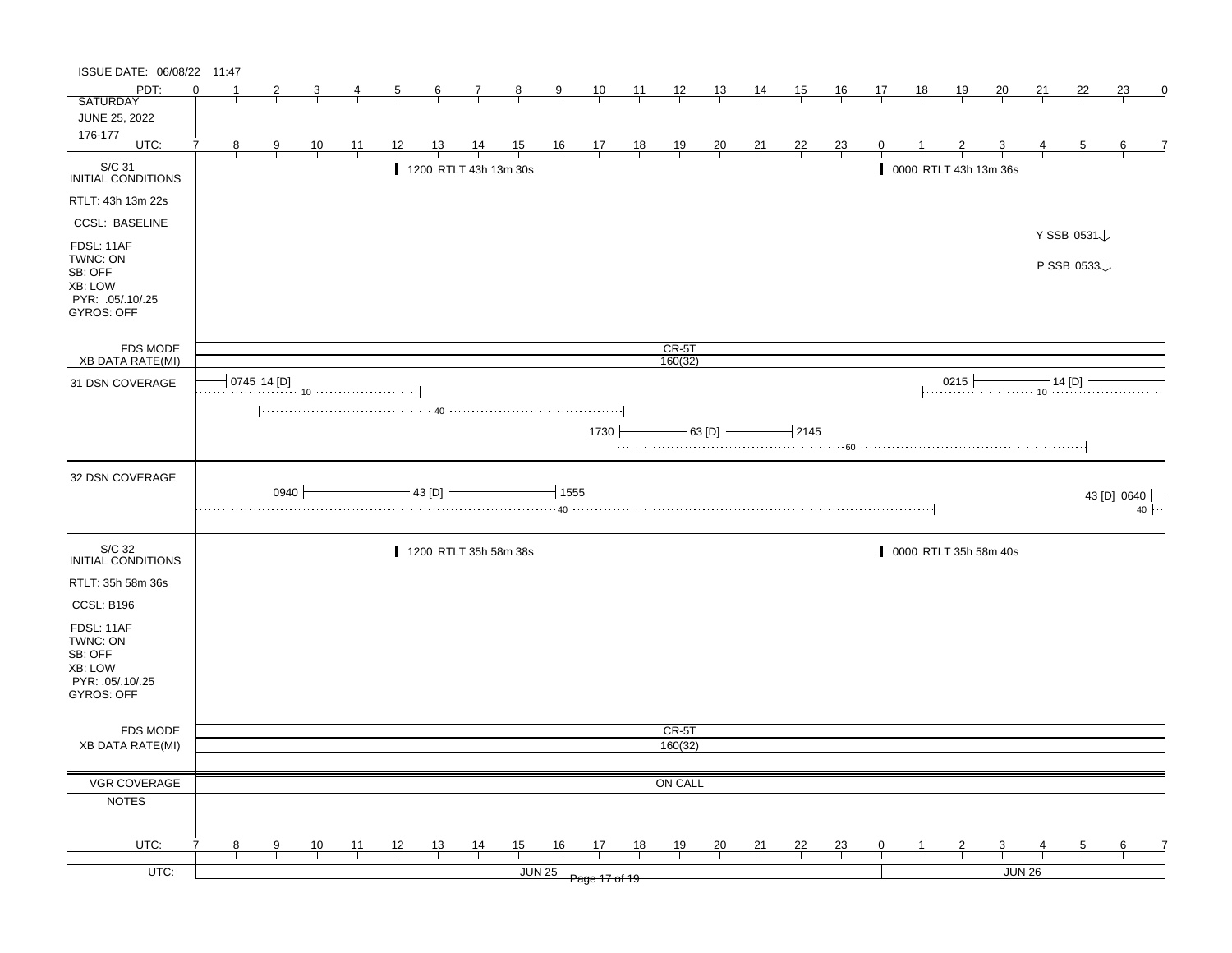| ISSUE DATE: 06/08/22 11:47                                                            |          |                  |   |                |    |    |           |                                                                                                                                      |                         |        |                                                      |                |                    |                |                |         |                |        |              |                |                         |        |         |                |
|---------------------------------------------------------------------------------------|----------|------------------|---|----------------|----|----|-----------|--------------------------------------------------------------------------------------------------------------------------------------|-------------------------|--------|------------------------------------------------------|----------------|--------------------|----------------|----------------|---------|----------------|--------|--------------|----------------|-------------------------|--------|---------|----------------|
| PDT:                                                                                  | $\Omega$ |                  |   | 3              | 4  | 5  | 6         | 7                                                                                                                                    | $\overline{\mathbf{8}}$ | 9      | <u>10</u>                                            | 11             | $\frac{12}{ }$     | <u>13</u>      | 14             | 15      | 16             | 17     | 18           | 19             | 20                      | 21     | 22      | 23<br>$\Omega$ |
| <b>SUNDAY</b>                                                                         |          |                  |   |                |    |    |           |                                                                                                                                      |                         |        |                                                      |                |                    |                |                |         |                |        |              |                |                         |        |         |                |
| JUNE 26, 2022                                                                         |          |                  |   |                |    |    |           |                                                                                                                                      |                         |        |                                                      |                |                    |                |                |         |                |        |              |                |                         |        |         |                |
| 177-178<br>UTC:                                                                       | 7        |                  |   |                |    |    |           |                                                                                                                                      |                         |        |                                                      |                |                    |                |                |         |                |        |              |                |                         |        |         |                |
|                                                                                       |          | 8                | 9 | $\frac{10}{1}$ | 11 | 12 | <u>13</u> | $\frac{14}{1}$                                                                                                                       | $\frac{15}{1}$          |        | $\begin{array}{c c}\n16 & 17 \\ \hline\n\end{array}$ | $\frac{18}{1}$ | $\frac{19}{1}$     | $\frac{20}{1}$ | $\frac{21}{1}$ | $^{22}$ | $\frac{23}{1}$ | 0      |              |                |                         |        | 5       | 6              |
| S/C 31<br>INITIAL CONDITIONS                                                          |          |                  |   |                |    |    |           | 1200 RTLT 43h 13m 44s                                                                                                                |                         |        |                                                      |                |                    |                |                |         |                |        |              |                | 0000 RTLT 43h 13m 50s   |        |         |                |
| RTLT: 43h 13m 36s                                                                     |          |                  |   |                |    |    |           |                                                                                                                                      |                         |        |                                                      |                |                    |                |                |         |                |        |              |                |                         |        |         |                |
| <b>CCSL: BASELINE</b>                                                                 |          |                  |   |                |    |    |           |                                                                                                                                      |                         |        |                                                      |                |                    |                |                |         |                |        |              |                |                         |        |         |                |
| FDSL: 11AF<br>TWNC: ON<br>SB: OFF<br>XB: LOW<br>PYR: .05/.10/.25<br><b>GYROS: OFF</b> |          |                  |   |                |    |    |           |                                                                                                                                      |                         |        |                                                      |                |                    |                |                |         |                |        |              |                |                         |        |         |                |
| FDS MODE<br>XB DATA RATE(MI)                                                          |          |                  |   |                |    |    |           |                                                                                                                                      |                         |        |                                                      |                | $CR-5T$<br>160(32) |                |                |         |                |        |              |                |                         |        |         |                |
|                                                                                       |          |                  |   |                |    |    |           |                                                                                                                                      |                         |        |                                                      |                |                    |                |                |         |                |        |              |                |                         |        |         |                |
| 31 DSN COVERAGE                                                                       |          | $14$ [D] $ 0800$ |   |                |    |    |           |                                                                                                                                      |                         |        |                                                      |                |                    |                |                |         |                |        |              |                |                         |        |         | 14 [D] 0630    |
|                                                                                       |          |                  |   |                |    |    |           | $\left[\ldots,\ldots,\ldots,\ldots,\ldots,\ldots,\ldots,\;40\;\ldots,\ldots,\ldots,\ldots,\ldots,\ldots,\ldots,\ldots,\ldots\right]$ |                         |        |                                                      | 1845           |                    |                |                |         |                | 63 [D] |              |                |                         |        | $-0500$ |                |
| 32 DSN COVERAGE                                                                       |          |                  |   |                |    |    |           |                                                                                                                                      |                         |        |                                                      |                |                    |                |                |         |                |        |              |                |                         |        |         |                |
|                                                                                       |          |                  |   |                |    |    | 43 [D] -  |                                                                                                                                      |                         |        |                                                      |                | $-1810$            |                |                |         |                |        |              |                |                         |        |         | $40$ $\cdots$  |
| S/C 32<br>INITIAL CONDITIONS                                                          |          |                  |   |                |    |    |           | 1200 RTLT 35h 58m 42s                                                                                                                |                         |        |                                                      |                |                    |                |                |         |                |        |              |                | 0000 RTLT 35h 58m 46s   |        |         |                |
| RTLT: 35h 58m 40s                                                                     |          |                  |   |                |    |    |           |                                                                                                                                      |                         |        |                                                      |                |                    |                |                |         |                |        |              |                |                         |        |         |                |
| CCSL: B196                                                                            |          |                  |   |                |    |    |           |                                                                                                                                      |                         |        |                                                      |                |                    |                |                |         |                |        |              |                |                         |        |         |                |
| FDSL: 11AF<br>TWNC: ON<br>SB: OFF<br>XB: LOW<br>PYR: .05/.10/.25<br>GYROS: OFF        |          |                  |   |                |    |    |           |                                                                                                                                      |                         |        |                                                      |                |                    |                |                |         |                |        |              |                |                         |        |         |                |
| FDS MODE                                                                              |          |                  |   |                |    |    |           |                                                                                                                                      |                         |        |                                                      |                | CR-5T              |                |                |         |                |        |              |                |                         |        |         |                |
| <b>XB DATA RATE(MI)</b>                                                               |          |                  |   |                |    |    |           |                                                                                                                                      |                         |        |                                                      |                | 160(32)            |                |                |         |                |        |              |                |                         |        |         |                |
|                                                                                       |          |                  |   |                |    |    |           |                                                                                                                                      |                         |        |                                                      |                |                    |                |                |         |                |        |              |                |                         |        |         |                |
| VGR COVERAGE                                                                          |          |                  |   |                |    |    |           |                                                                                                                                      |                         |        |                                                      |                | ON CALL            |                |                |         |                |        |              |                |                         |        |         |                |
| <b>NOTES</b>                                                                          |          |                  |   |                |    |    |           |                                                                                                                                      |                         |        |                                                      |                |                    |                |                |         |                |        |              |                |                         |        |         |                |
| UTC:                                                                                  | 7        | 8                | 9 | $\frac{10}{1}$ | 11 | 12 | 13        | $\frac{14}{1}$                                                                                                                       | $\frac{15}{1}$          | 16     | 17                                                   | 18             | 19                 | $\frac{20}{1}$ | $\frac{21}{1}$ | 22      | $\frac{23}{1}$ | 0      | $\mathbf{1}$ | $\overline{2}$ | $\overline{\mathbf{3}}$ |        | 5       | 6              |
| $UTC$ :                                                                               |          |                  |   |                |    |    |           |                                                                                                                                      |                         | JUN 26 |                                                      |                |                    |                |                |         |                |        |              |                |                         | JUN 27 |         |                |
|                                                                                       |          |                  |   |                |    |    |           |                                                                                                                                      |                         |        | Page 18 of 19                                        |                |                    |                |                |         |                |        |              |                |                         |        |         |                |